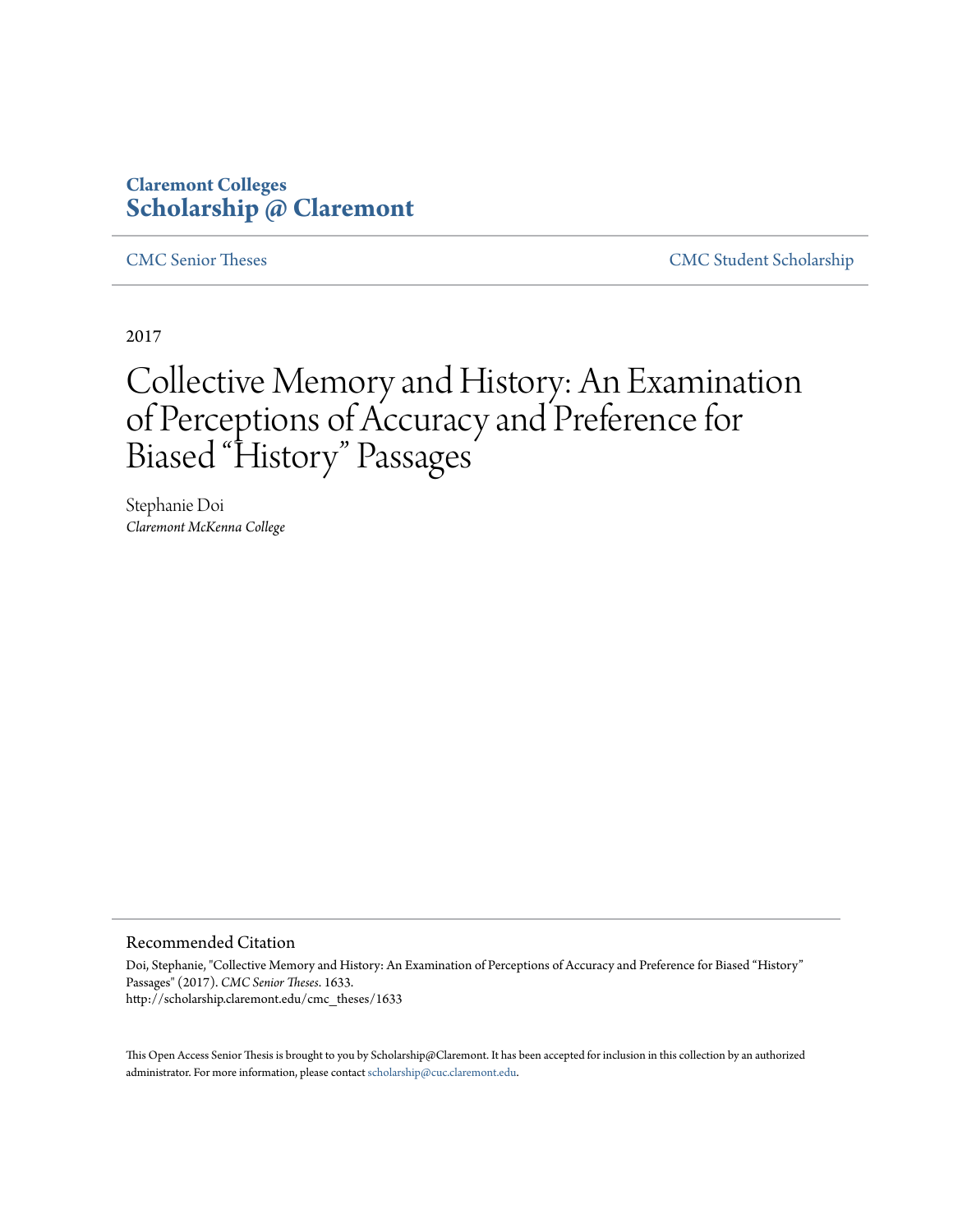Claremont McKenna College

**Collective Memory and History: An Examination of Perceptions of Accuracy and Preference for Biased "History" Passages**

> submitted to Professor Sharda Umanath

> > by Stephanie M. Doi

for Senior Thesis Fall 2016 & Spring 2017 April 24, 2017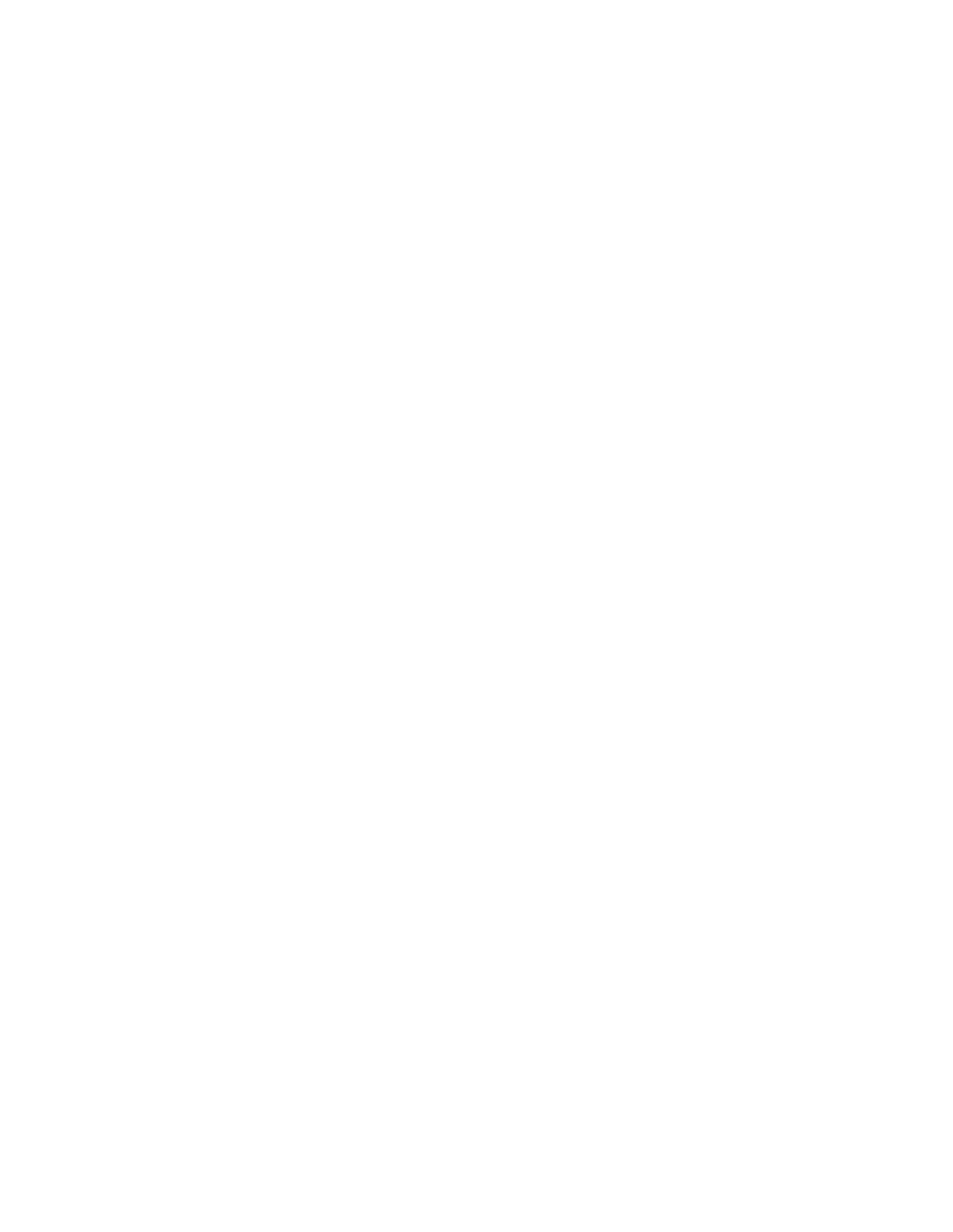#### **Acknowledgements**

First, I would like to thank my family for their constant support. Mom, Dad, Niki, Megan, and Riley, thank you for your unconditional love. Niki, thank you for being my role model. You are truly the #1 sister. Megs, thank you for being my best friend and worst enemy. Dad, I will always be proud of you. Thank you for spoiling me. Mama, thank you for forcing me to get out of the car when we first visited CMC. I have you, those hats, and the cats to thank for how short I am and for why I am at CMC today.

I would like to extend my sincerest gratitude to my thesis reader, Professor Umanath, for her time, support, and feedback throughout the whole process of creating my study and writing my thesis. Professor Umanath, thank you for honing my research skills so that I had the opportunity to create this very special project on my own. Thank you for connecting me to Professor Wertsch, as well. I would like to thank Professor Wertsch for his feedback and expertise. Collective memory studies should be indebted to his tireless and thoughtful research. I would also like to thank the CMC Psychology Department and Professor Umanath for the financial support to compensate my participants.

Additionally, I would like to thank Professor Levin, Courtney, Elijah, Henry, Julia, and Phil for their constant support, not only during our research seminar, but throughout all of second semester too. Thank you, Nicolas Barreto, for your statistics help and for always reassuring me.

I would like to thank my best friends for their constant support, late night chats, shared love for ice cream, donuts, and junk food, and happy distraction from all of my college stress. I have you all, plus the CMS swim team, to thank for making my time at CMC some of the happiest years of my life.

Lastly, thank you, CMC, for allowing me this opportunity to write and conduct an empirical thesis. This is truly a unique academic opportunity, and even though it has been a long, stressful year, I am indebted to you. Thank you for four years of academic stimulation and for helping me become even more intellectually curious and even happier than when I started.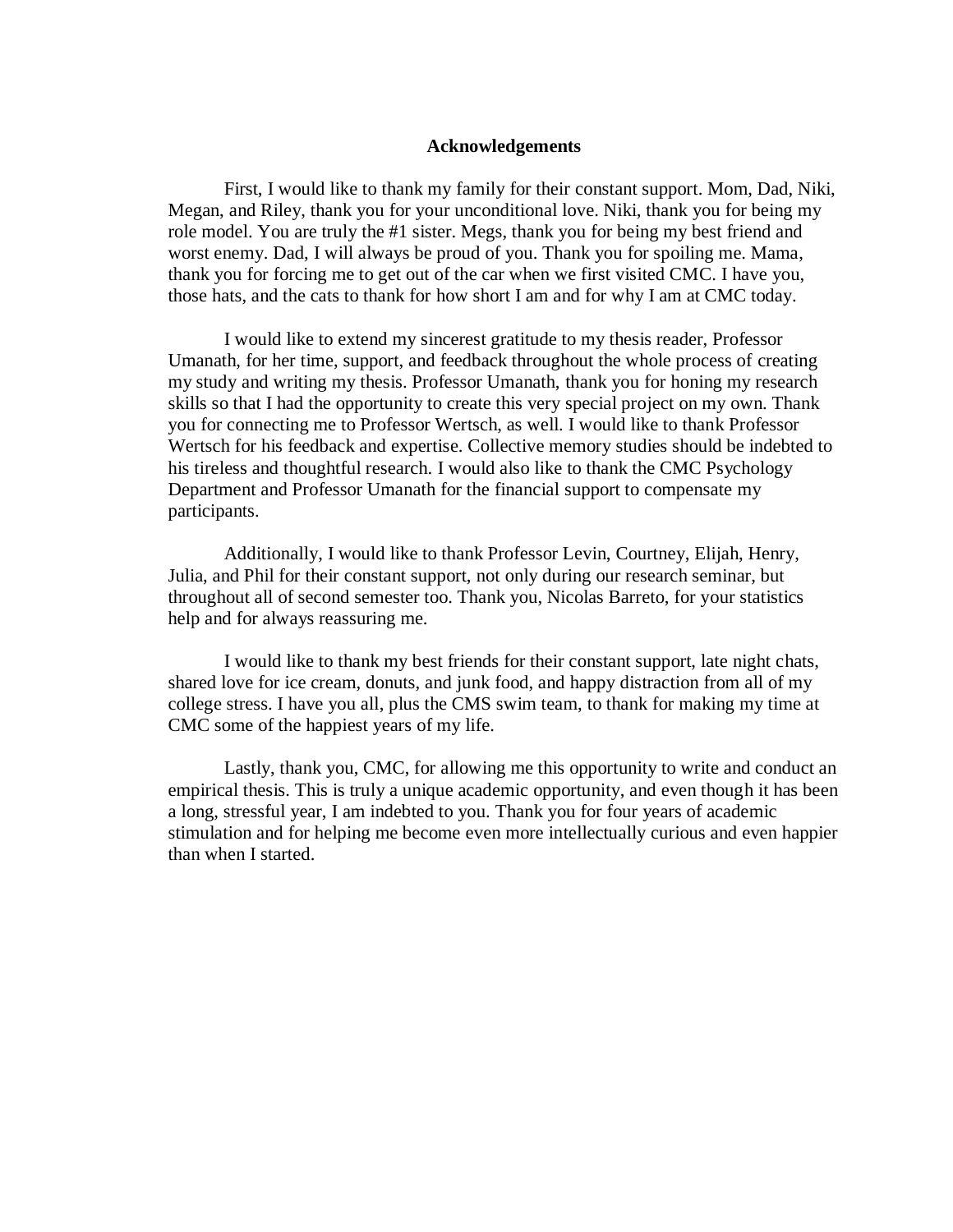### **Table of Contents**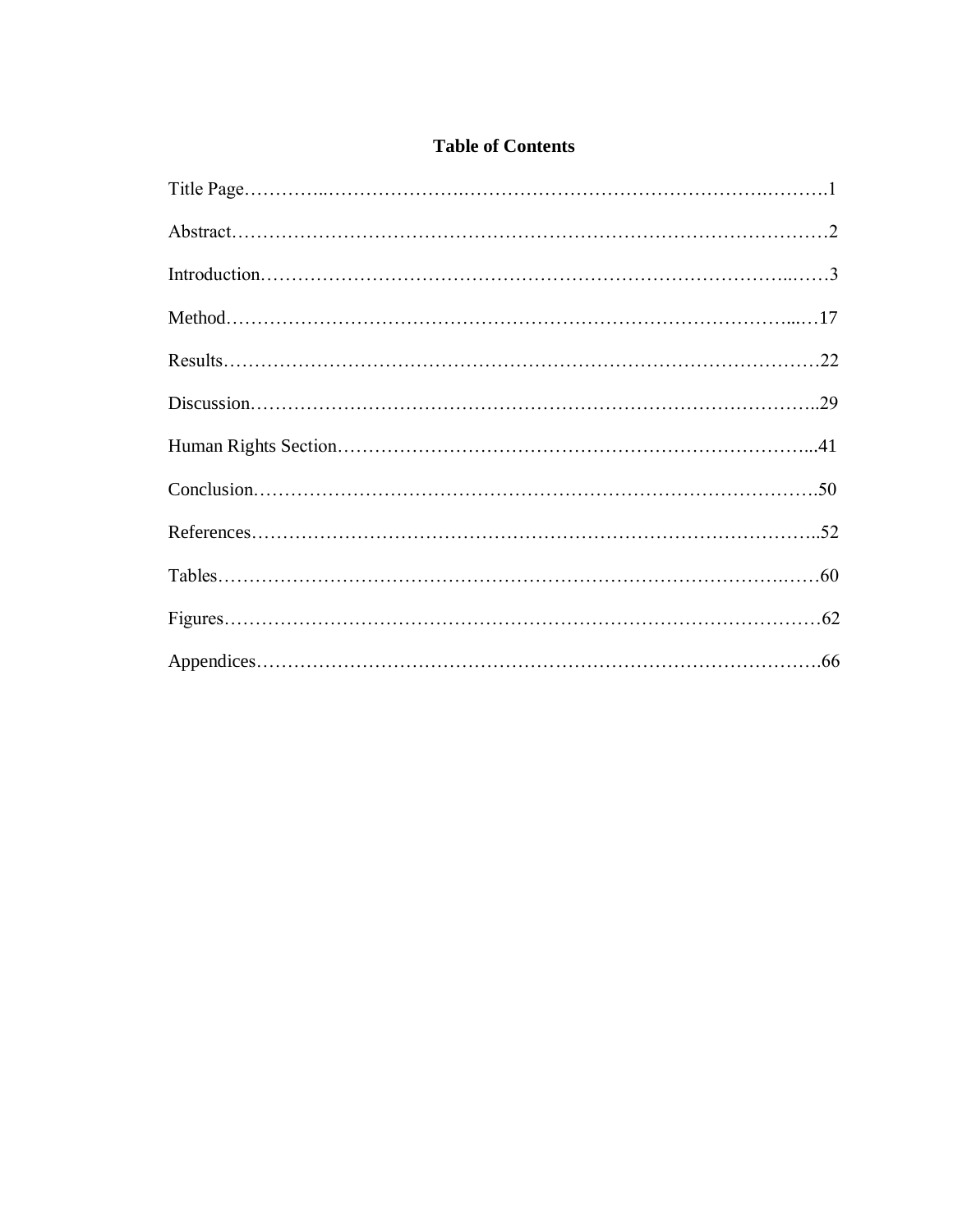Collective Memory and History: An Examination of Perceptions of Accuracy and

Preference for Biased "History" Passages

Stephanie M. Doi

Claremont McKenna College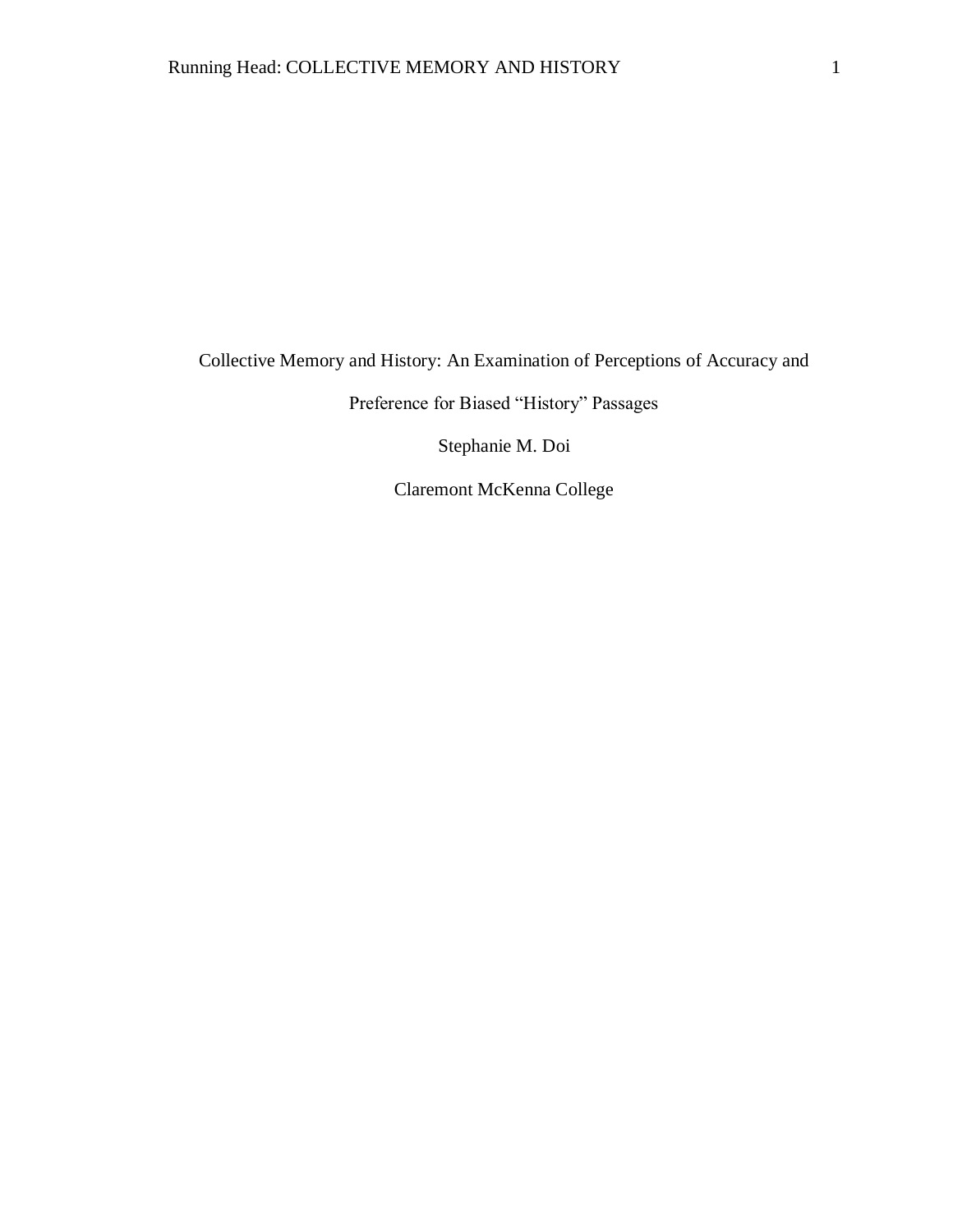#### Abstract

Collective memory is a socially shared representation of the past. History, contrastingly, strives to be an unbiased, objective, and critical account of the past. Many researchers have argued that the so-called "history" found in school textbooks and curriculums align more with collective memory; however, many individuals do not know of the pervasiveness of collective memory in supposed "history" texts. To examine perceptions of accuracy and preference of American "history" textbook passages, individuals from Amazon's Mechanical Turk ( $n= 404$ ) participated in an online study where they were randomly assigned to read one passage that was either negatively biased, neutral, or positively biased regarding the U.S. dropping the atomic bombs over Hiroshima and Nagasaki during World War II. Participants rated their emotional valence of the event and their perceptions of accuracy and preference for the passage. The results suggest that individuals perceive negatively biased passages as less accurate and less preferable, even if their emotional valence matches the bias within the text. Individuals also showed the hypothesized interaction for preference; those who perceived the event as not negative preferred the positive text to the neutral and negative texts. The findings support evidence that individuals are motivated to prefer history passages consistent with their attitudes and rate higher accuracy among positive and neutral texts. The results have broader implications on reporting or dismissing human rights violations within collective memory.

*Keywords*: collective memory, history, biases, emotional valence, accuracy, preference, human rights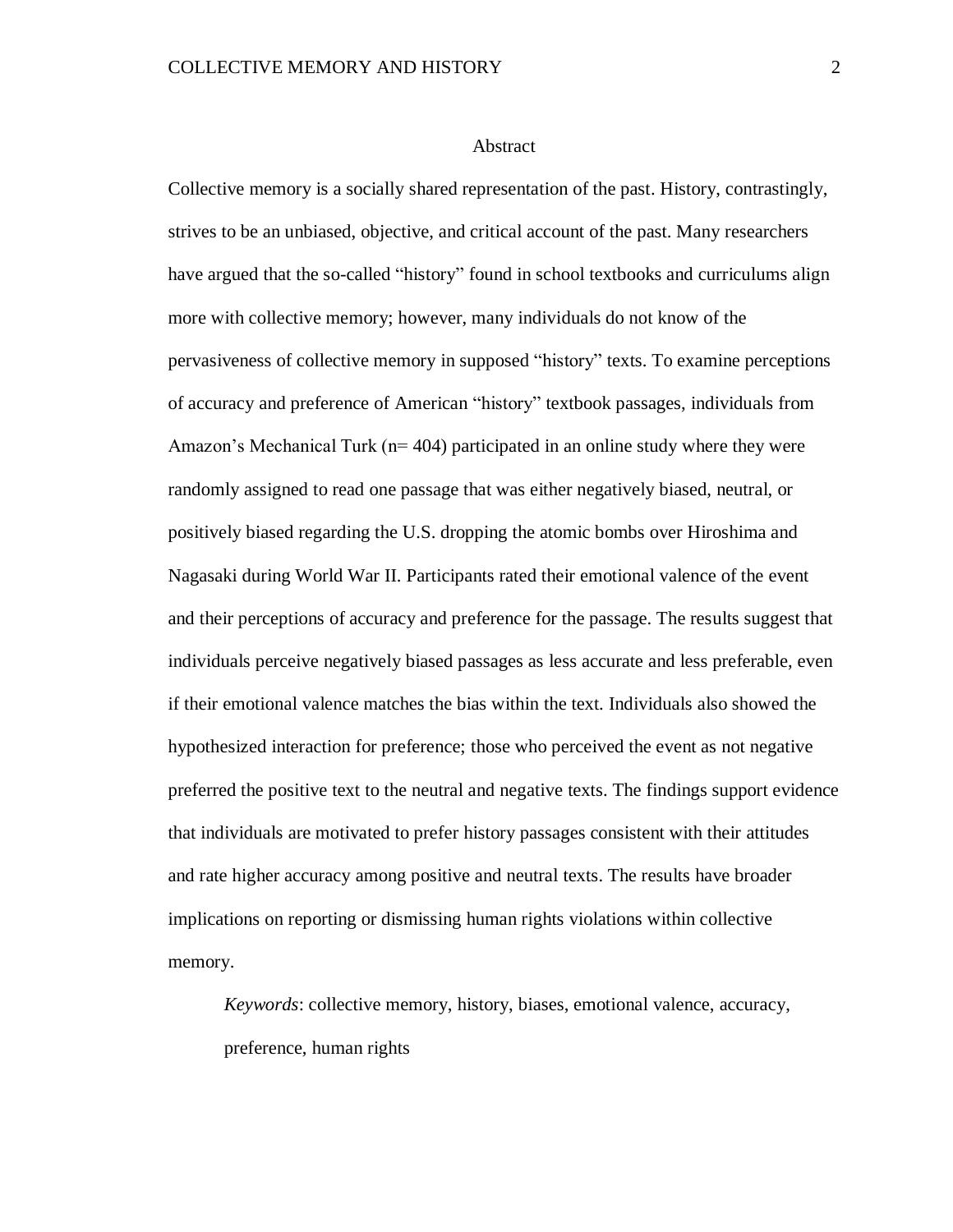Collective Memory and History: An Examination of Perceptions of Accuracy and Preference for Biased "History" Passages

#### **Background**

Oklahoma House Bill 1380, introduced and sponsored by the United States (U.S.) House of Representatives' member Dan Fisher, could have changed history. The bill proposed reviewing the new guidelines and potentially eliminating state funding for the Advanced Placement (A.P.) U.S. History course in Oklahoma (Kamenetz & Turner, 2015). The critics of the new A.P. framework claimed that the guidelines radically reflected a negative perspective of American history and intentionally neglected a positive view (Kamenetz & Turner, 2015). Representative Fisher argued that the new A.P. history curriculum removed the perspective of "American exceptionalism" from its contents (Kamenetz & Turner, 2015). Other states, including Texas, Georgia, North Carolina, South Carolina, and Colorado, joined in Oklahoma's protest of the "revisionist" version of American history (Lerner, 2015). The states criticized the framework for not encouraging enough patriotism and instead promoting a debate of American exceptionalism, rather than teaching it as a principle (Lerner, 2015). The Oklahoma House of Representatives' Common Education Committee passed the bill, but Representative Fisher promised that the House would not cut funding from the A.P. program, like the bill had originally stated (Kamenetz & Turner, 2015). Representative Fisher later withdrew the bill, though, because of the spreading national controversy surrounding it (Lerner, 2015).

A.P. courses provide rigorous coursework in a multitude of subjects. When completed with a passing score on a specific subject's examination, the course can be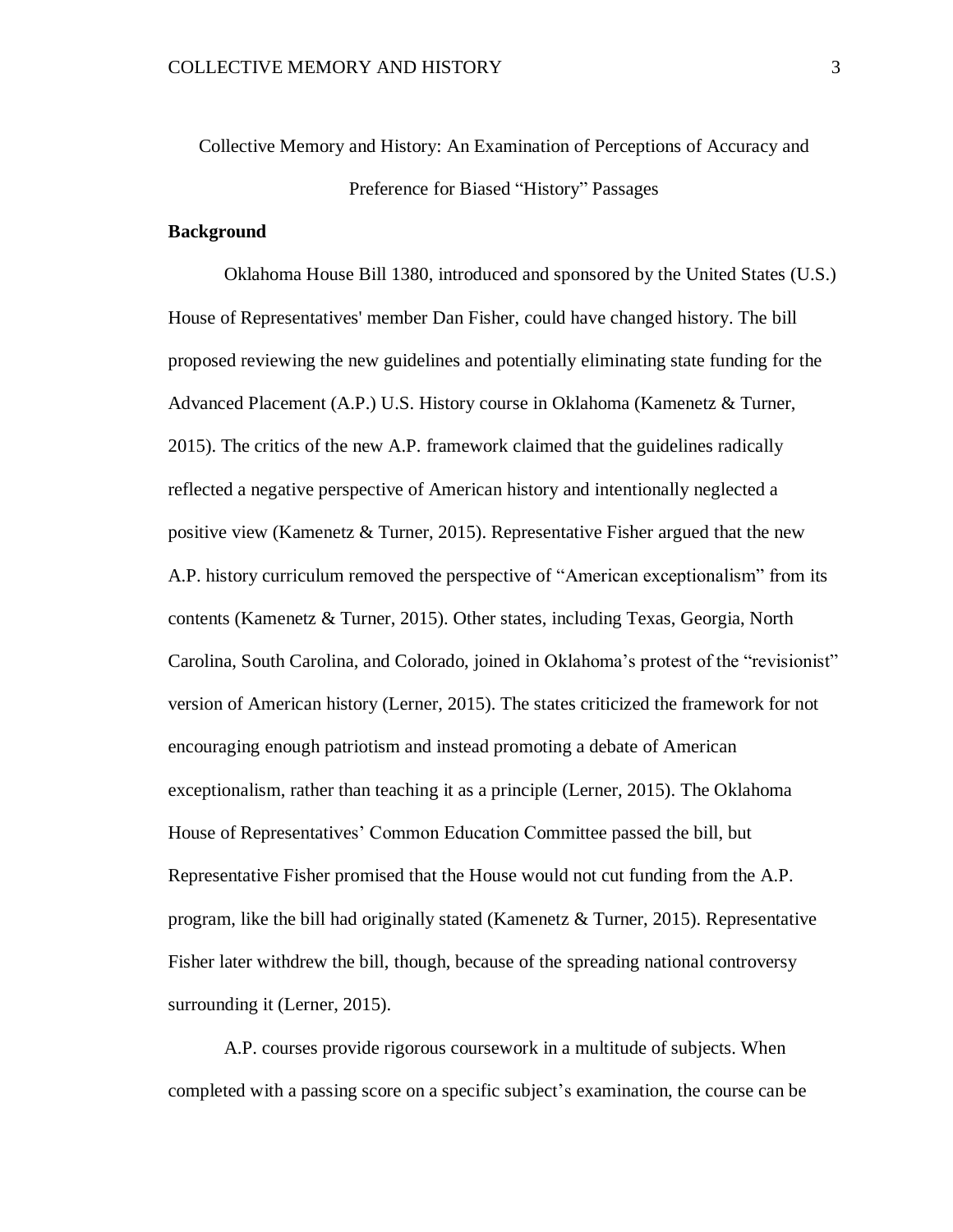transferred to college credit or simply allow students to understand different subjects at a more challenging pace to prepare them for college ("AP United States History: Including the Curriculum Framework", 2015). The specific A.P. course for U.S. History develops students into critical analyzers of major events in American history ("AP United States History: Including the Curriculum Framework", 2015).

Prior to 2015, the College Board had reframed the A.P. U.S. History curriculum to broaden U.S. history to a list of key concepts that did "not promote any particular political position or interpretation of history" (Hartmann, 2015). In other words, it deviated from the more traditionally taught curriculum using the guiding principle of American exceptionalism. The new framework encouraged debating the issue of American exceptionalism using key historical events as arguments for either side of the debate (Lerner, 2015). The state representatives who supported the Oklahoma bill resented the inclusion of moral dilemmas, such as U.S.-run internment camps and the dropping of the atomic bombs during World War II (Hartmann, 2015).

In Oklahoma, representatives believed the new A.P. course imposed a threat to the current curriculum and historical rhetoric. The integral issue debated in the above example centers around the "history" that is taught in schools. History textbooks are used as political and cultural tools that are used to reflect the goals and opinions of a nationstate or group (Blatz & Ross, 2009; Obradović, 2016; Podeh, 2000; Roediger, Zaromb, & Bulter, 2009). Hence, the "history" taught in schools and found in American history textbooks closely aligns with another concept— collective memory (Roediger, Zaromb, & Butler, 2009).

#### **Collective Memory versus History**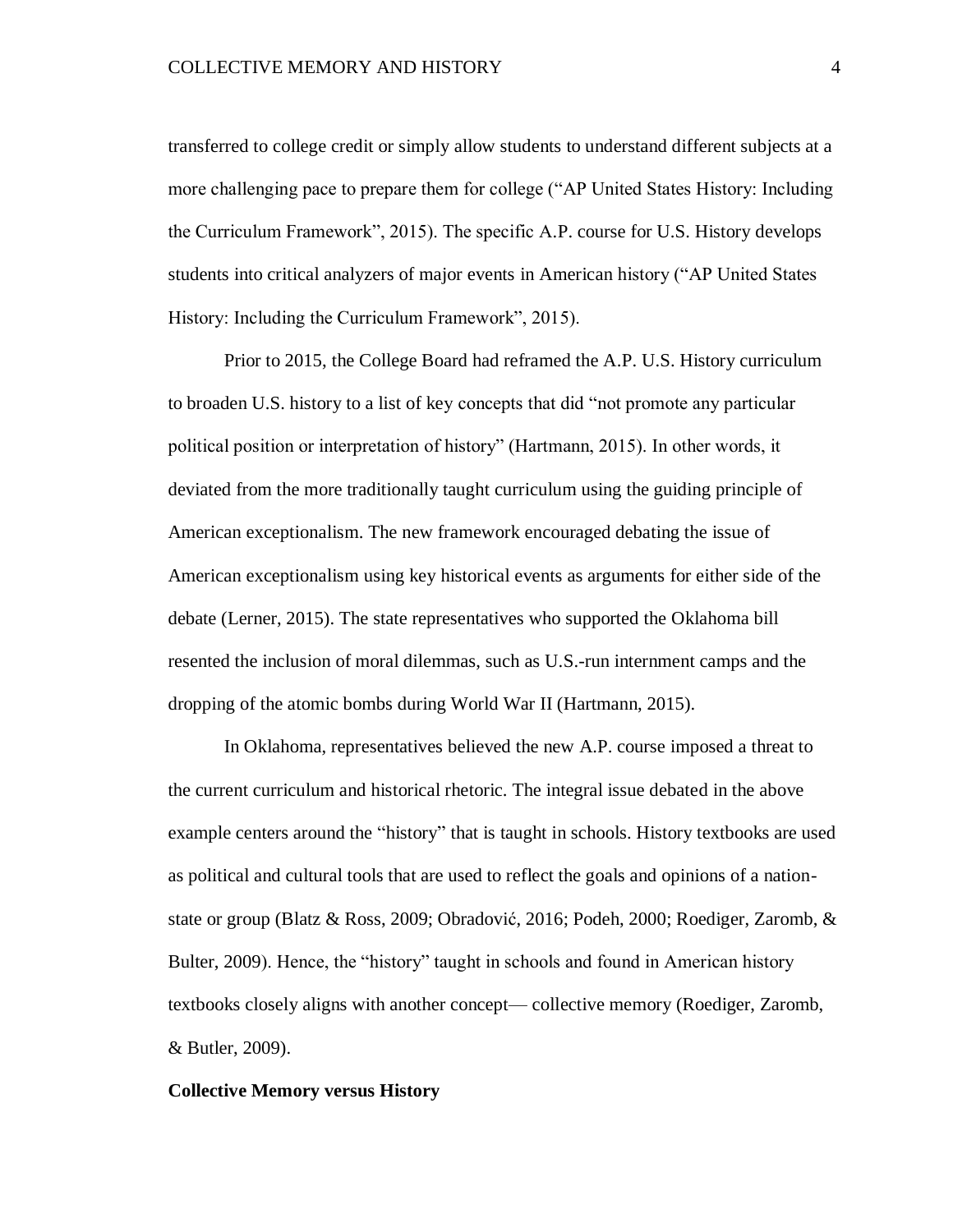Collective memory is a socially shared representation of the past that plays an integral role in maintaining the identity of a group (Roediger & Abel, 2015; Wertsch & Roediger, 2008). Collective memory can change over time to reflect shifting sentiments within society (Roediger & Abel, 2015; Wertsch, 2009). Collective memory, introduced in the 1920s by Maurice Halbwachs, is studied within many different scholarly avenues, such as history, anthropology, sociology, psychology, literature, and philosophy (Hirst & Manier, 2008; Roediger & Abel, 2015). The nature of collective memory makes it hard to fit within just one academic discipline (Wertsch & Roediger, 2008). Additionally, researchers typically study collective memory research from the sociological, historical, and philosophical perspectives because other social factors mediate the construction of collective memories that are not specific to psychology (Hirst & Manier, 2008; Zelig & Nachson, 2012). Thus far, psychology researchers have qualitatively studied collective memory; however, the empirical study of collective memory research has recently begun to spread (Roediger & Abel, 2015). When thinking about collective memory, a few conceptual oppositions are typically addressed to help explain what collective memory is and what it is not (Roediger & Abel, 2015). Among the oppositions, one is particularly relevant to the present study— history versus collective memory. History is typically defined as an academic and objective representation of the past (Wertsch, 2009). Collective memory; however, reveals how groups interpret history (Bikmen, 2013). Collective memory is very connected to history; however, in the 1920s, near the beginning of collective memory research, Halbwachs defined "formal history" as the antithesis of collective memory (Halbwachs, 1925/1992; Wertsch, 2009). After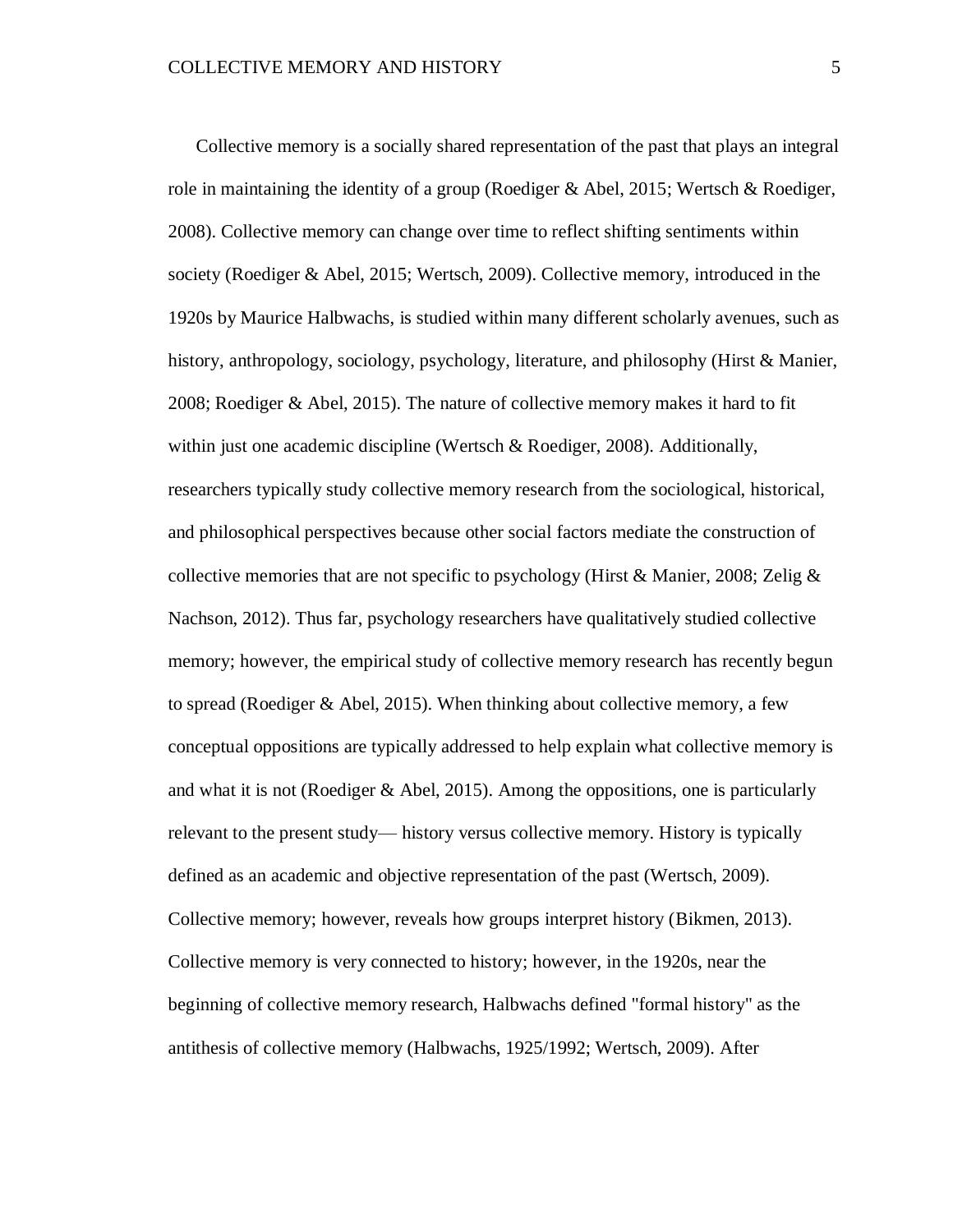Halbwachs' research, historian Peter Novick (1999) continued studying the oppositions of collective memory and history (Wertsch, 2009).

Wertsch (2009), in many ways, borrows from Novick in his distinction between collective memory and history. He suggests, though, that collective memory and history are not dichotomous terms after all and instead lie along a continuum. Almost anything, Wertsch (2009) argues, can be considered a mixture of both collective memory and history. Wertsch (2009) constructed a chart to categorize the particular tendencies of collective memory and history. The first distinction—that collective memory is "subjective" and history is "objective"—is important to the present study. A portion of the chart that displays only the first distinction and the underlying distinctions underneath the categories of "subjective" and "objective" from Wertsch's (2009) collective memory versus history table can be found below.

| <b>Collective Memory</b>                                                        | History                                   |
|---------------------------------------------------------------------------------|-------------------------------------------|
| "Subjective"                                                                    | "Objective"                               |
| Single committed perspective                                                    | Distanced from any particular perspective |
| Reflects a particular group's framework                                         | Reflects no particular social framework   |
| Unself-conscious                                                                | Critical, reflective stance               |
| Impatient with ambiguities about<br>motives and the interpretation of<br>events | Recognizes ambiguity                      |

The table provides an outline for the differences between collective memory and history, but Wertsch makes it clear that the two columns reflect the tendencies of one versus the other (Wertsch, 2009). When it comes to supposed "history" textbooks, the passages do not neatly fit into the category of history. They often reflect a certain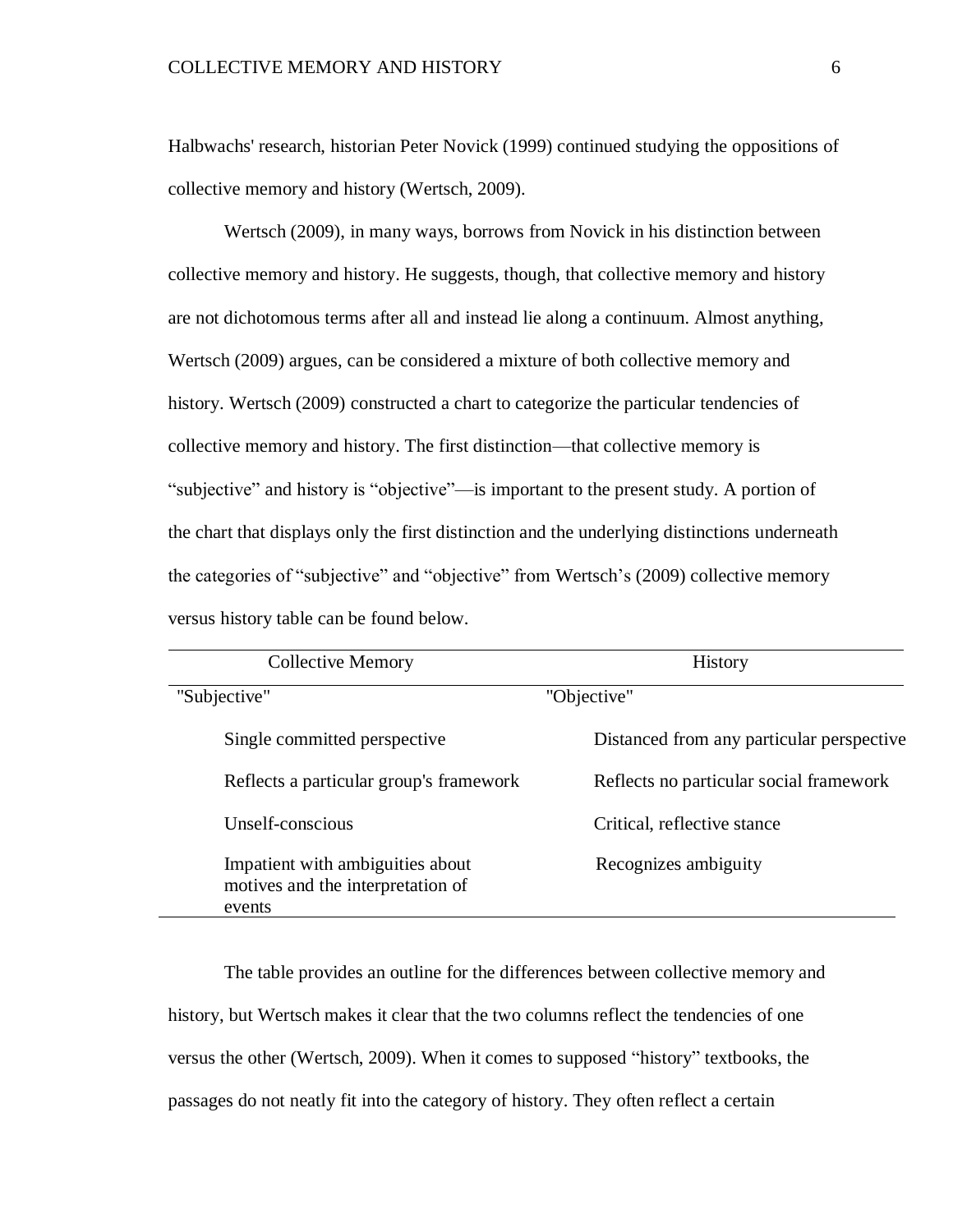perspective, typically one that aligns with a nation's identity (Roediger, Zaromb, & Butler, 2009).

#### **The Value of Studying History Textbooks in Collective Memory Research**

In one attempt to push back against the Oklahoma lawmakers' new bill, Moin Nadeem, an Oklahoma high school student, started a Change.org petition (Hartmann, 2015). He responded to the situation by stating, "it's our right to learn. The state can't say what we can and what we can't learn" (Hartmann, 2015). Arguably, the state and other national institutions perhaps do have the power to control what is learned, and that power dynamic results in learning a curriculum that is based on the most current cultural values and politics (Roediger, Zaromb, & Butler, 2009). Curriculums change throughout the years to reflect the current and most present perspective of history, or the collective memory of the present. It is this very reason that collective memory can affectively be studied by analyzing textbooks used by students during their formative years in school (Roediger, Zaromb, & Butler, 2009).

Through data collection, Roediger, Zaromb, & Butler (2009) confirmed the usefulness of studying collective memory through textbooks. They found that 85 percent of students' knowledge for the Civil War and 77 percent of students' knowledge for World War II came from history textbooks and school teachers (Roediger, Zaromb, & Butler, 2009). To further support the argument of the efficacy of studying textbooks in collective memory research, Ward (2006) argued that textbooks have the very unique quality of being a representation of the national identity within a country (Roediger, Zaromb, & Butler, 2009). Authorities of nation-states have the power to influence the learned national heritage and identity of a nation-state, alongside its core and collective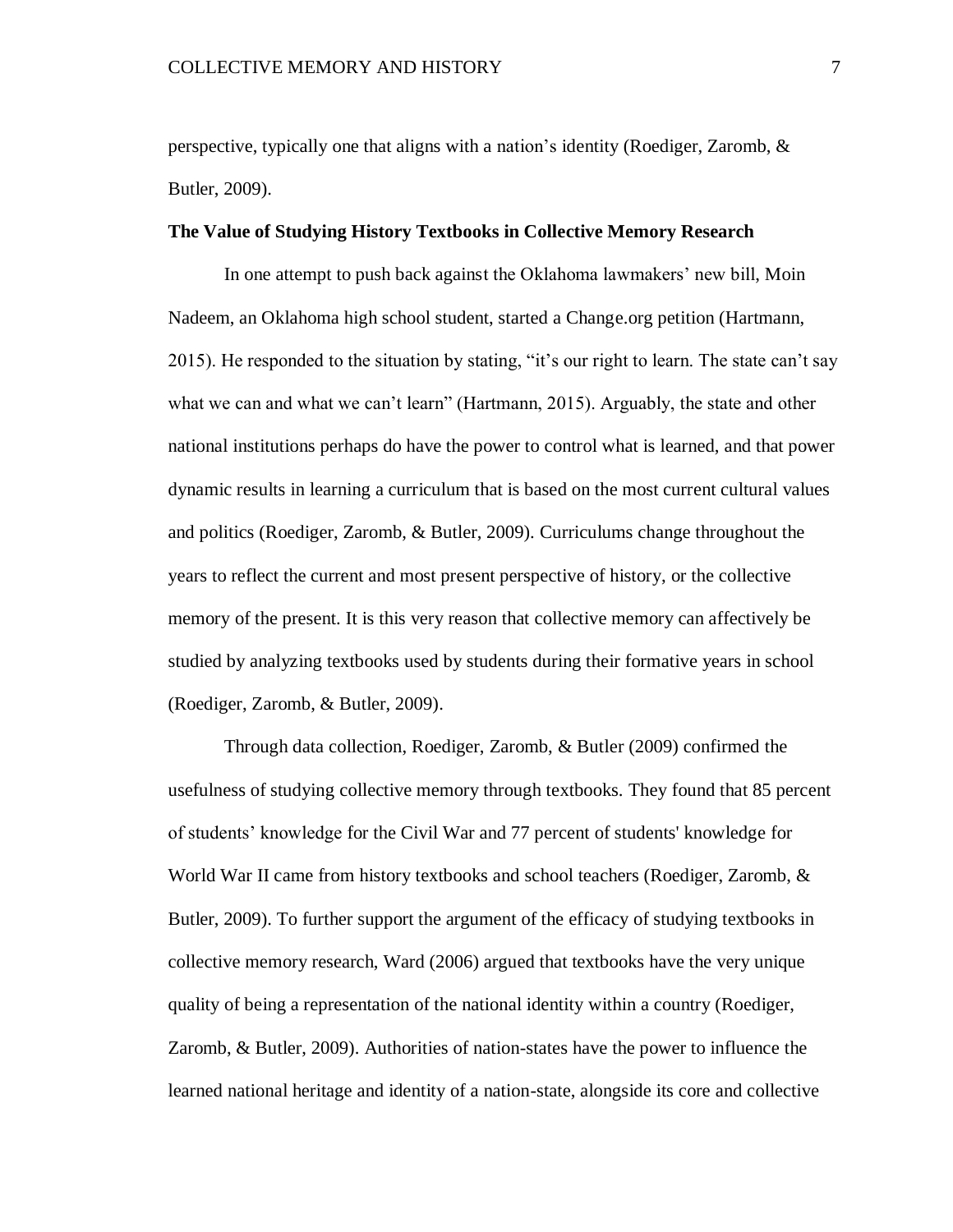values (Roediger, Zaromb, & Butler, 2009). The evidence shown here of the role that textbooks play in studying collective memory is a key reason for the use of history textbooks in the present study.

#### **Collective Memory and Emotional Valence**

In Zaromb, Butler, Agarwal, and Roediger's (2013) study on the collective memory of three wars, the researchers asked participants to rate their emotional valence for the events they recalled from the wars. From looking at the emotional valence ratings, the patterns suggested that younger and older adults shared similar emotions toward the events (Zaromb, Butler, Agarwal, & Roediger, 2013). Contrastingly, for the event of the U.S. dropping the atomic bomb during World War II, the older and younger adults had dichotomous valence ratings (Zaromb, Butler, Agarwal, & Roediger, 2013). The researchers posited the opposite valences to the historical contexts in which the two groups learned about the event (Zaromb, Butler, Agarwal, & Roediger, 2013). Endorsement of specific narratives can affect attitudes in the present (Bikmen, 2013). The younger adults had learned about the event through historical sources; whereas, the older adults had lived during the event and thus used their lived experiences to influence their ratings of the emotional valence (Zaromb, Butler, Agarwal, & Roediger, 2013). Older adults also tend to show a positivity bias in memory, which could support the finding that they viewed the specific event as positive when the younger adults viewed it as negative (Mather & Carstensen, 2005; Zaromb, Butler, Agarwal, & Roediger, 2013). The researchers suggested that the dichotomous valence could best be attributed to the generation differences from the changing narrative of the event across time (Zaromb, Butler, Agarwal, & Roediger, 2013). Thus, the emotional valence of collective memories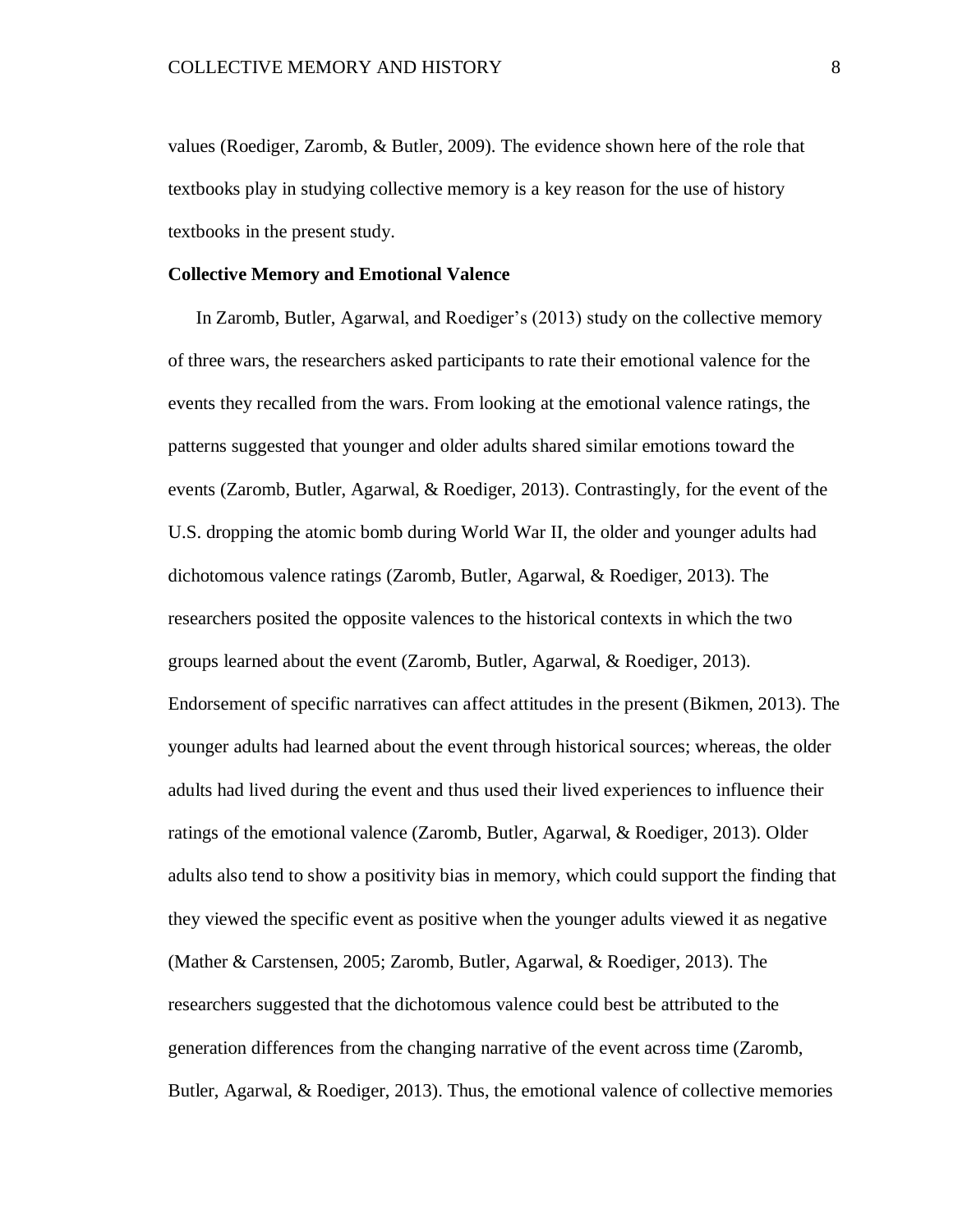can depend on the social influences that change narrative structures over time. In support of this claim, a study conducted by sociologist, Lynn Spigel (2005), indicated that students' perceptions mapped onto television portrayals of the progressive emancipation of women occurring since the 1950s (Anderson, 2001). The notion that individual's perceptions are dictated by what they consume could have implications on how they perceive other knowledge regarding topics they have previously learned.

Memory acts as a means to shape future behavior and thought (Anderson, 2001). When individuals consume knowledge of historical events, there are various factors that influence what is remembered and what functional use it might have for the individual in the future (Anderson, 2001). Because memory shapes individual's perceptions and behaviors, it can dictate how and what they remember. Individual's memories are largely dependent on the social contexts they are immersed in (Reese & Fivush, 2008; Halbwachs, 1950/1980). Halbwachs (1950/1980) postulated that memory had social purposes, and individuals are motivated by these social purposes to remember in a certain way (Reese  $\&$  Fivush, 2008). The social context of our memories means that the way individuals perceive incoming information stems from what they previously consumed. In other words, individuals learn about an event from a specific lens, choose to retain and understand the memory of the event based on their immediate social context, and then interact with new information about the event with a predetermined valence of the collective memory. Thus, in the present study, emotional valence is predicted to interact and determine perceptions for information individuals have previously encountered. **Collective Memory and Accuracy**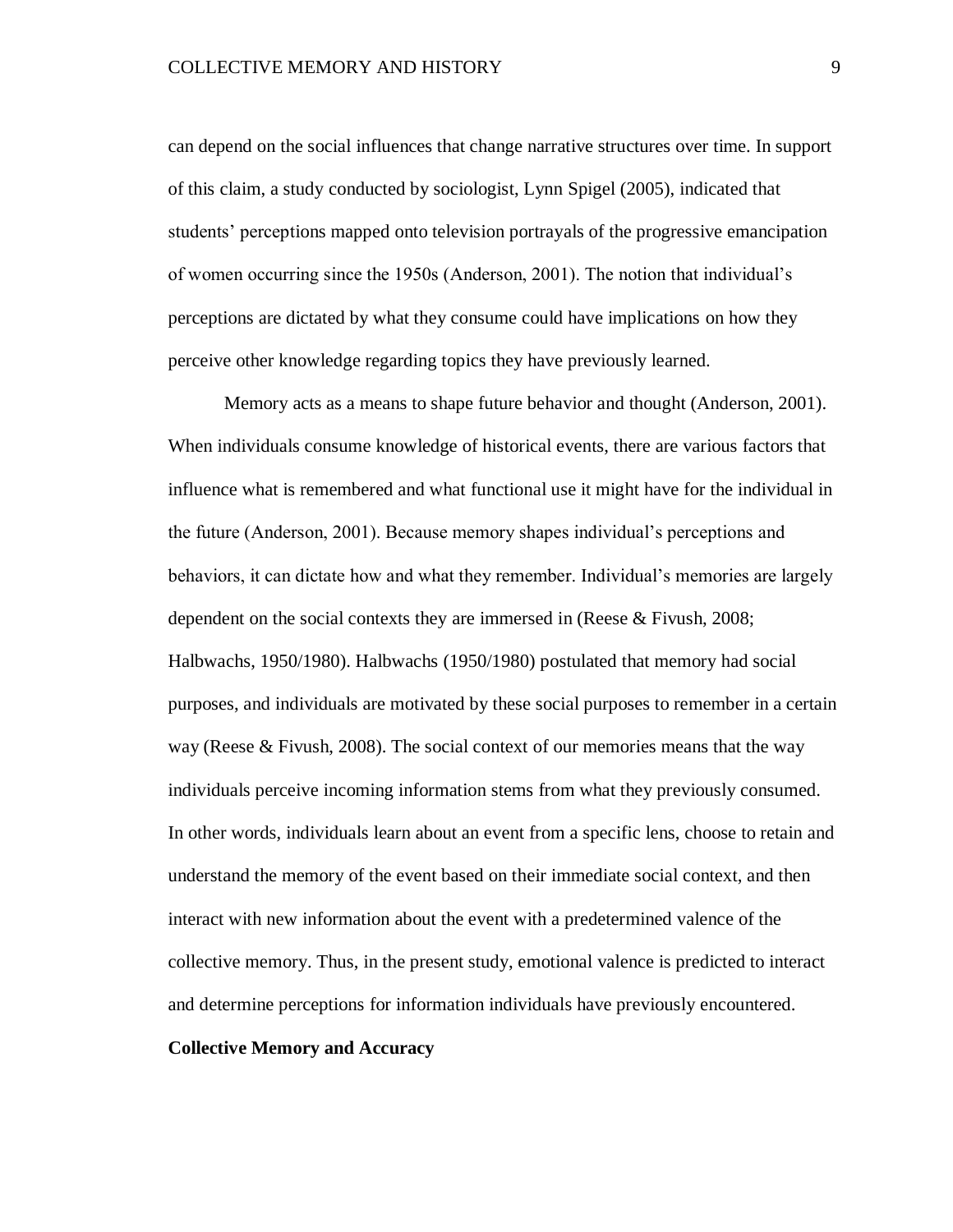Collective memory is highly dependent on social contexts (Halbwachs, 1950/1980; Reese & Fivush, 2008). To some researchers, a function of collective memory is that it lives outside of the self within society (Hirst & Manier, 2015). Irwin-Zarecka (1994) argued that collective memory is best located in the shared resources of a group, rather than in the individual. Some researchers even go so far as to argue that collective memory is not about the individual at all (Hirst  $\&$  Manier, 2015). The problem with this assessment, though, is that collective memories must be located in the individual (Hirst & Manier, 2015). It is here, in the individual, that collective memories are transmitted and remembered. Collective memory employs individual memory. The individual imposes all of the biases and different social contexts to change the perception and reception of the collective memory.

In terms of the memory mechanisms involved in creating and retaining collective memories, repeated retrieval plays an integral role in the strengthening of collective memories (Roediger, Zaromb, & Butler, 2009). Repeated retrieval over the course of a long period of time induces the spacing effect. The spacing effect promotes long-term retention of certain information (Roediger, Zaromb, & Butler, 2009). If a particular collective memory is repeated over the course of a period of time, it will be retained in memory (Roediger, Zaromb, & Butler, 2009).

Another means for collective memory retention is the feedback students receive in school settings (Roediger, Zaromb, & Butler, 2009). Feedback refers directly to the accuracy of one's memory performance of certain information (Roediger, Zaromb, & Butler, 2009). One of the functions of feedback, especially in schools, is to correct memory errors (Roediger, Zaromb, & Butler, 2009). Collective memory narratives can be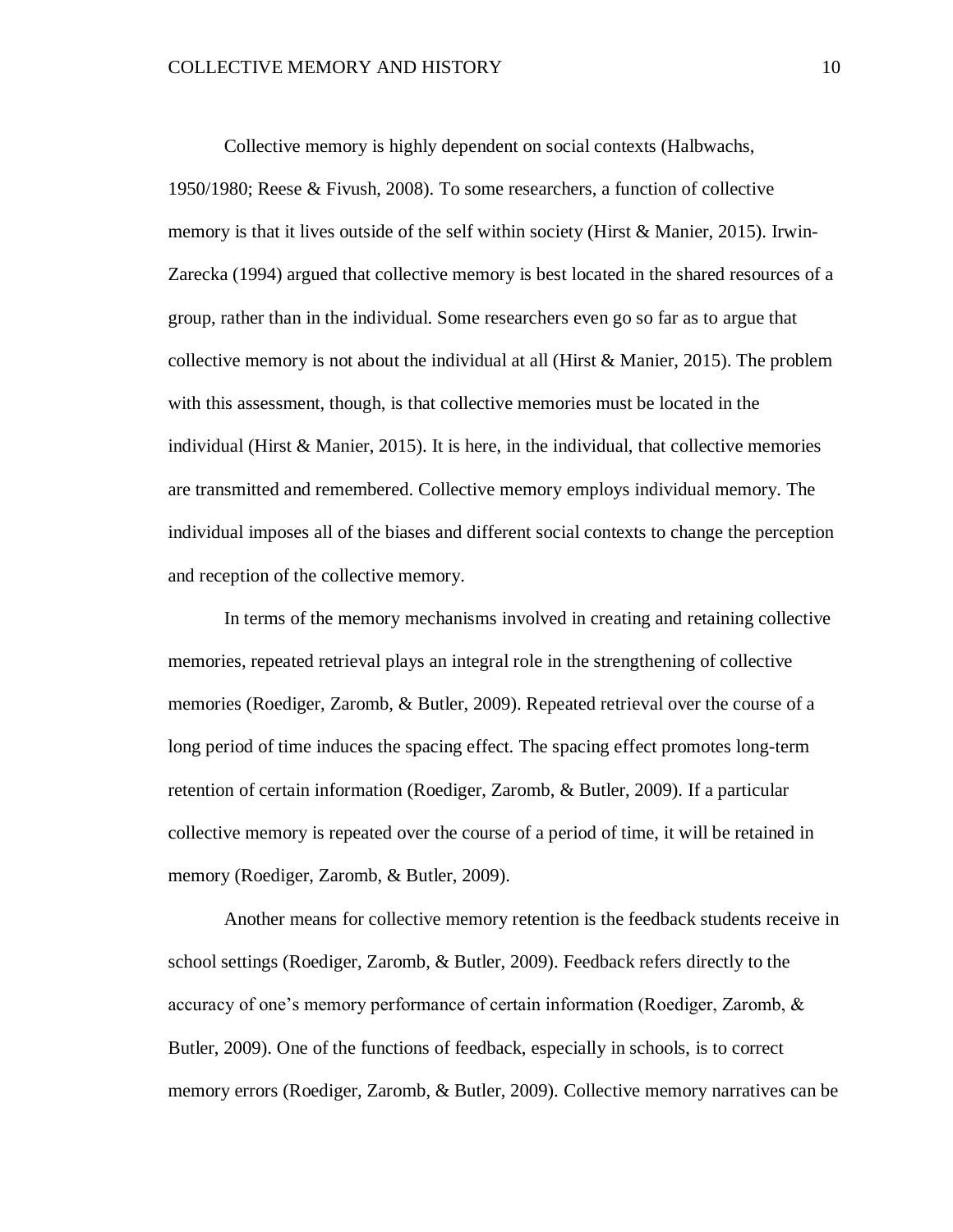shaped by feedback (Roediger, Zaromb, & Butler, 2009). The feedback can help shape an accurate or inaccurate collective memory. In some cases, accuracy of collective memories can lead to celebrations— for instance, the shared acceptance of the accuracy of the signing of the Declaration of Independence on the Fourth of July (Roediger, Zaromb, & Butler, 2009). An inaccuracy, however, can lead to group disagreements (Roediger, Zaromb, & Butler, 2009). There are limitations to establishing something as objectively true, and consensus changes over time with regards to the accuracy of certain events, especially with relation to events presented in textbooks (Roediger, Zaromb, & Butler, 2009). Though it is hard to come to a consensus about truth, retrieving inaccurate information repeatedly over time supports remembering inaccurate information, just as retrieving accurate information over time leads to remembering accurate information (Roediger, Zaromb, & Butler, 2009). Feedback during the retrieval stage of memory formation can mediate the effects of learning and retaining accurate information; however, feedback can also have the opposite effect if inaccurate information is spread by group members (Roediger, Zaromb, & Butler, 2009). Therefore, accurate and inaccurate information is repeatedly learned and rehearsed and thus perceived as an individual's accurate version of history.

#### **Collective Memory and Preference**

Researchers have found that information that is aligned with our beliefs and supportive of our preferences is remembered more so than information not aligned with our preferences (Blatz & Ross, 2009; Loewen, 1995). Additionally, individuals do not prefer hearing or remembering injustices that their in-group has committed (Blatz & Ross, 2009). History texts are typically written by those in power, and they can choose to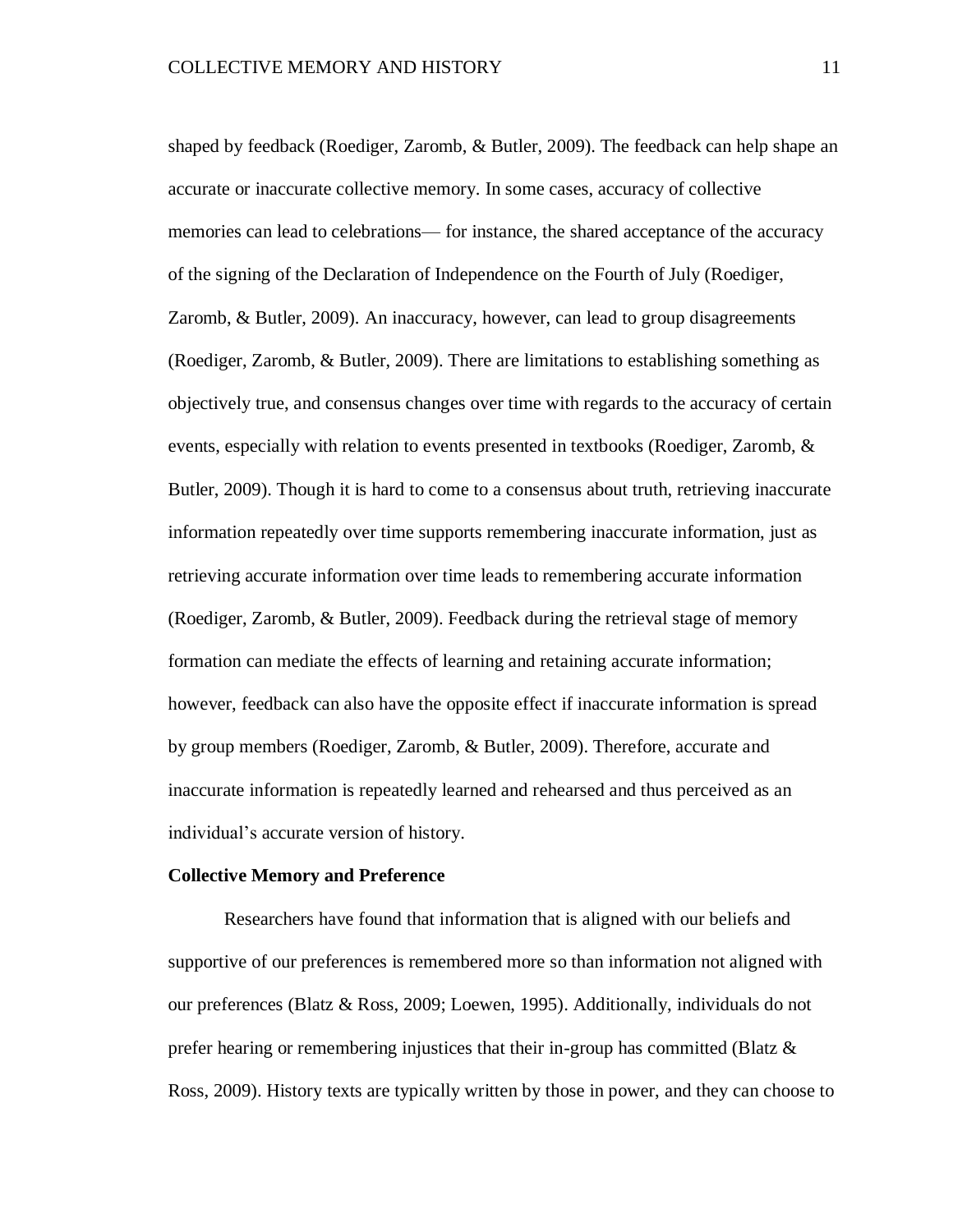promote their own superiority (Blatz & Ross, 2009). Government authorities can manipulate textbooks, monuments, memorials, and rituals to aid in shaping collective memories (Hirst, Cuc, & Wohl, 2012). Political elites are human, so they share the same motivations as ordinary people. Thus, ordinary people remember history in line with their current motivations, and political elites, who are not immune to this behavior, do the same (Blatz  $\&$  Ross, 2009). The cyclical process of this issue permeates into collective memory texts and suggests that texts are typically written, and preferred, from the perspective of self-promotion.

Collective memory tends to change with the times, reflecting the identity and framework of the present cultural and societal ideals (Wertsch, 2009). The changing nature of collective memory results in differences produced in textbooks and institutions but also in different generations and across different countries. There is almost always more than one narrative for how a group remembers an event (Bikmen, 2013; Reicher  $\&$ Hopkins, 2001). More than one narrative of an event results in differences in remembering certain events among individuals in the same society living in the same era. Some researchers argue that there is a constant battle between those in power and the civilians that also want to control the past of a collective memory (Wertsch & Roediger, 2008). Family discussions, museums, monuments, memorials, history textbooks, and national holidays all become sources of contestation for the presentation of historical events. In one example of the dispute of how to remember an event, the National Air and Space Museum in the Washington D.C. Smithsonian system began the construction of an exhibit dedicated to remembering the bombing of Hiroshima (Wertsch & Roediger, 2008). U.S. veterans, the U.S. Congress, and members of the public all became a part of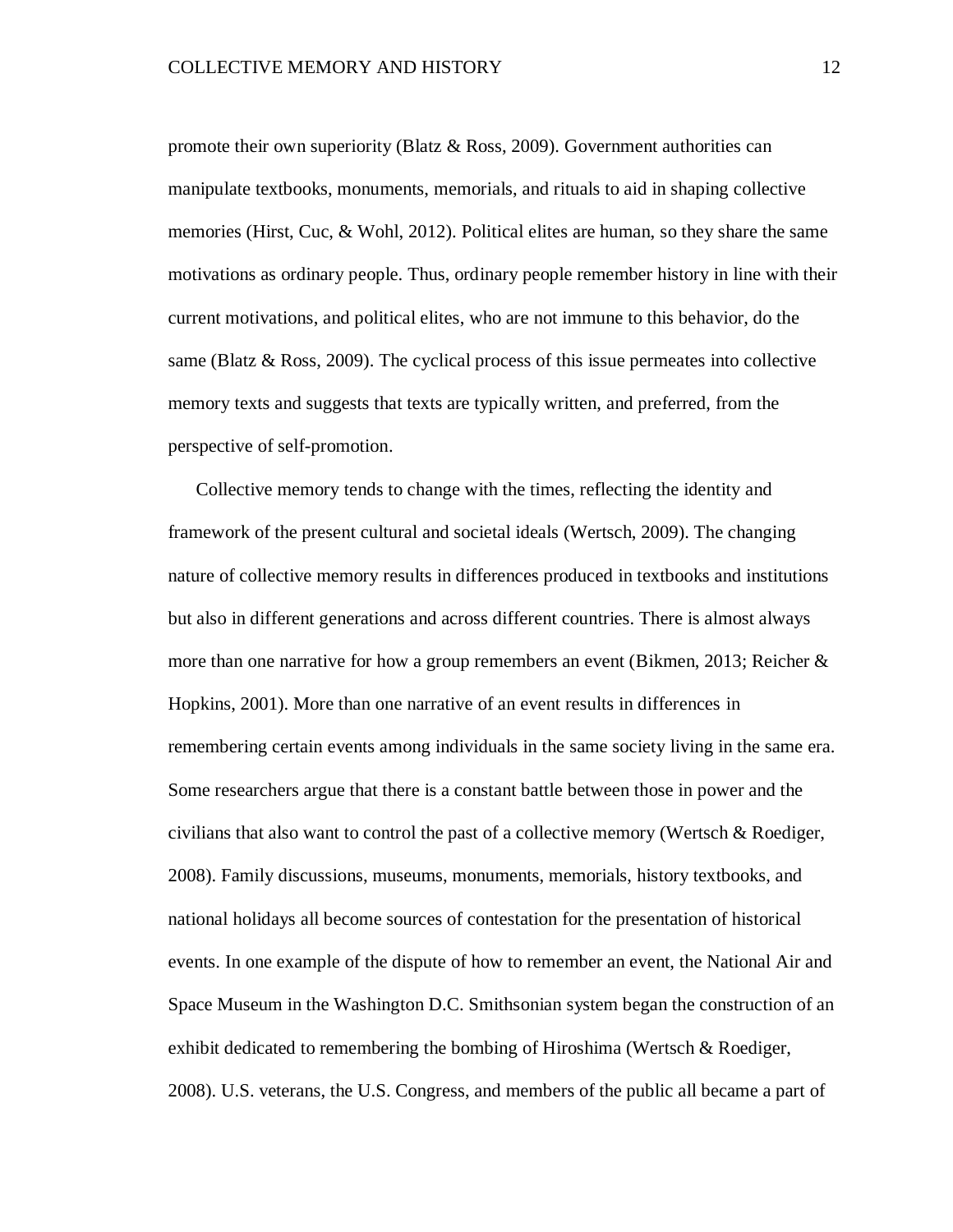what was called a "history war" (Wertsch & Roediger, 2008). For the veterans and other community members, they expected the exhibit to reflect the bomb as a means to an end for World War II (Wertsch & Roediger, 2008). The exhibit had already begun plans to reflect on the debate of dropping the bomb and the result of the suffering inflicted on Japan and its civilians (Wertsch & Roediger, 2008). In the end, the exhibit was not displayed as it had originally been intended, and there was little debate regarding the perception of the public historical event (Wertsch & Roediger, 2008). The issue of the portrayal of the bomb occurred in the early 1990s, however, there have been several issues in the portrayal of this one event. Essentially, "history wars" depicts different groups' preferences of a specific collective memory narrative.

#### **The Collective Memory of the Atomic Bomb's Usage in the Present Study**

The treatment of the U.S. dropping the atomic bombs over Hiroshima and Nagasaki in World War II in history textbooks is different across countries and across decades. Following the war, the U.S. treated the atomic bomb as having played a central role in Japan's pressured surrender (Roediger, Zaromb, & Butler, 2009). However, during the Cold War, the textbooks had already changed to reflect the narrative of the bombs' development, and during the Cuban Missile Crisis, one textbook discussed the bomb in terms of a nuclear war (Roediger, Zaromb, & Butler, 2009). In the late 1990s, the textbooks began to teach various interpretations of the bombs (Roediger, Zaromb, & Butler, 2009). Internationally, there have been several treatments of the bombs in textbooks (Roediger, Zaromb, & Butler, 2009). Japan questioned the attacks and the motives for dropping such a devastating bomb that killed so many civilians (Roediger, Zaromb, & Butler, 2009). In Canadian textbooks, the main discussion revolves around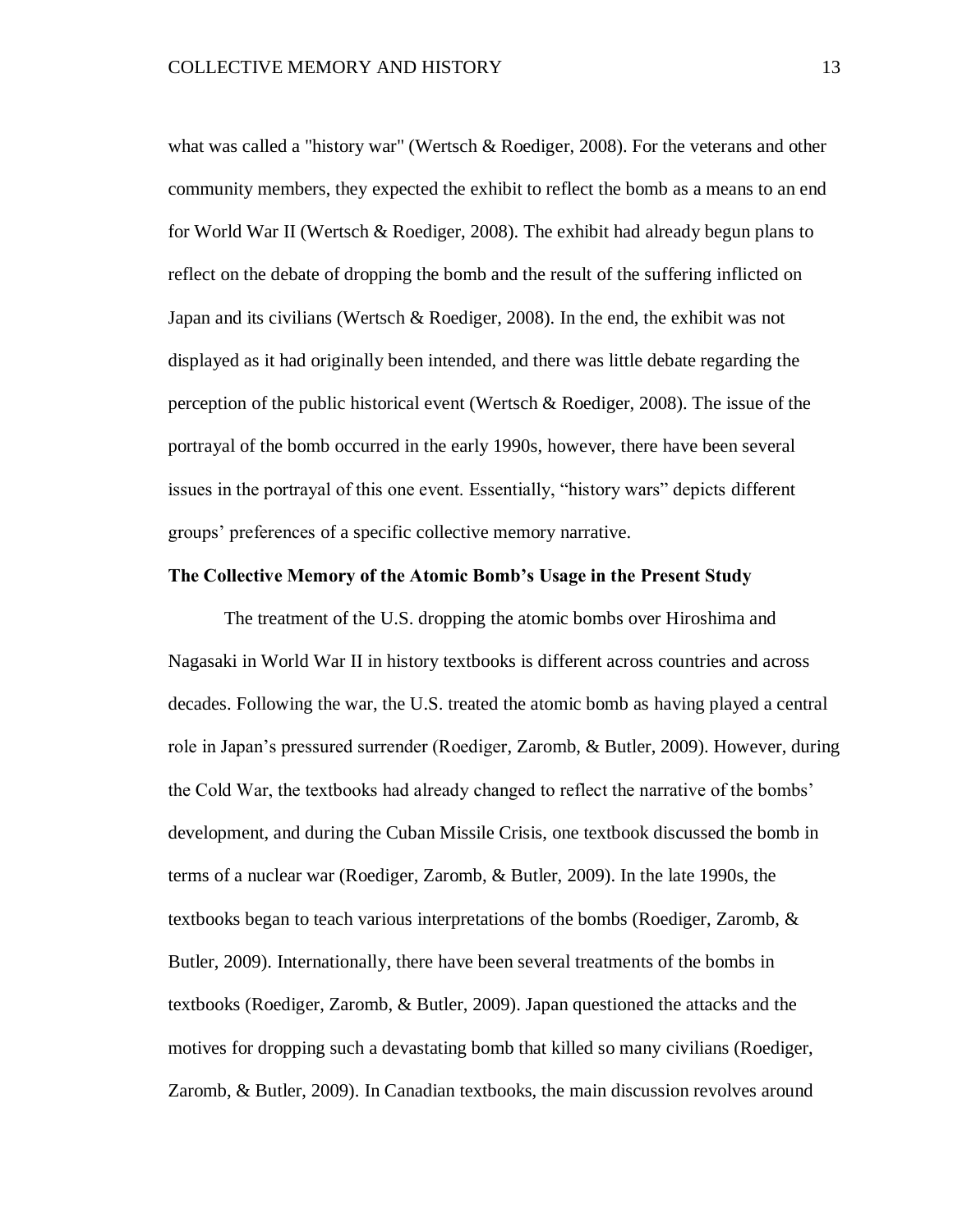the role Canada plays in mining the uranium for the bomb, and in the British textbook, the country discusses the European scientists' involvement in the making of the bomb (Roediger, Zaromb, & Butler, 2009). Italy's textbooks treated the bomb as a motivational means for President Truman to show dominance, especially towards the Soviet Union, and they argue that the bombs had no military justification (Roediger, Zaromb, & Butler, 2009). In Russia, the textbooks contain yet another depiction of the event. The narrative portrays that the bombs were dropped to scare the Soviet Union into complying with any of the U.S.'s demands following the war (Roediger & Wertsch, 2015). The various interpretations of this specific event lead to more controversy.

Besides the different ways in which the atomic bomb is treated in different textbooks, different people have varied perceptions of the event. As discussed earlier, in the Zaromb, Butler, Agarwal, and Roediger's (2013) study on the collective memory of three wars, the researchers found that the event resulted in very different perspectives between older and younger adults. The researchers specifically reference how interesting it is that younger adults perceived the event as negative compared with older adults who perceived it as positive (Zaromb, Butler, Agarwal, & Roediger, 2013). As mentioned previously, the researchers posit the difference in the ratings to the public portrayals of the atomic bombs in the media and history textbooks that were presented differently across generations (Zaromb, Butler, Agarwal, & Roediger, 2013). The older adults, having either lived through the war or having grown up in the post-World War II era, perceived the event as positive because of its media and cultural portrayal (Zaromb, Butler, Agarwal, & Roediger, 2013). The different treatments of the event within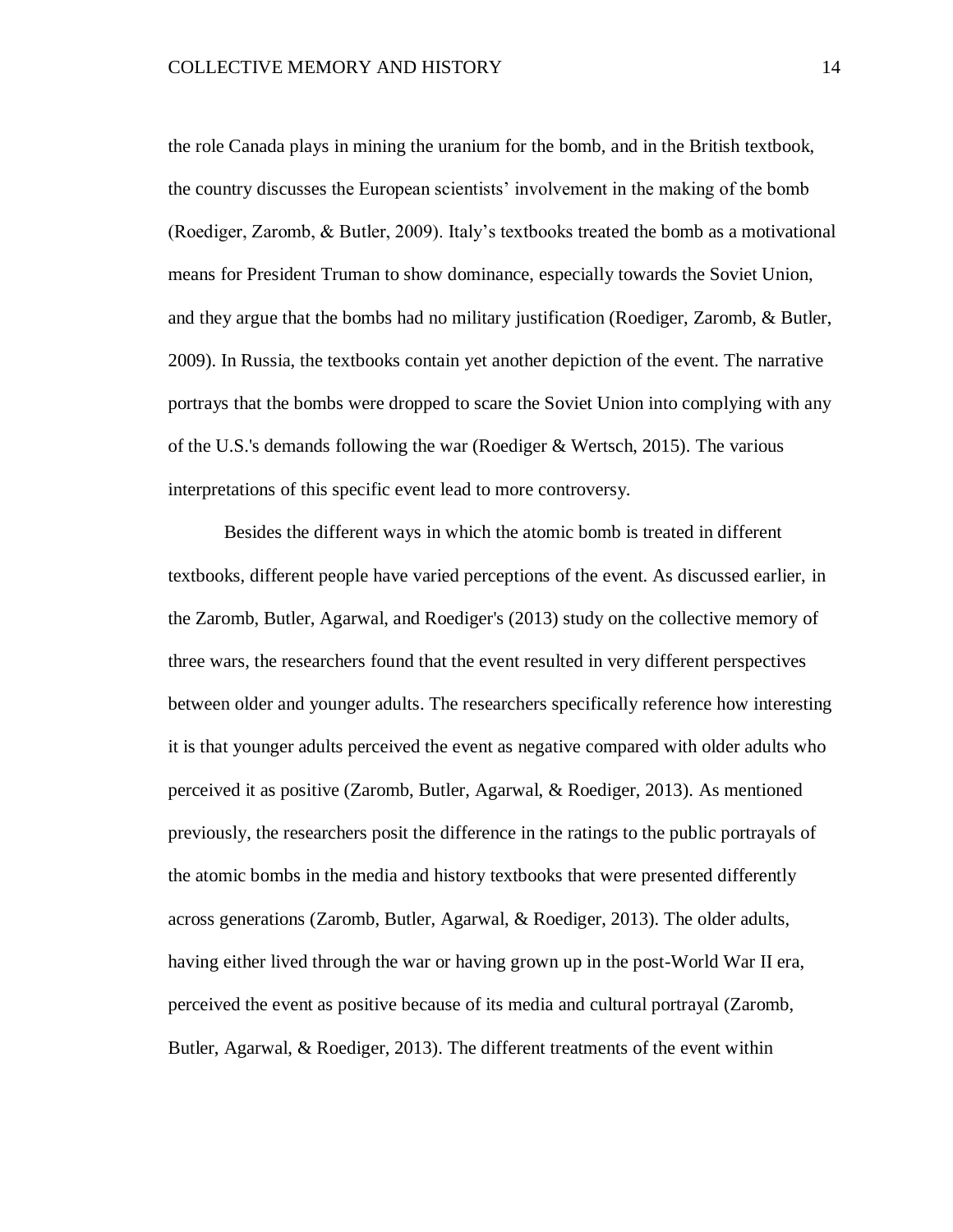different history textbooks and the dichotomous emotional valence of older and younger adults presents an interesting event for the present study on collective memory to analyze. **Current Study**

The current study aims to examine the change in the collective memory narrative with respect to the particular event of the atomic bombings. It seeks to understand how the perception of the event could determine the perception of a presented history textbook. The other goals of the current study relate to the understanding of individual's perception of history. Using perceived accuracy and preference measures, the present study will determine if individuals disentangle accuracy and preference from one another. In perceiving something as accurate but not preferred, an individual will have understood a text to be more in line with history as opposed to collective memory. If accuracy is low and preference is high, an individual will have shown their understanding to be more in line with collective memory texts. In looking at perceptions of accuracy and preference, the present study aims to understand the reception of history textbooks within the context of the emotional valence of a certain historical event. The research seeks to contribute to the empirical field of collective memory research with these different measures. Previous collective memory studies have gathered a collection of individual's schematic narrative templates, or the recollection of important events in a specific historical context. The introduction of a text instead gathers individual's perceptions of the text to understand if they can detect a bias.

Before conducting the major study, a pilot study was conducted to determine the valence of the history passages. Participants from Amazon's Mechanical Turk (MTurk) rated passages to determine the negatively biased, neutral, and positively biased texts for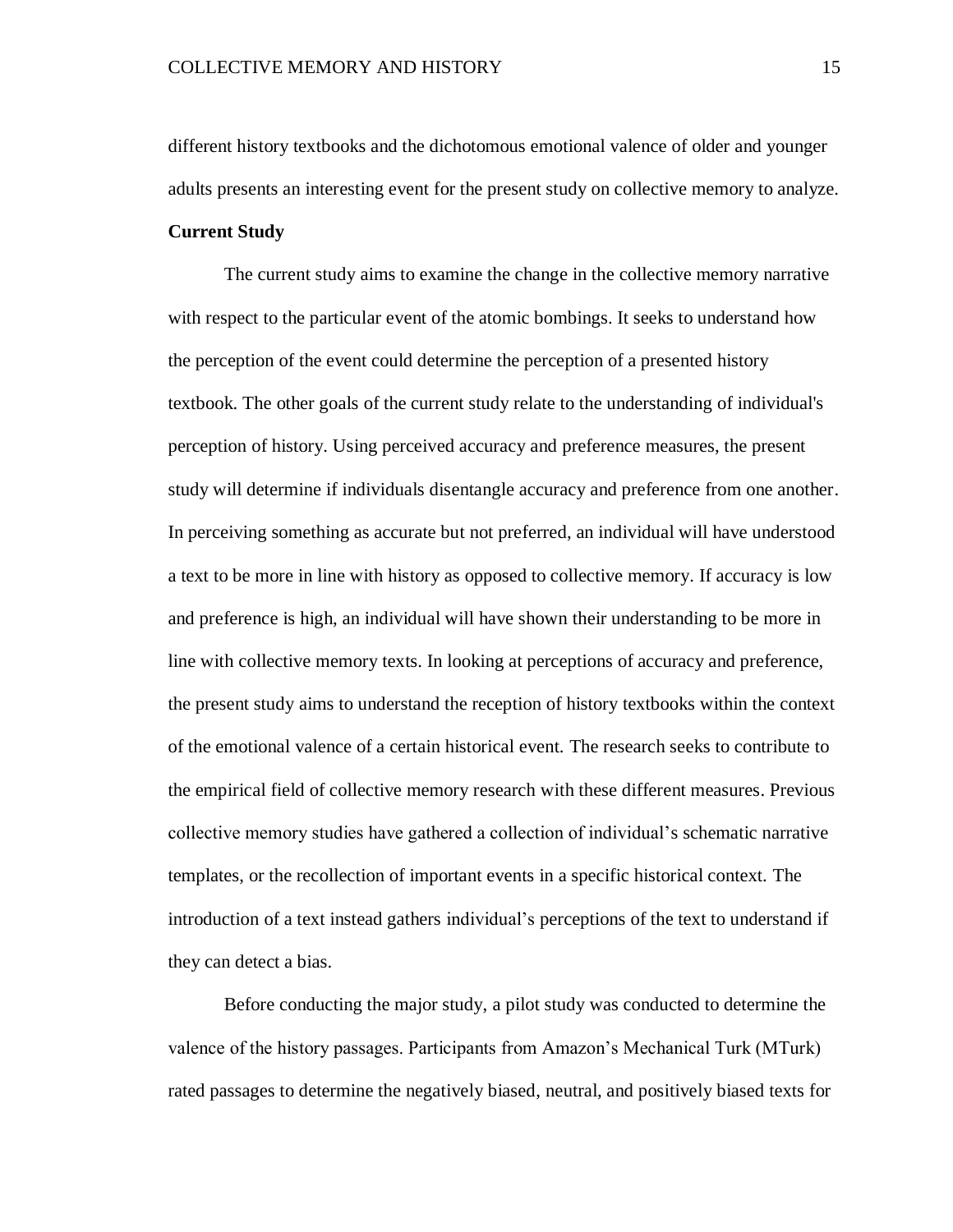use in the main study. In the main study, participants from MTurk rated the emotional valence of the dropping of the atomic bombs over Hiroshima and Nagasaki during World War II. Participants were then asked to read one of three passages (negative, neutral, or positive) that were randomly assigned to them. They then filled out questionnaires at the end to measure perceived accuracy and preference for the text. The above research design seeks to understand whether individuals can detect biases within history texts and if perceived accuracy and preference for texts depends on emotional valence ratings of the event.

#### **Hypotheses: Perceptions of Accuracy**

*Hypothesis 1:* The effect of the directional bias of the text on perceptions of accuracy will depend on the emotional valence of the event.

*Hypothesis 2:* Among those who perceive the event as negative, perceptions of accuracy will be highest for the negative text followed by the neutral text and the positive text.

*Hypothesis 3:* Among those who perceive the event as not negative, perceptions of accuracy will be highest for the positive text followed by the neutral text and the negative text.

#### **Hypotheses: Preference**

*Hypothesis 4:* The effect of the directional bias of the text on preference will depend on the emotional valence of the event.

*Hypothesis 5:* Among those who perceive the event as negative, preference will be highest for the negative text followed by the neutral text and the positive text.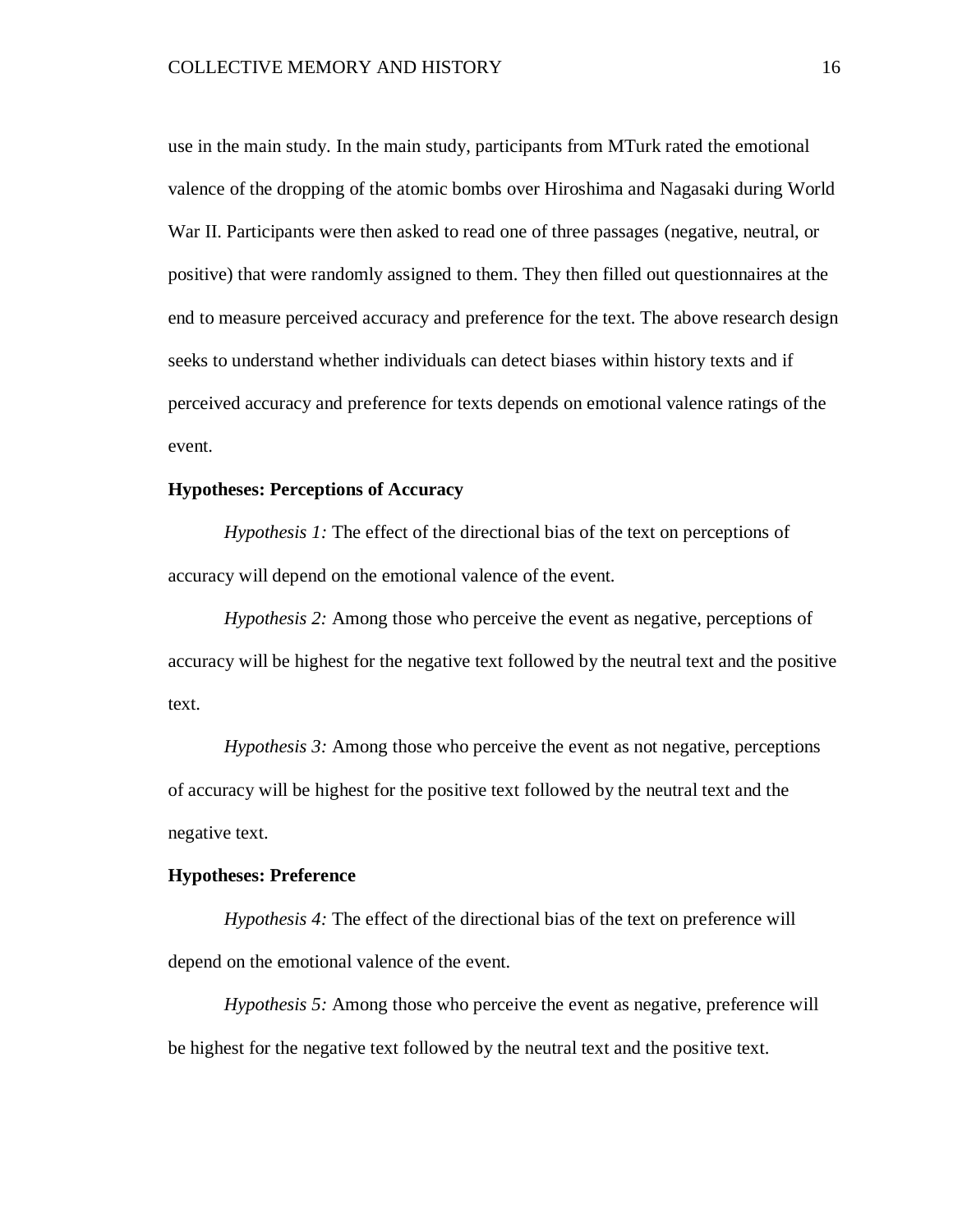*Hypothesis 6:* Among those who perceive the event as not negative, preference will be highest for the positive text followed by the neutral text and the negative text.

#### **Method**

#### **Participants**

404 individuals participated in the present research project. Participants were recruited using Amazon's Mechanical Turk (MTurk), an online marketplace where people provide the service of participating in online studies and various other human intelligence tasks. Participants were comprised of 221 women and 183 men, ranging in age from 18 to 81 years old ( $M_{age} = 39.36$  years;  $SD_{age} = 12.58$  years). All participants gave consent to participate in the study and were monetarily compensated with \$1.25 for their time. Most participants were college educated with about 16 years of education (*Meducation=* 15.29 years; *SDeducation=* 2.13 years). 310 participants identified as White or Caucasian followed by 40 African American/Black, 24 Asian/Asian American, 23 Latino/Hispanic, and seven of another ethnicity or race. Distributions of the data sets appeared relatively normal.

88 people were removed from the sample because they did not complete the survey, failed the attention check, did not attend high school in the U.S. or were not citizens of the U.S. Participants were required to have attended high school in the U.S. because doing so would have presumably exposed them to textbooks written from the U.S. perspective. They also would have been taught America's collective memory of history as opposed to any other countries' collective memory. The comprehension check ensured that participants were fully attending to the study and carefully reading the instructions and passage.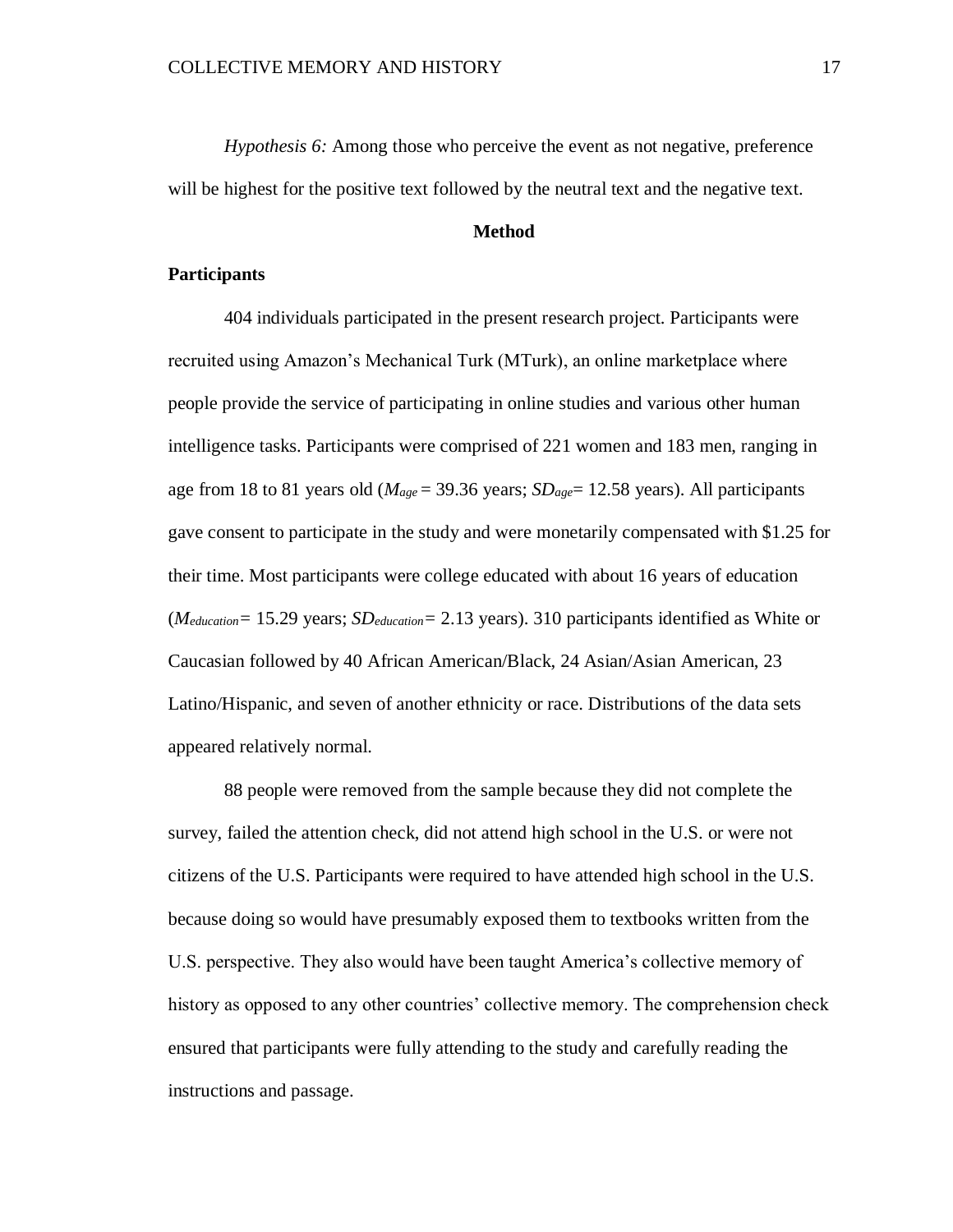An additional 16 participants were removed from the sample that were recruited from Sona Systems, the psychology research study portal for undergraduates seeking research credit for their enrollment in lower level psychology courses at Claremont McKenna College. Participants were still granted a half credit for their participation in the study; however, the results were dropped from the statistical analyses. Participants from the sample were obtained with the intention to compare them to the MTurk sample; however, the collection was incomplete and, consequently, was not analyzed for the current research study.

#### **Design**

A 2 (perceived emotion of historical event: negative or not negative) x 3 (history passage with directional bias: negative, neutral, or positive) between-subjects design was used to address the research questions. The directional bias of the passage, the manipulated variable, was randomly assigned to participants. Each participant read one history passage. Participants were asked an initial question in the beginning of the study about their perception of the emotional valence of the event. Based on their response to the perceived emotional valence of the event, participants were then broken into two groups named "negative" or "not negative" for the emotional valence independent variable. The negative group included any individual who perceived the event as negative. The not negative group included all of the individuals who perceived the event as positive or neutral. The dependent variables were perceived accuracy and preference measured with two separate multiple-item questionnaires.

#### **Materials**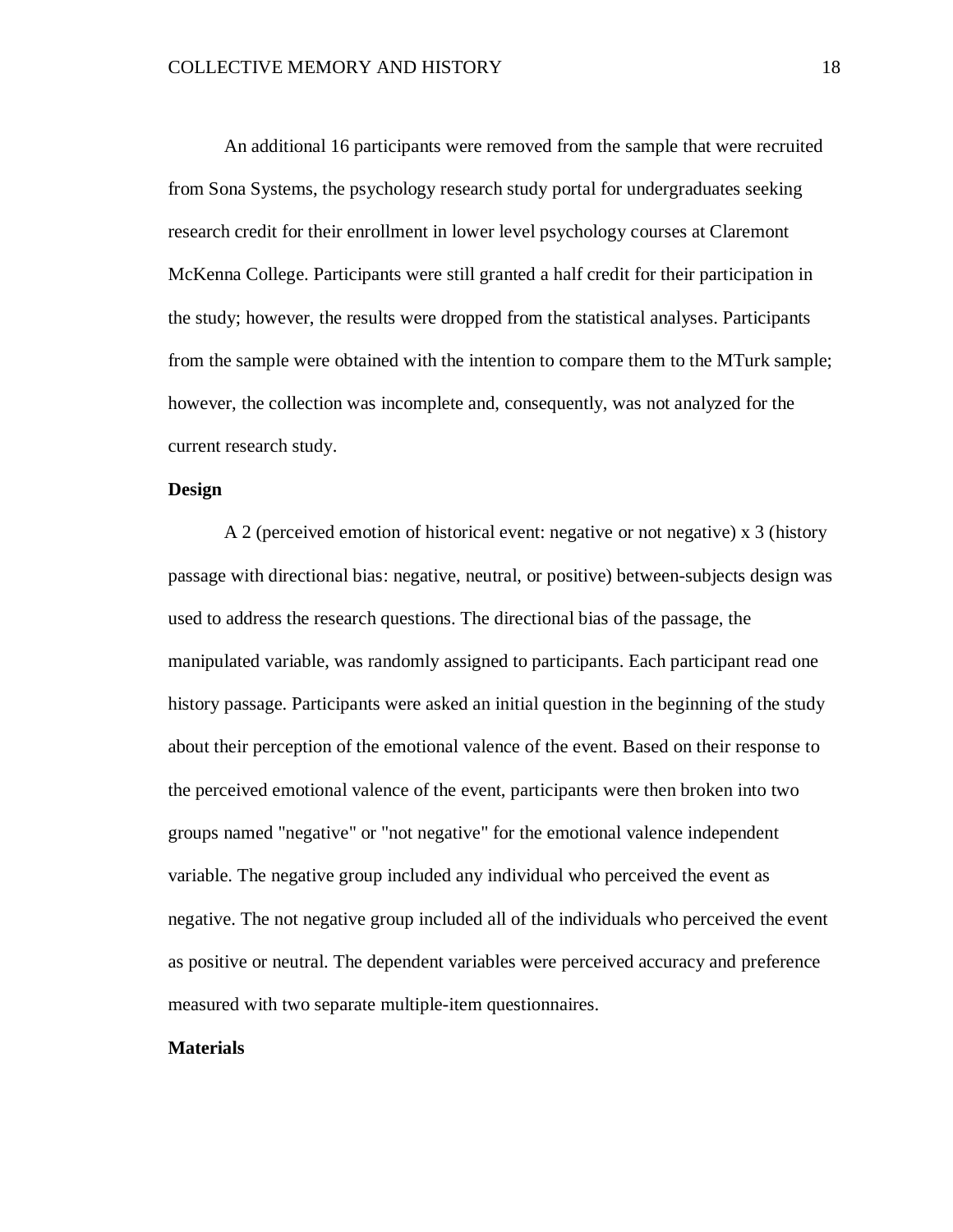**Emotional valence.** Participants responded to a three-item questionnaire about the emotional valence of the event, the importance of the event in the context of the war, and the level of detail known about the event. The questions were taken from the Zaromb, Butler, Agarwal, and Roediger (2013) article about the collective memory of the three wars. For the interest of the current study, only the first question was used as an independent variable. In the Zaromb, Butler, Agarwal, and Roediger (2013) study, the researchers used a 10-point scale; however, the current study used a 7-point scale ranging from 1 (*Strongly disagree*) to 7 (*Strongly agree*). Please see Appendix A to preview the questionnaire.

**History passages.** Each participant was randomly assigned to read one passage. The passages were taken from history textbooks used in the U.S. to teach history. One text was the positively biased passage extracted from *The Americans: Reconstruction to the 21st Century*. Another text, which was more neutral, came from an online history textbook entitled *American History: From Pre-Columbian to the New Millennium*. The negatively biased passage was extracted from Howard Zinn's *A People's History of the United States*. All three passages covered the same topic— the dropping of the atomic bombs over Japan during World War II. The passages were selected following a pilot study conducted on MTurk. 50 participants were recruited and compensated \$0.50 to read five different passages about the same event taken from American history textbooks. The participants were instructed to read the passages carefully and choose the most negative text and the most positive text. They were informed that they could look back at the passages. Participants then ranked the passages from the most negative (1) to the most positive (5). 40 participants were excluded during the pilot study because they failed to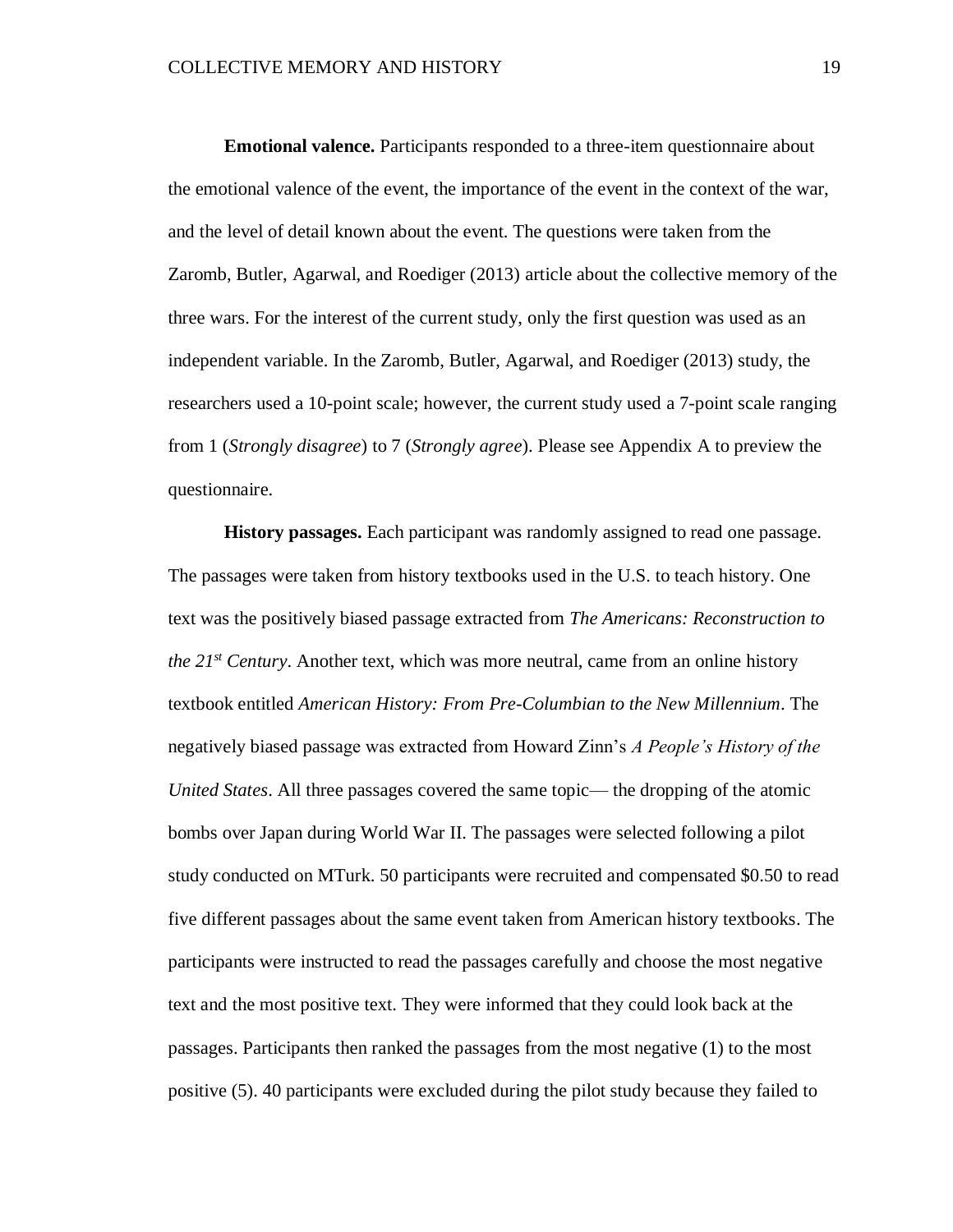pass the attention check, or they chose a different positive or negative text that did not correspond with their response of the ranked texts from most negative to most positive. Passages were then chosen for use in the current study by adding up the frequency of their rankings. The passage with the lowest score determined the negative text because it received the greatest amount of low value rankings. The highest value passage became the most positive because it received the greatest number of high value rankings. The middle-ranked passage became the neutral passage because it received a score that ranked it third among the other passages most frequently. The two passages that were excluded based on the rankings were taken from *Outline of U.S. History* and *The American Yawp.*

The topic choice of the passages was based on the Zaromb, Butler, Agarwal, and Roediger (2013) study on the collective memory of three wars. The researchers found that the dropping of the bombs elicited a dichotomous emotional valence rating for younger versus older adults. Younger adults found the event to be negative, and older adults perceived it as positive. The topic was chosen because of the high level of controversy and split emotional valence found in the previous study. Additionally, the event has received various treatments within different textbooks (Shin & Sneider, 2012). Additionally, the treatment of this event is different universally (Roediger, Zaromb,  $\&$ Butler, 2009). Please see Appendix B to preview the texts.

**Accuracy.** Participants responded to an accuracy questionnaire with four items ( $\alpha$ ) = .87). They rated the passages on such items like the believability and the perceived accuracy of the passage. One item was reverse-scored and asked if the passage seemed biased. There was a 7-point scale ranging from 1 (*Strongly disagree*) to 7 (*Strongly agree*). Please see Appendix C to preview the questionnaire.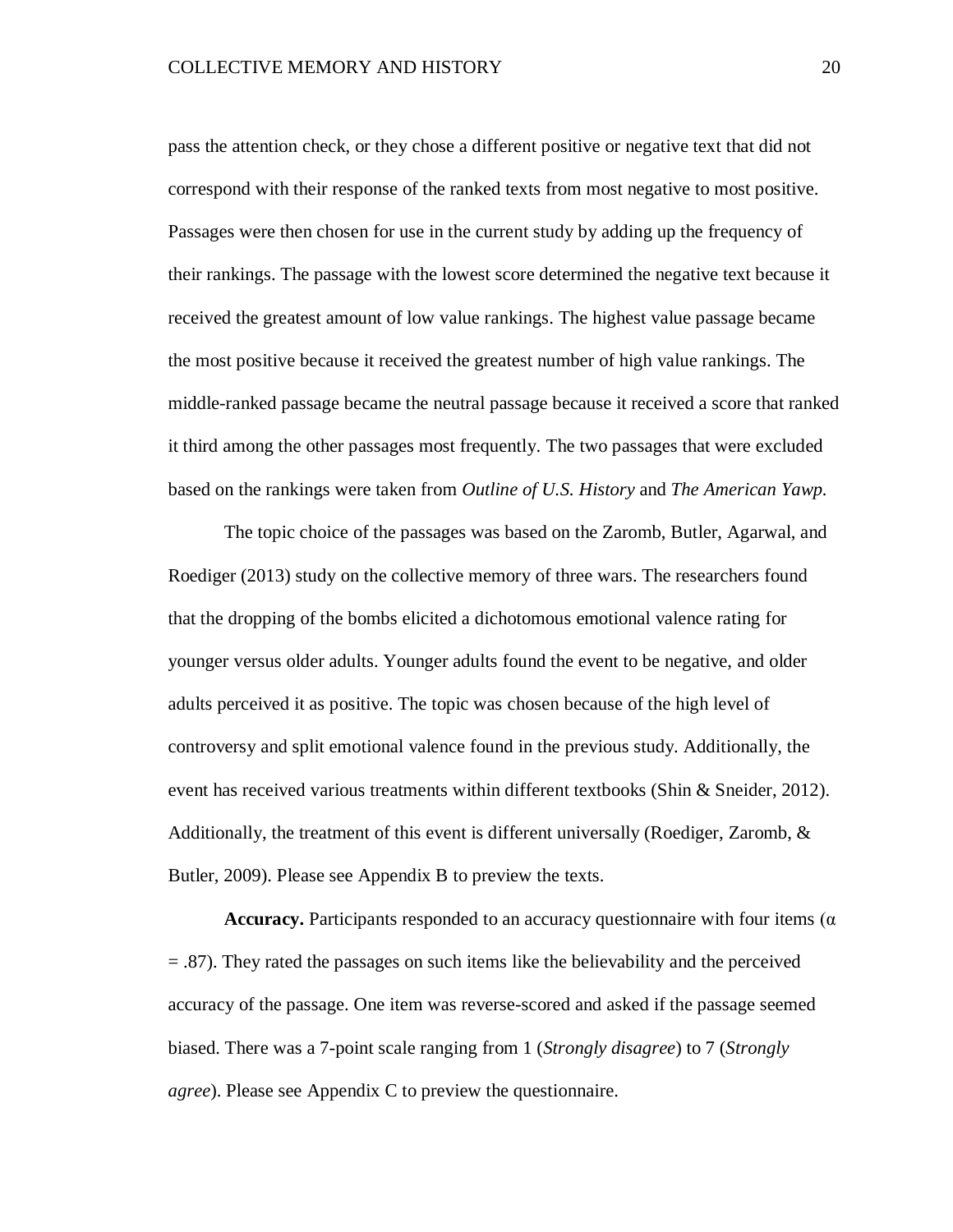**Preference.** Participants were asked to rate how preferable the passage was based on a four-item questionnaire ( $\alpha = .60$ ). The questionnaire attempted to understand if the passage they had read was more preferable than any other passage they had read previously. The questionnaire was designed to understand if the text's bias and an individual's own perception of the event accounted for their preference of the passage. Two items were reverse-scored. They asked if the individual perceived the passage as having not accounted for all perspectives or being different from any material they had previously read on the same event. There was a 7-point scale ranging from 1 (*Strongly disagree*) to 7 (*Strongly agree*). Please see Appendix D to preview the questionnaire.

#### **Procedure**

Participants on MTurk were given a link to complete the study online using Qualtrics survey software. Each participant read a consent form and agreed to participate in the online study on perceptions of history of an event in World War II. They were aware that they would read a short passage and respond to a few questionnaires following the passage.

Participants were first asked to assign a value for the emotional valence, importance, and level of detail known about an event— America dropping the atomic bombs over Japan during World War II.

Next, the participants were asked to read one of three passages. Participants read either a negatively biased, positively biased, or neutral passage. After having read the passage, the participants completed a reading comprehension question about the text. They were asked the date the second bomb was dropped and the place the Americans dropped the second bomb. There were four answer choices and each contained a date and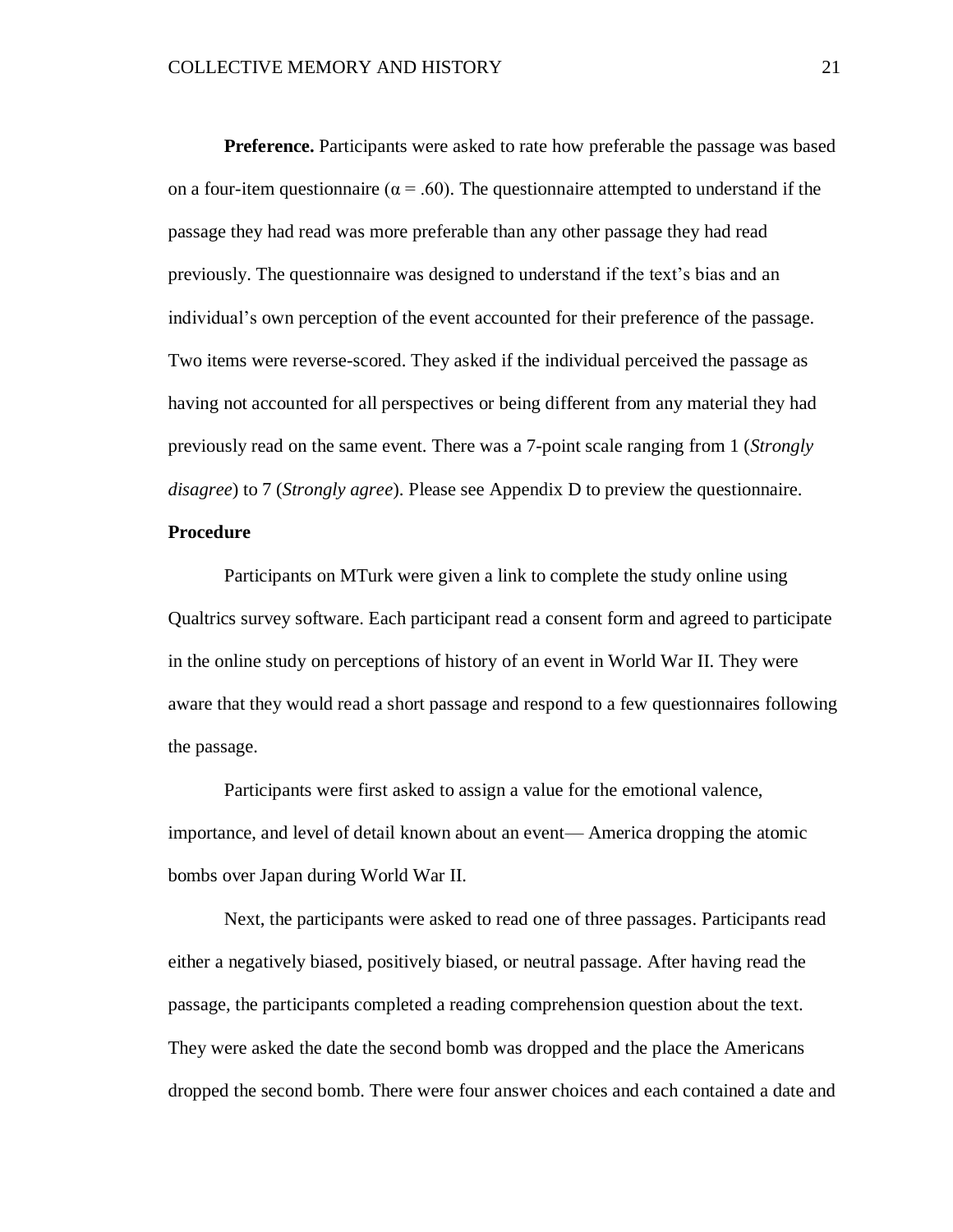place. Most of the places had been referenced in the text. The reading comprehension question assessed how closely participants read the text and how attentive they were to the questions in the study. After completing the comprehension question, participants answered a four-item questionnaire for the text on the perceived accuracy of the text that included the believability and truthfulness of the passage. They completed a four-item preference questionnaire for the text on how preferable they perceived the passages based on whether or not they agreed with the passage and if they preferred reading the passage over any other history account. After they completed the preference questionnaire, they answered demographic questions about their age, gender, ethnicity, highest level of education achieved, if they attended a U.S. high school, and if they were citizens of the U.S. The participants were then thanked for their time and debriefed about the study. They received compensation for their participation after they completed the study.

#### **Results**

#### *Preliminary Analyses*

Preliminary analyses revealed various data about the different groups in each condition. 135 participants were randomly assigned to read the neutral text; 135 participants were randomly assigned to read the negatively biased text; and 134 participants were randomly assigned to read the positively biased text. 338 participants were categorized under the "negative" emotional valence group. 66 individuals were categorized under the "not negative" emotional valence group. The individuals in this category rated the event as neutral or positive.

To test the independent variables' effects on the dependent variables of the mean ratings of accuracy and preference, two 2 (emotional valence ratings of the historical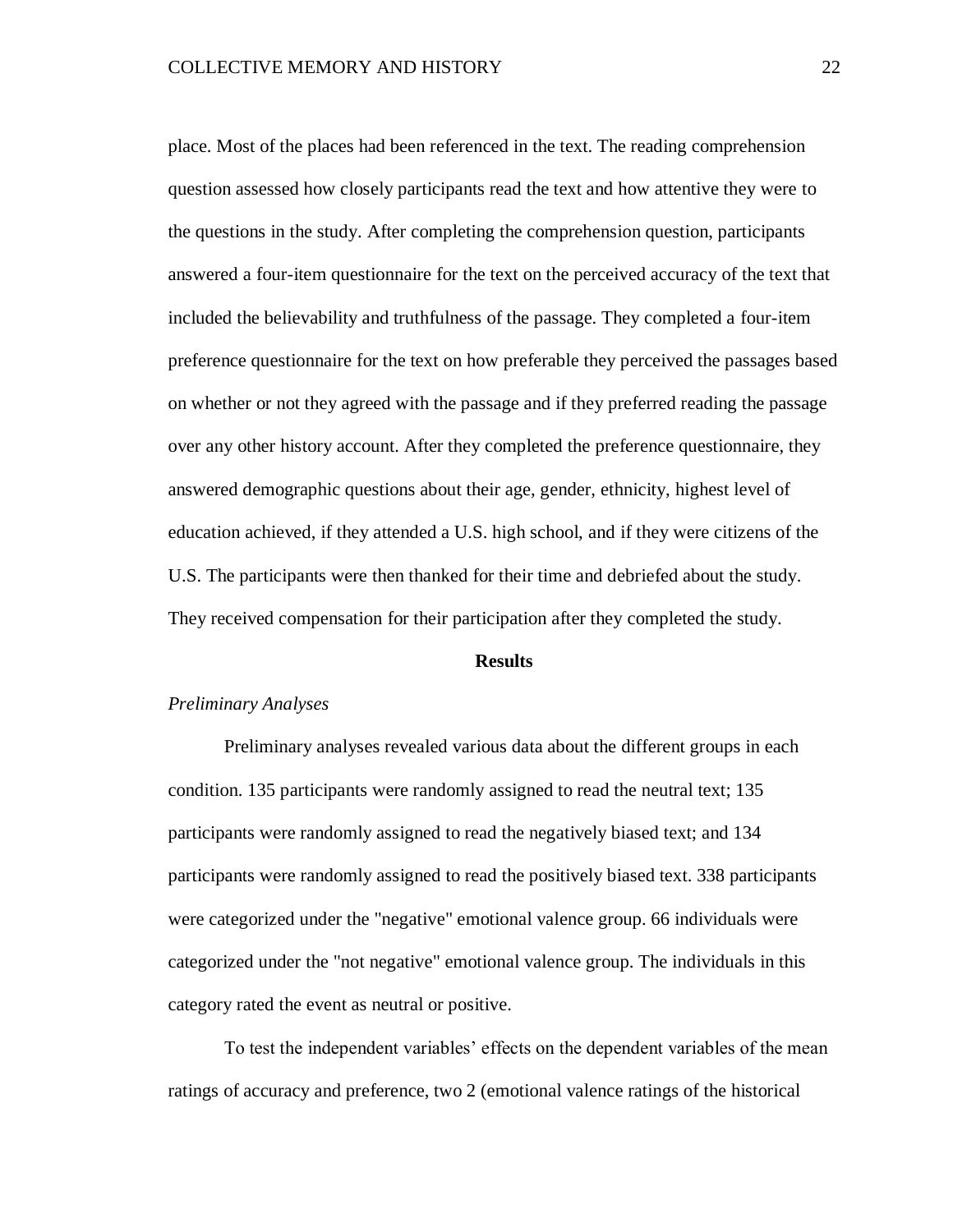event: negative or not negative) x 3 (directional bias of the text: negative, neutral, or positive) Analysis of Variances (ANOVA) were run on the two dependent variables of perceptions of accuracy and preference. The data of the means for the two analyses can be found in Table 1. Additional analyses were run to test whether the demographic variables of age, gender, number of years in school, and ethnicity confounded with any of the independent variables contributing to the significant differences seen in the two dependent variables of preference and perceptions of accuracy. All additional analyses were non-significant indicating that the demographic variables had no significant effect on perceptions of accuracy and preference.

#### *Hypothesis 1*

Hypothesis 1 predicted that the effect of the directional bias of the text on perceptions of accuracy would depend on the emotional valence of the event. There was no significant interaction between the directional bias of the passage and the emotional valence of the event on perceptions of accuracy,  $F_{(2, 398)} = .50$ ,  $p = .605$ , indicating that the first hypothesis was not supported. The directional bias of the text on perceptions of accuracy did not depend on the emotional valence of the event.

#### *Hypothesis 2*

Hypothesis 2 predicted that among those who perceived the event as negative, perceptions of accuracy would be highest for the negative text followed by the neutral text and the positive text, respectively. The results showed that among those who viewed the event as negative, perceptions of accuracy were highest for the neutral text (*M*= 5.94, *SD*= 0.88) followed by the positively biased text (*M*= 5.93, *SD*= 0.92), and the negatively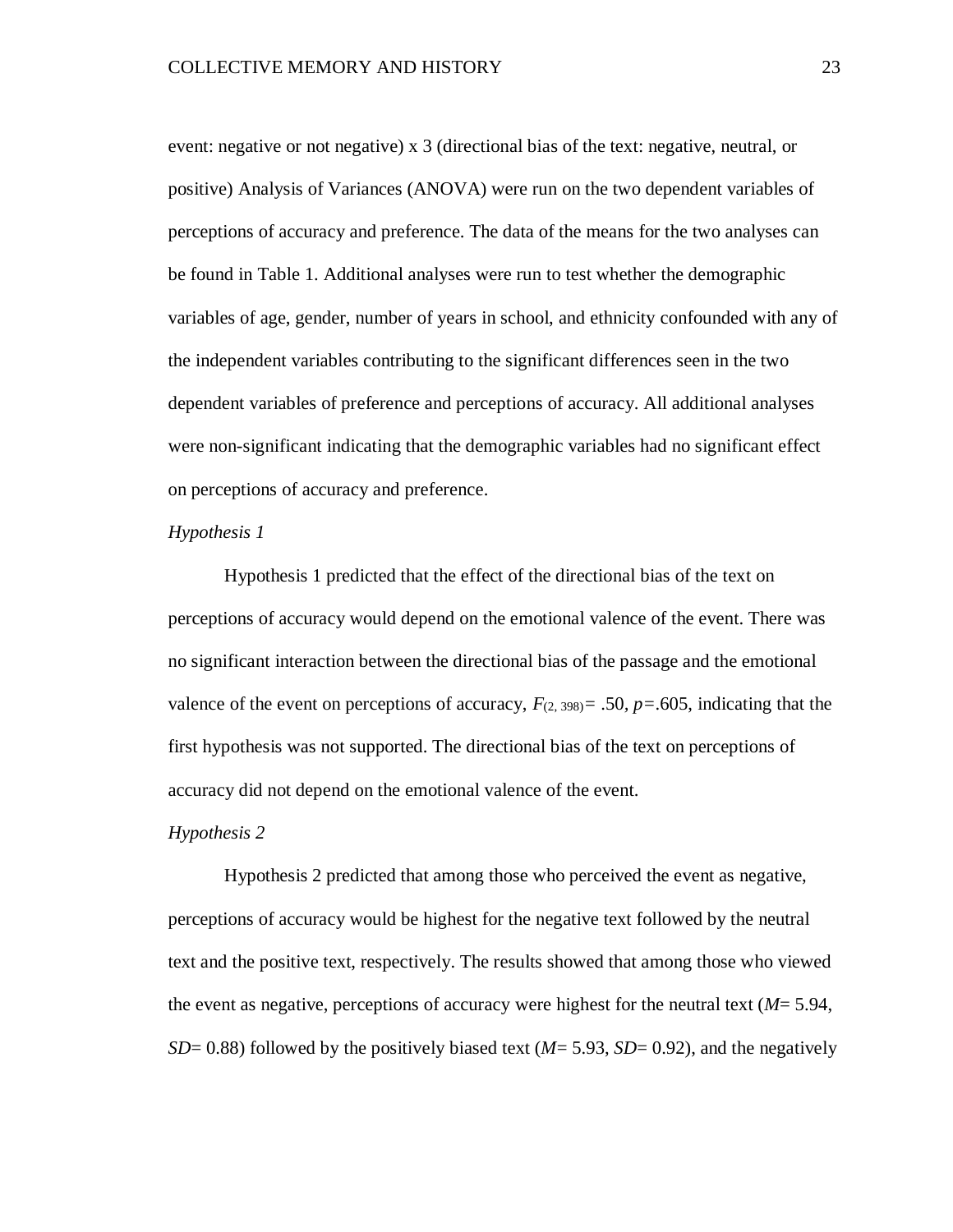biased passage was rated lowest on perceptions of accuracy (*M*= 5.00, *SD*= 1.22). The results did not support the original hypothesis based on the mean scores.

#### *Hypothesis 3*

Hypothesis 3 stated that among those who perceived the event as not negative, perceptions of accuracy would be highest for the positive text followed by the neutral text and the negative text, respectively. The mean scores showed that among those who viewed the event as not negative, perceptions of accuracy supported the original hypothesis. The positive text was rated highest on accuracy (*M*= 5.86, *SD*= 0.91) followed by the neutral text ( $M=5.56$ ,  $SD=1.13$ ) and the negative text ( $M=4.61$ ,  $SD=$ 1.35).

#### *Main Effects*

There was a significant main effect of the directional bias of the text on the perceptions of accuracy,  $F_{(2, 398)} = 22.98$ ,  $p < .001$ . Regardless of the emotional valence, perceptions of accuracy for the directional biases of the text were significantly different. Post hoc analyses revealed that participants who read the negative text (*M*= 4.94, *SD*= 1.24) perceived the text to be significantly less accurate than those who read the positive text ( $M = 5.92$ ,  $SD = 0.91$ ) and the neutral text ( $M = 5.86$ ,  $SD = 0.94$ ), regardless of the emotional valence ratings. There was no significant difference between the positive and neutral texts; however, people found the positive text to be most accurate than the neutral text.

There was a significant main effect of the emotional valence of the passage on the accuracy ratings of the passage,  $F_{(1, 398)} = 4.02$ ,  $p = .046$ . Participants who viewed the event as negative rated perceptions of accuracy significantly higher than those who viewed the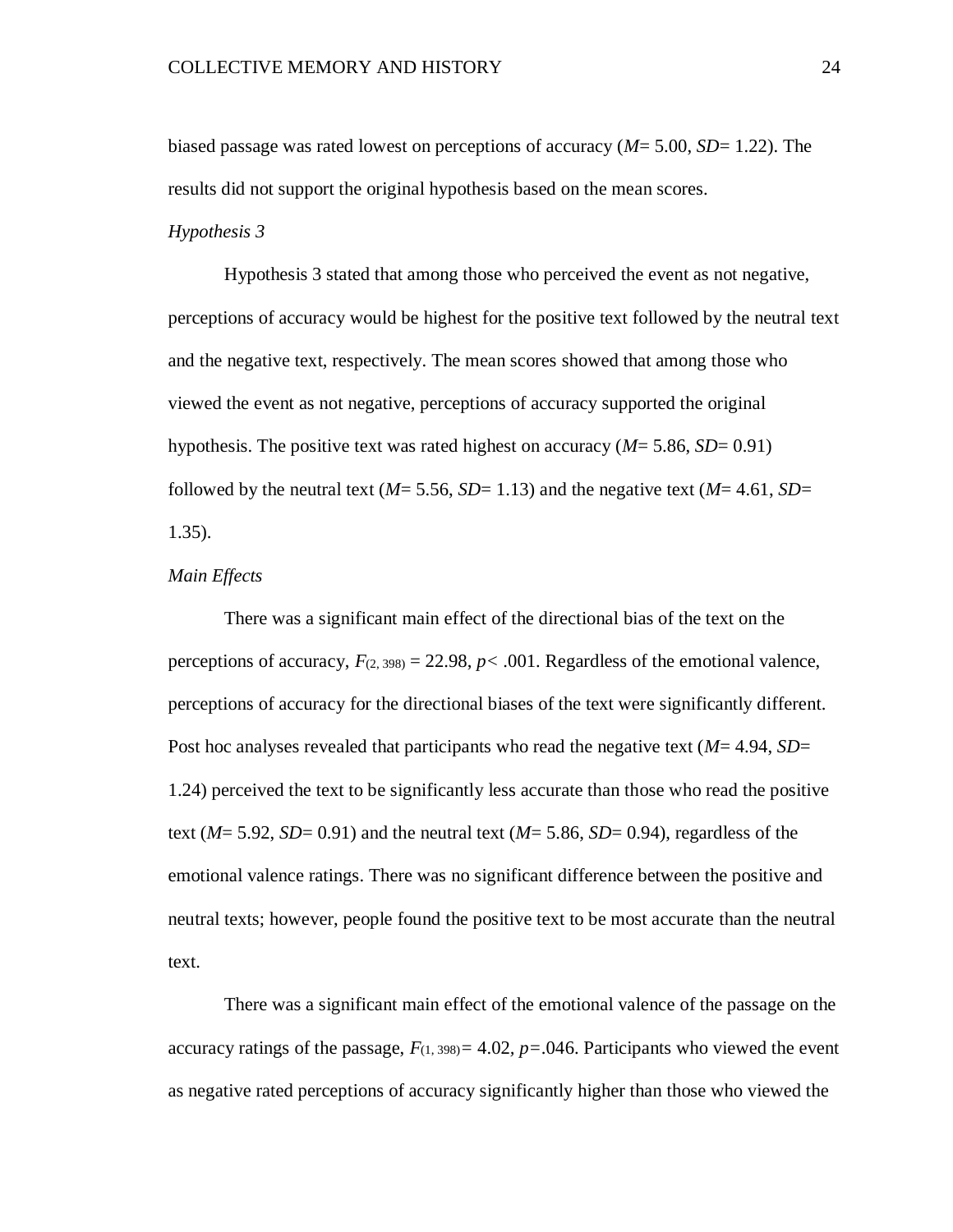event as not negative, regardless of the directional bias of the passage. See Figure 1 for the mean differences on the accuracy ratings.

#### *Hypothesis 4*

Hypothesis 4 hypothesized that the effect of the directional bias of the text on preference would depend on the emotional valence of the event. There was a significant interaction between the directional bias of the passage and the emotional valence of the event on the ratings of preference,  $F_{(2, 398)} = 3.32$ ,  $p = .037$ , indicating that the directional bias of the passage on the ratings of preference of the text depended on the emotional valence of the event.

#### *Hypothesis 5*

Hypothesis 5 stated that among those who perceived the event as negative, preference would be highest for the negatively biased text followed by the neutral text and the positively biased text, respectively. The results showed that the negative text was rated the lowest ( $M = 3.80$ ,  $SD = 1.09$ ). The neutral text was rated the highest on preference  $(M=4.54, SD=0.85)$  and the positive text was rated second highest on preference (*M* = 4.41, *SD* = 0.96). The direction of the preference ratings was different from the initial hypothesis.

#### *Hypothesis 6*

Hypothesis 6 stated that for those who perceived the event as not negative, preference would be highest for those who read the positively biased text followed by the neutral text and the negatively biased text. The results showed the same pattern where the positively biased passage was rated the highest (*M*= 4.97, *SD*= 0.79) followed by the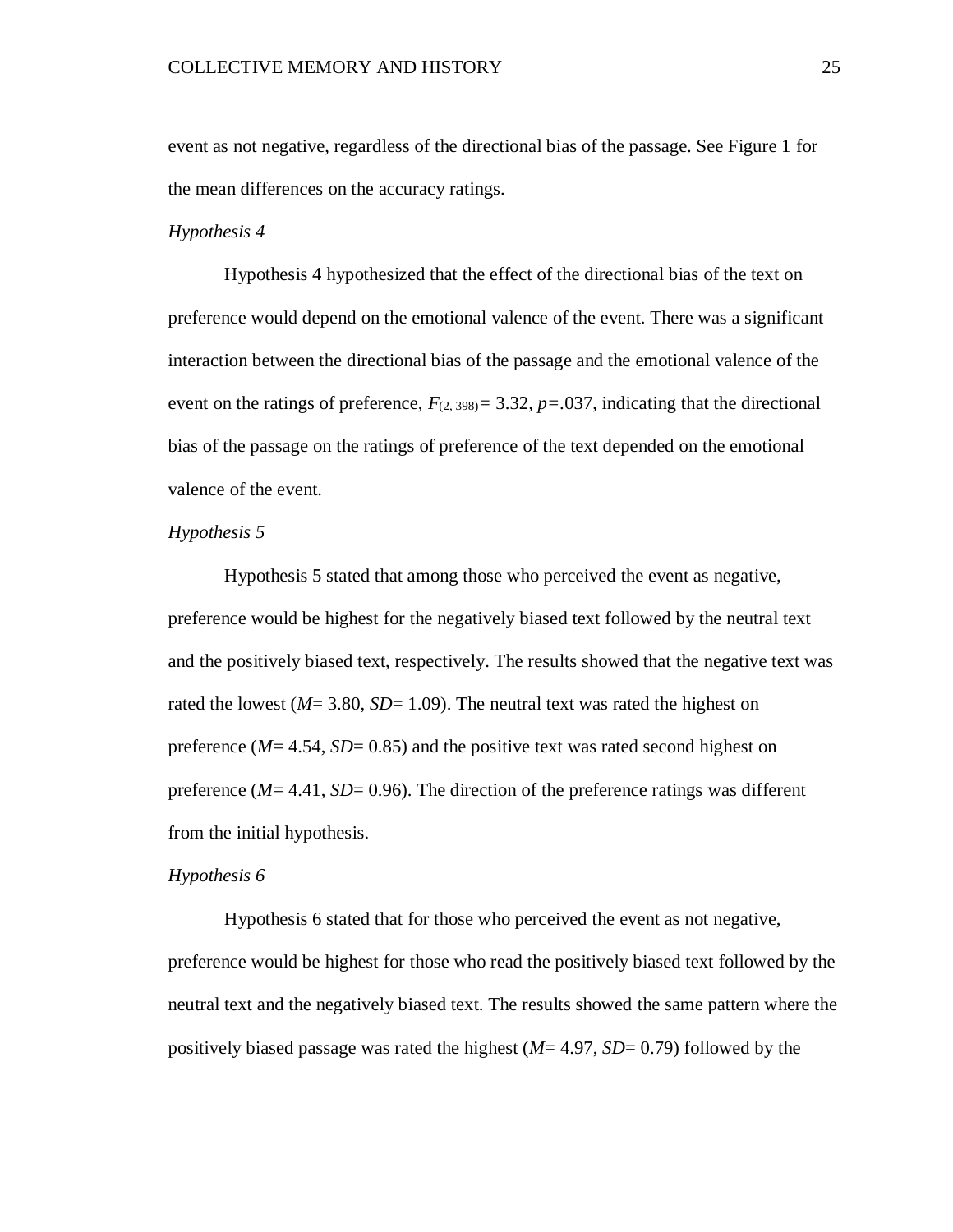neutral text  $(M=4.74, SD=1.05)$ , and the negatively biased passage was rated least preferable (*M*= 3.51, *SD*= 0.82). The hypothesis was supported by the mean scores. *Main Effects*

There was a significant main effect of the directional bias of the text on the preference ratings of the passages,  $F_{(2, 398)} = 26.41$ ,  $p < .001$ , indicating that there was a significant difference between preference ratings based on the directional biases of the passages. Preference, in general, was highest for the neutral text followed by the positive text and the negative text, respectively. Post hoc analyses indicated that participants who were randomly assigned to the negative text  $(M= 3.75, SD= 1.06)$  viewed it as significantly less preferable than those randomly assigned to the positive text (*M*= 4.49, *SD*= 0.95) and neutral text (*M*= 4.58, *SD*= 0.89), across both emotional valence conditions. There was no significant difference between preferring the positive and neutral text across the emotional valence conditions.

There was no significant main effect for the emotional valence of the event on the preference ratings,  $F_{(1, 398)} = 1.44$ ,  $p = 0.230$ , indicating that the emotional valence of the event did not affect the preference ratings of the passages. See Figure 2 for the mean differences of preference.

#### *Additional Analyses*

An additional set of analyses were run on the dependent variables that did not include the neutral emotional valence within the not negative categorical independent variable. This led to a 2 (emotional valence of the event: positive or negative) x 3 (directional bias of text: neutral, negatively biased, or positively biased) ANOVA to analyze the effects of the independent variables on the dependent variables of perceptions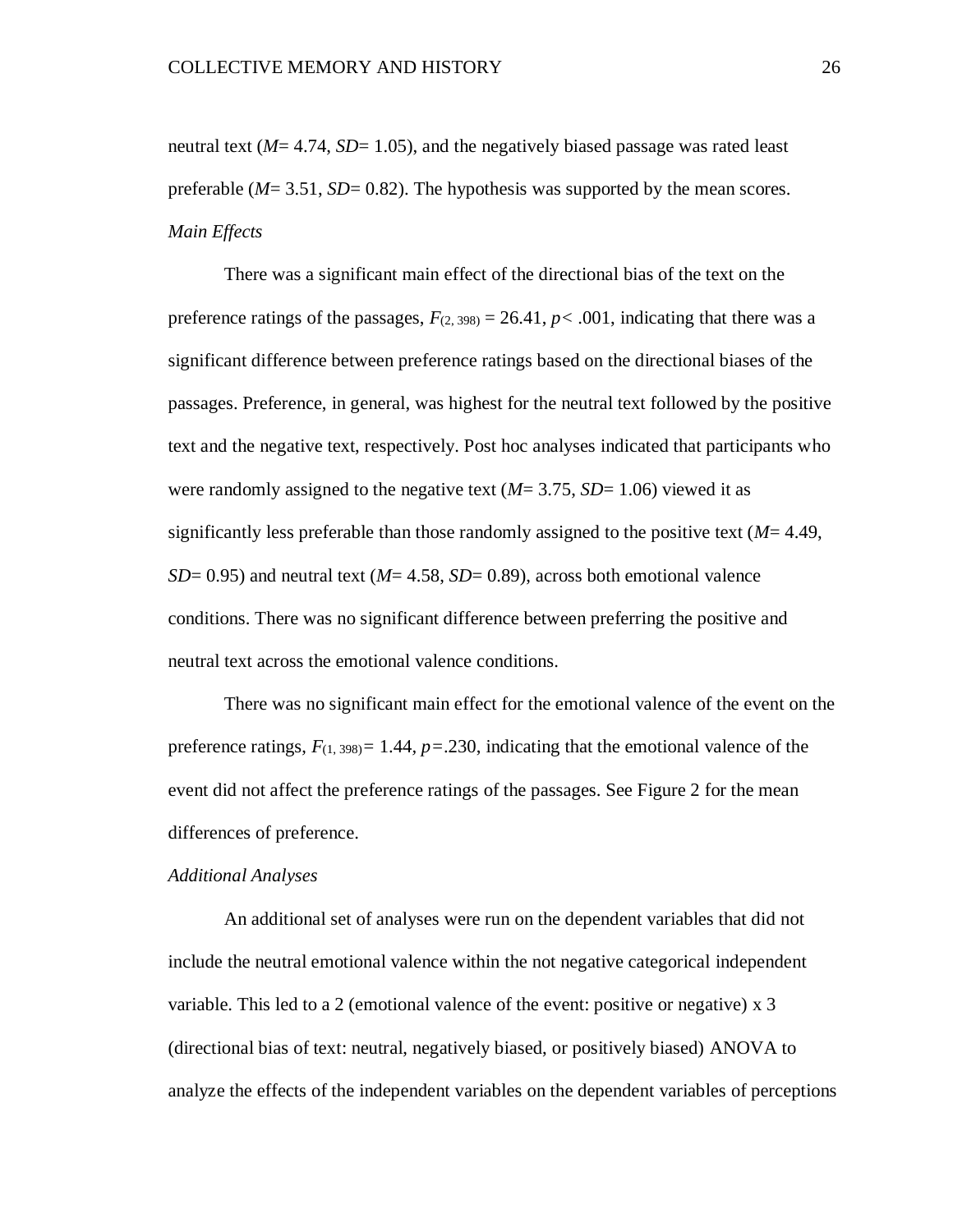of accuracy and preference. The new means, standard deviations, and sample sizes for each group are shown in Table 2. The main effect for the directional bias of the text was still significant,  $F_{(2, 398)} = 12.85$ ,  $p < .001$ . Again, the negative text (M= 4.90) was significantly lower in perceptions of accuracy than the neutral text  $(M = 5.69)$  and the positive text (M= 5.93). The emotional valence's effect on the perceptions of accuracy was not significant,  $F_{(1, 398)} = 1.91$ ,  $p = .168$ . There was also no significant interaction between the directional bias of the text and emotional valence on the perceptions of accuracy,  $F_{(2, 398)} = .76$ ,  $p = .471$ , indicating that the first hypothesis was not supported when the neutral condition was taken out. For the preference dependent variable, there was a significant main effect for the directional bias of the text,  $F_{(2, 398)} = 16.82$ ,  $p < .001$ . The negative text ( $M = 3.73$ ) was significantly less preferable than the neutral text ( $M =$ 4.64) and the positive text ( $M = 4.78$ ), respectively. The main effect of the emotional valence did not meet significance,  $F_{(1, 398)} = 2.55$ ,  $p = .098$ . The emotional valence did not significantly affect the preference of the text. The fourth hypothesis was not supported either,  $F_{(2, 398)} = 2.52$ ,  $p = .082$ , indicating that there was no significant interaction between the directional bias of the text and the emotional valence of the event when the neutral condition was eliminated from the emotional valence ratings.

Three additional analyses were run to look at different patterns in the results. The first was a 2 (directional bias of the text: neutral or positive) x 2 (emotional valence of the event: negative or not negative) ANOVA on the same two dependent variables of perceptions of accuracy and preference. The negative text was eliminated from the analysis to further understand how the negative emotional valence group perceived the neutral and positively biased texts. There were no significant main effects for the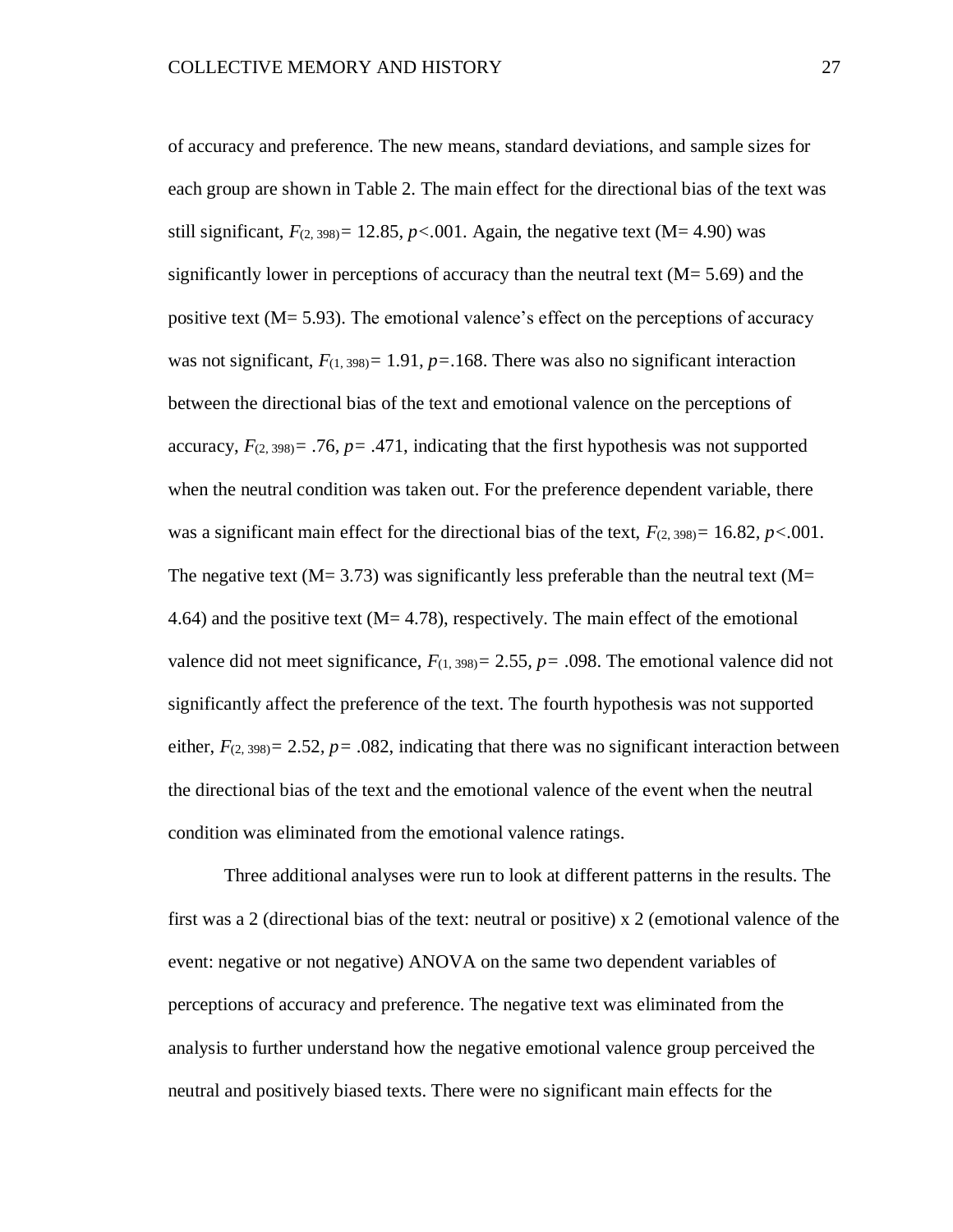emotional valence of the event,  $F_{(1, 398)} = 2.245$ ,  $p = .135$ , or the directional bias of the text,  $F_{(1, 398)} = .914$ ,  $p = .340$ , on perceptions of accuracy. There was also no significant interaction,  $F_{(1, 398)} = .984$ ,  $p = .322$ , between the emotional valence of the event and the directional bias of the passage on perceptions of accuracy. For preference, there was a main effect of emotional valence,  $F_{(1, 398)} = 6.298$ ,  $p = .013$ , where preference of the text was significantly higher for individuals that perceived the event to be not negative. There was no main effect for the text group,  $F_{(1, 398)} = .116$ ,  $p = .734$ , nor was there a significant interaction between the directional bias of the text and emotional valence of the event, *F*(1, 398)*=* 1.453*, p=* .229.

An additional analysis was also run with age as a covariate to look specifically at younger adults, aged 18 to 23 years old, versus older adults, aged 62 to 87 years old. These specific age ranges were used in the Zaromb, Butler, Agarwal, and Roediger (2013) study examining collective memories of younger and older adults. To look at age as a covariate in the study, a 2 (emotional valence of the event: negative or not negative) x 3 (directional bias of the text: negative, neutral, or positive) ANCOVA was run. For accuracy, there was a significant main effect for the directional bias of the text,  $F_{(2, 398)} =$ 5.602*, p=* .007. Again, we saw a similar pattern to the main analyses where the negative text was significantly lower in perceptions of accuracy than the neutral and positively biased text. There were, however, no other significant main effects for either age,  $F_{(1)}$ ,  $398$ ) $=$ .274*, p* $=$  .603, nor the emotional valence,  $F_{(1, 398)}$  $=$  .996*, p* $=$  .324. There was also no significant interaction on the perceptions of accuracy,  $F_{(2, 398)} = .268$ ,  $p = .766$ . When looking at preference, there was only one significant main effect; the directional bias of the text had a significant main effect,  $F_{(2, 398)} = 6.744$ ,  $p = .003$ . The negative text was,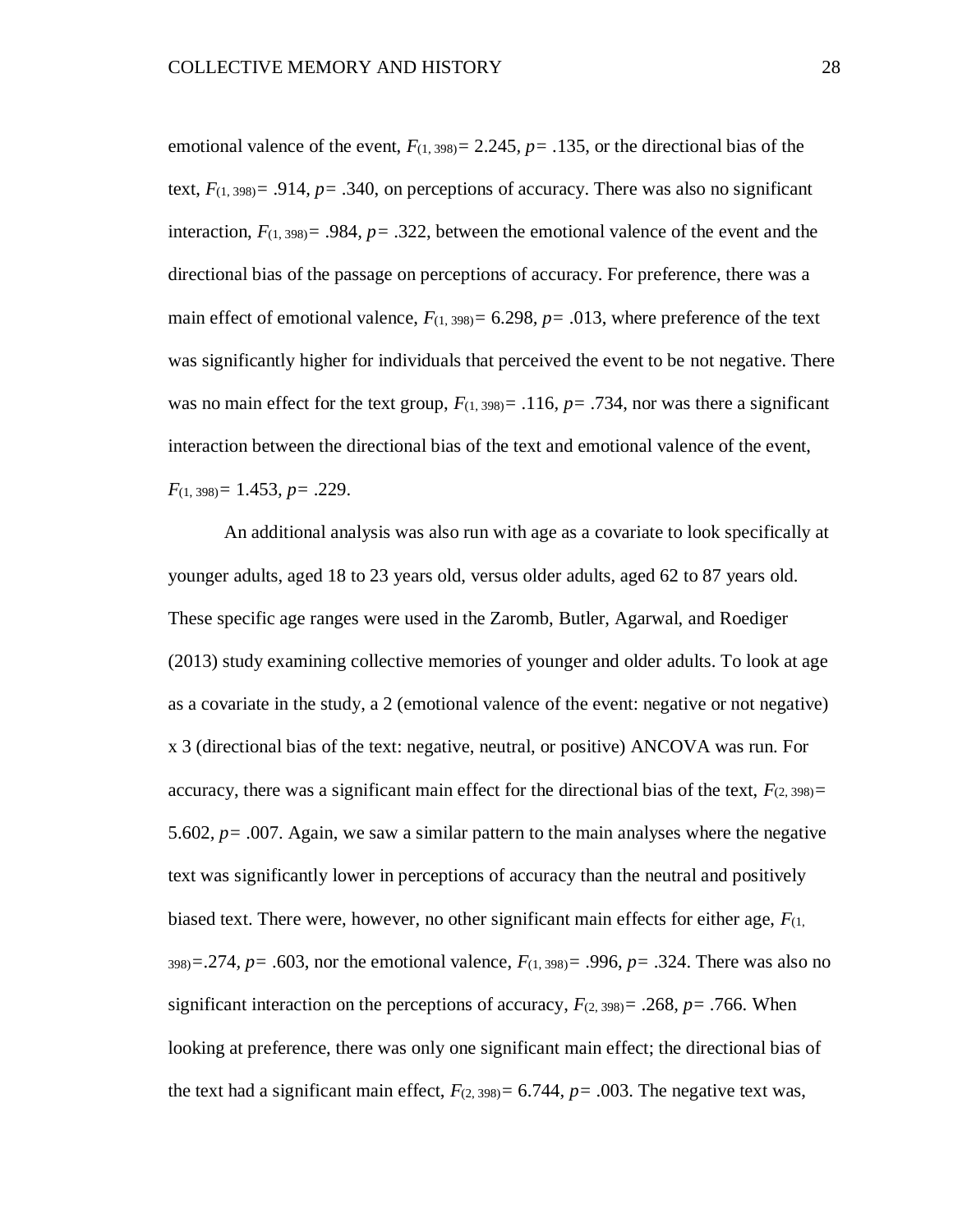again, significantly lower than the other two texts for preference. There were no main effects for age,  $F_{(1, 398)} = 1.206$ ,  $p = .278$ , or emotional valence for the event,  $F_{(1, 398)} =$ .892*, p=* .350. There was also no significant interaction, *F*(2, 398)*=* 1.164*, p=* .322.

An additional analysis was run for a 2 (emotional valence of the event: negative or not negative) x 3 (directional bias of the text: negative, neutral, or positive) x 2 (dependent variables of scale type: perceptions of accuracy and preference) ANOVA where the dependent variables were used as within- subject independent variables. A significant three-way interaction between the three variables of the emotional valence, the directional bias of the text, and the dependent variable scales would indicate that the three variables interact with one another. The statistical analysis revealed no significant threeway interaction between the three variables (see Figure 3). There was a significant interaction between the scale type and the emotional valence,  $F_{(1, 398)} = 13.389$ ,  $p < .001$ (see Figure 4), indicating that the scale type differed across the two different emotional valences. Across both emotional valence conditions, accuracy was rated higher than preference. There was also a significant main effect of the directional bias of the text,  $F_{(2)}$ , 398)*=* 30.484*, p< .001,* for the between-subjects effects. The directional bias of the text differed significantly across the emotional valences and scale types. The 2 x 3 x 2 ANOVA looked at the interaction of the two scale types, the dependent variables, to determine how they interacted with the independent variables of directional bias of the text and emotional valence.

#### **Discussion**

The data found that the directional biases of the passages affected individuals' perceptions of accuracy and preference. The statistical information provided preliminary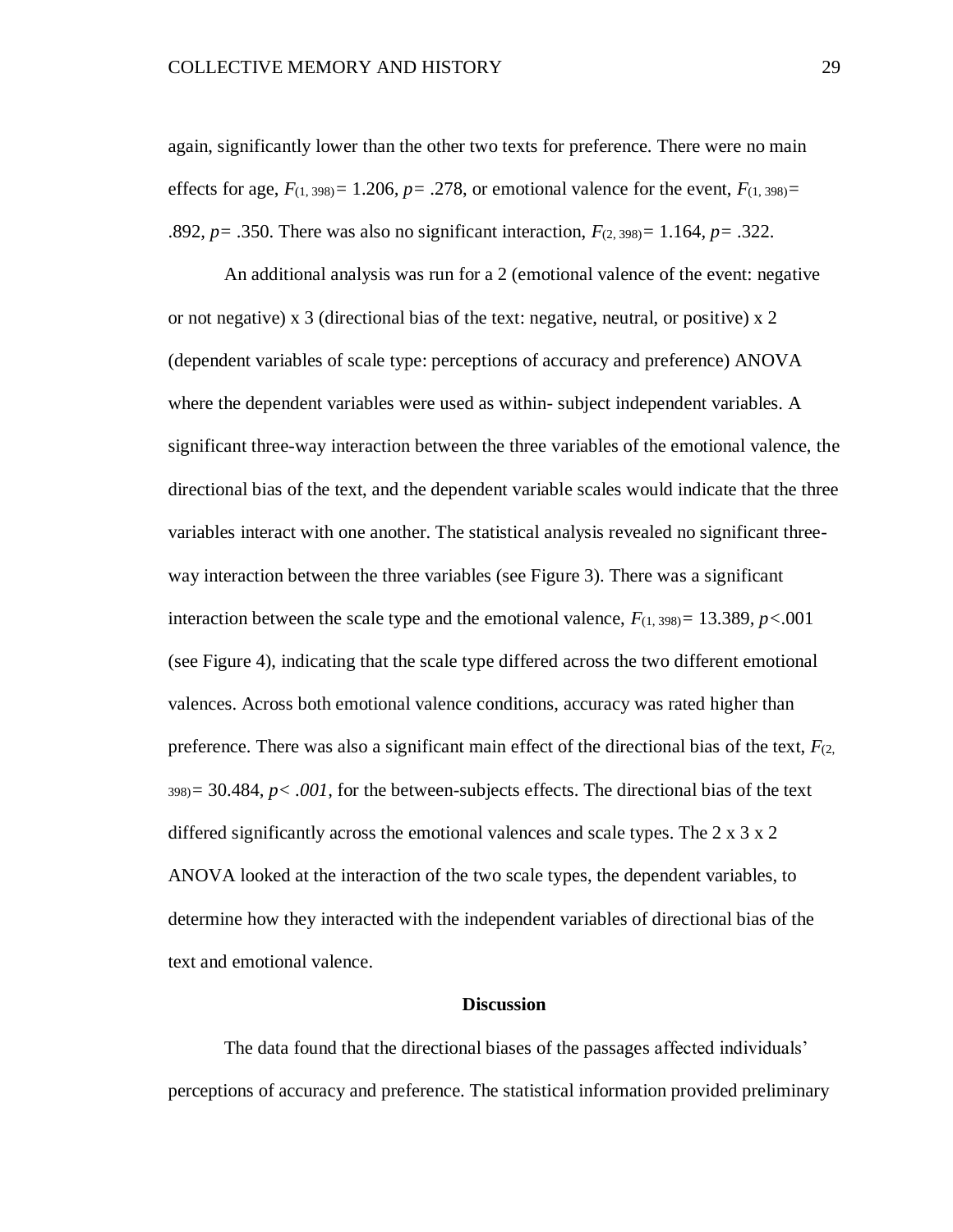results that showed that the negatively biased text was perceived as the least preferable and least accurate account of the historical event of the atomic bombings during World War II.

The overarching research question posed how individuals perceive history textbook passages. By comparing the three different directional biases within the passages, individuals perceive non-negative texts as more accurate and more preferable, even when they view the event as negative. The neutral passage represented an account that featured both positive and negative sides of the event. The neutral passage significantly differed from the negative passage in both preference and perceived accuracy ratings. The positively biased passage, for those who did not view the event as negative, prevailed as highest in perceptions of accuracy and preference. The neutral text was slightly higher in both preference and perceived accuracy for those who viewed the event as negative.

Although non-significant, the data suggests that those who view the event as negative found the neutral passage as the most accurate and most preferable among the passages followed by the positive passage and negative passage. Alternatively, and nonsignificantly, those who did not perceive the event as negative perceived the positive text as most accurate and most preferable followed by the neutral and negative passages, respectively.

Based on the results from the statistical analyses, the data showed that those who received the negatively biased passage reported it as statistically less accurate than the positively biased passage and neutral passage, regardless of an individual's emotional valence toward the event. Among those who viewed the event as not negative, the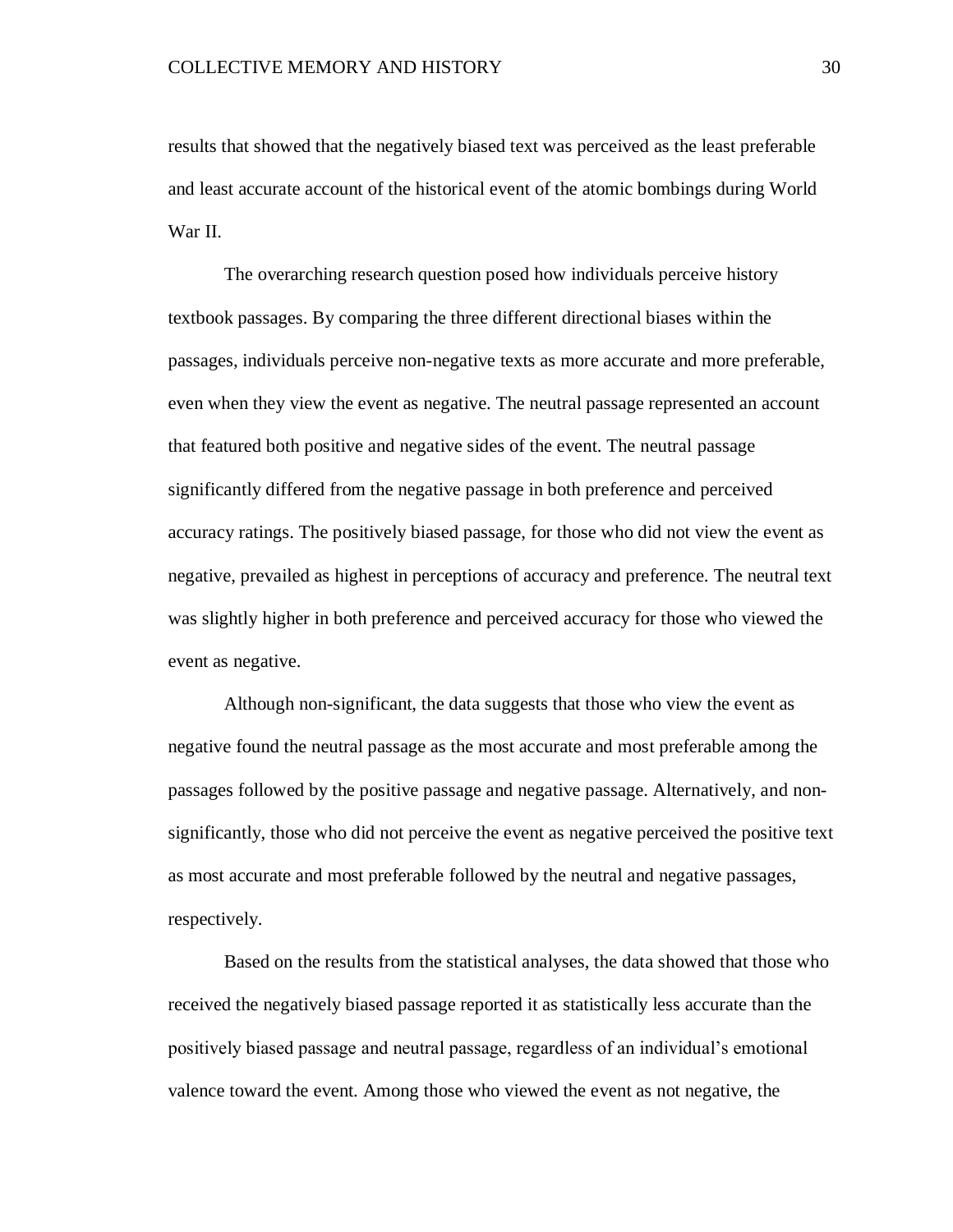positive text was rated highest in accuracy followed by the neutral text and the negative text. The opposite was not the case for those who viewed the event as negative though; perceptions of accuracy were highest for the neutral text followed by the positive text and the negative text. Thus, overall, regardless of the emotional valence toward the event, perceptions of accuracy were higher for the positive and neutral passages, and the negative text was always rated lowest for perceptions of accuracy.

One possible explanation for these results is supported by Rotella and Richeson's (2013) study on collective guilt and accuracy for recalled memories of in-group wrongdoings. Rotella and Richeson (2013) found that members who read about their ingroup's perpetration of atrocities forgot about the details of the events and did not accurately recall the event because of its threatening nature. The researchers manipulated identification within the in-group, but individuals were still motivated to forget about the atrocities regardless of their proximity of in-group identification (Rotella & Richeson, 2013). The researchers found that individuals were motivated by the threat of their ingroups' wrongdoings and were driven to use defensive reactions (Rotella & Richeson, 2013). The same type of mechanisms could have played a role in the results of the present study. If individuals are motivated to forget and inaccurately recall the events of an in-group atrocity, they will then perceive the negatively biased text as less accurate than the positively biased passage or neutral passage. The neutral and positive text will likely induce less threat and motivate less defensive reactions because of how it portrays the actions of the in-group. The event used in the present study depicted an atrocity committed by Americans. The participants in the sample were all American citizens;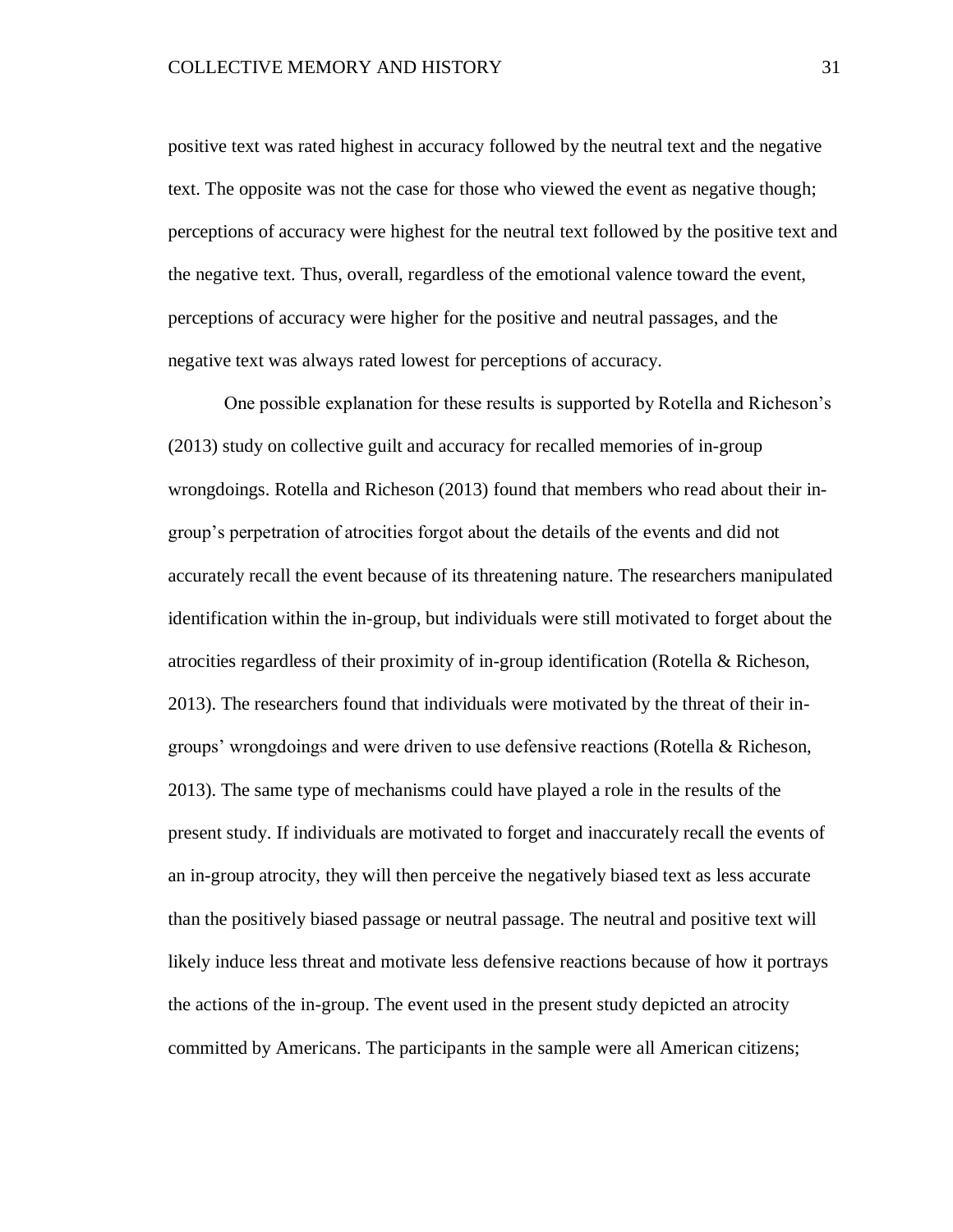thus, the passage subject framed participants as members of the in-group. This identification likely induced the defensive mechanisms related to inaccurate recall.

It is not yet known whether it is the failure of encoding or retrieving the memory that is to blame for the inaccuracy of the memory; however, based on the literature driving the predictions in the present study, accurate and inaccurate information is committed to memory based on the feedback related to the retrieval process (Roediger, Zaromb, & Butler, 2009; Rotella & Richeson, 2013). The retrieval process, mediated by feedback confirming the retrieved memory, induces learned inaccurate information (Roediger, Zaromb, & Butler, 2009). The present study attempts to look at the retrieval process to understand how individuals retrieve their recollection of the collective memory to compare it to the text and determine the accuracy of the text. In the process of retrieving information, individuals could have retrieved information that matched that of the text. Perceivably, if individuals are motivated to forget information about atrocities, they could have perceived the negative text as less accurate based of their own inaccurate recall.

Another possible explanation for the results could be that groups have a slight positivity bias in memory— they tend to recall past events more positively with time (Bellehumeur, Laplante, Lagacé, & Rodrigue, 2011; Halbwachs, 1925/1994, 1950/1992; Laurens & Roussiau, 2002). Groups continuously attempt to maintain the positive image of their in-group through collective memories and through positive recall of events (Bellehumeur, Laplante, Lagacé, & Rodrigue, 2011).

The data also showed that those who perceived the event as negative reported more accuracy across all passages compared to those who did not view the event as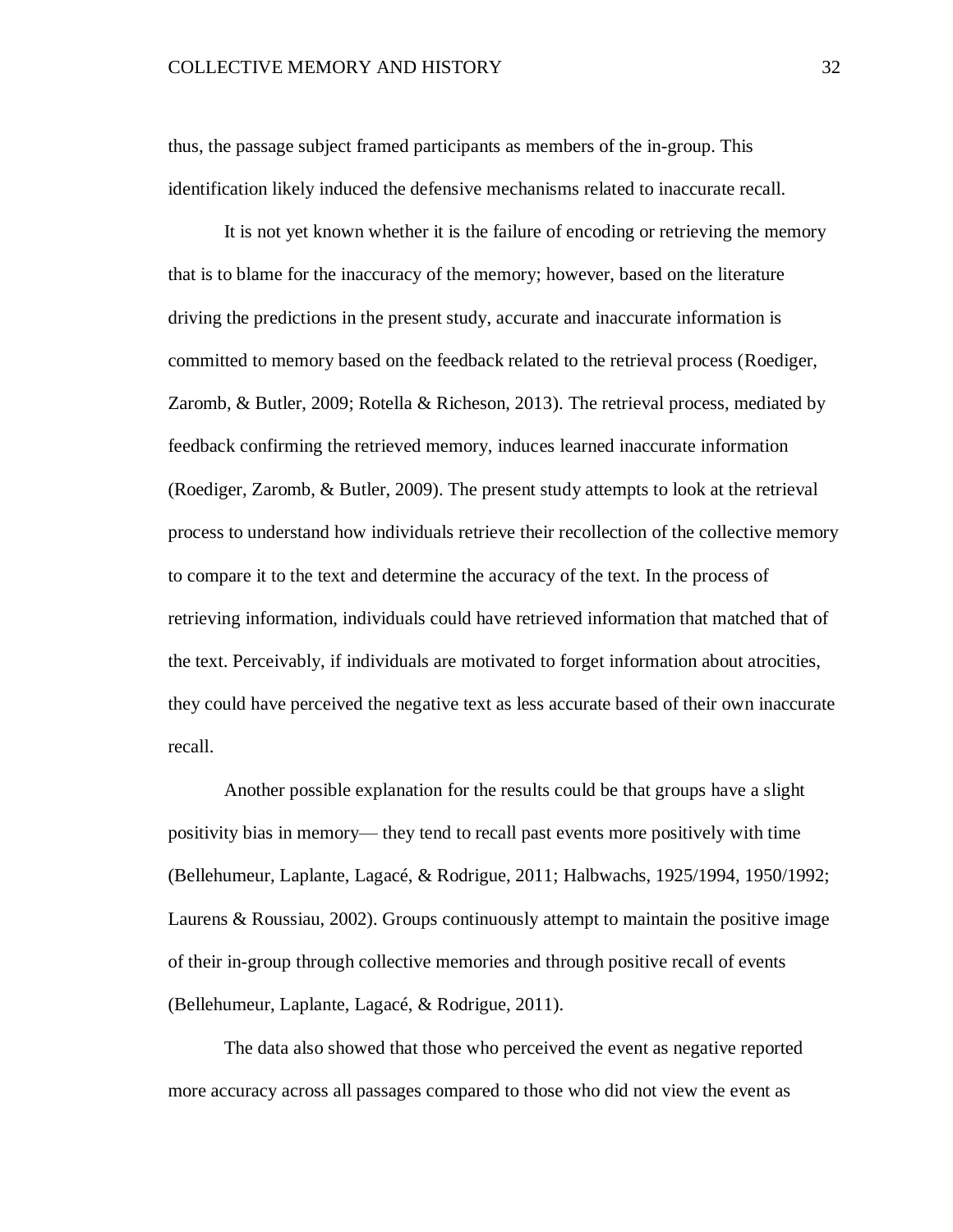negative. A possible explanation for these results could be explained using Kensinger and Schacter's (2006) study. They recruited participants for their study who perceived the final game of the 2004 American League Championship Series between the Boston Red Sox and the New York Yankees as positive (Red Sox fans), negative (Yankees fans), or neutral (neither Red Sox nor Yankees fans) (Kensinger & Schacter, 2006; Schacter, Gutchess, & Kensinger, 2009). The researchers found that those who viewed the event as negative were more consistent in their memory descriptions than those who viewed the event as positive (Kensinger & Schacter, 2006; Schacter, Gutchess, & Kensinger, 2009). The researchers concluded that negative emotions may contribute to greater accuracy of memory (Kensinger & Schacter, 2006; Schacter, Gutchess, & Kensinger, 2009). Other studies conducted on emotion and memory have shown that negative emotions increase the level of details known about the memory too (Schacter, Gutchess, & Kensinger, 2009). The results of these studies could explain why those who viewed the event as negative reported more accuracy across all passages compared to those who did not view the event as negative.

For the preference measure, individuals' emotional valence affected how preferable they perceived the text depending on the directional biases in the passage. Consistent with the hypotheses, the directional bias of the passage on preference depended on the emotional valence of the event. Among those who perceived the event as not negative, preference was highest for the positively biased passage followed by the neutral passage and the negatively biased passage. Again, this could reflect the bias in individuals for preferring information aligned with their beliefs (Blatz & Ross, 2009; Loewen, 1995). Individuals do not prefer remembering injustices their in-group has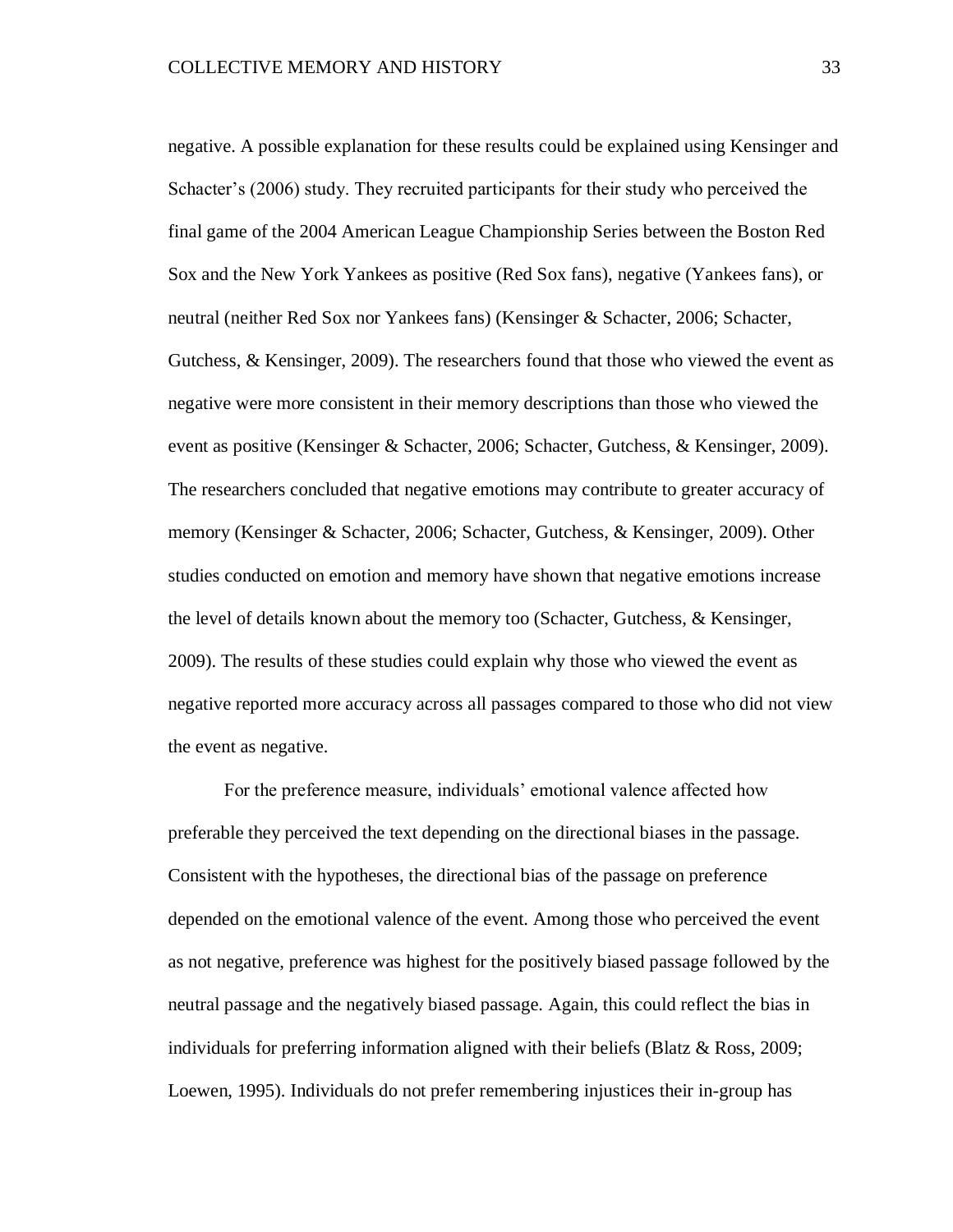committed (Blatz & Ross, 2009). Therefore, the results support the previous research suggesting that individuals would prefer the positively biased passage compared to any other treatment of a negative event. Not all of the hypotheses for preference were supported. Among those who perceived the event as negative, preference was highest for the neutral passage, followed by the positively biased text and the negatively biased text. The negatively biased passage did show a different outcome from the perceptions of accuracy. Among those who viewed the event as negative, they preferred the negatively biased text more so than those who viewed the event as not negative. This result supports the direction of the unsupported hypothesis regarding those who viewed the event as negative. Had the preference ratings been higher for the negatively biased passage, the three preference measure hypotheses would have been supported. The results continue to support that individuals do not prefer hearing about their in-group committed atrocities (Blatz & Ross, 2009). There also is a general bias within history textbooks. Because individuals distance themselves from or forget atrocities, this could account for the dismissal of in-group perpetration of atrocities in textbooks, education, and popular culture (Rotella & Richeson, 2013; Hein & Selden, 2000).

The preference measure supported the hypotheses more so than the perceptions of accuracy measure. The overall negative perception of the event could have affected the perceptions of accuracy over the preference of the passage. Individuals can arguably determine if a text seems accurate, but their preference for it could reflect the effect of their emotional valence toward the event.

In the last additional analysis of the 2 x 3 x 2 ANOVA with the inclusion of the two dependent variables as within-subject factors, the most salient finding was that there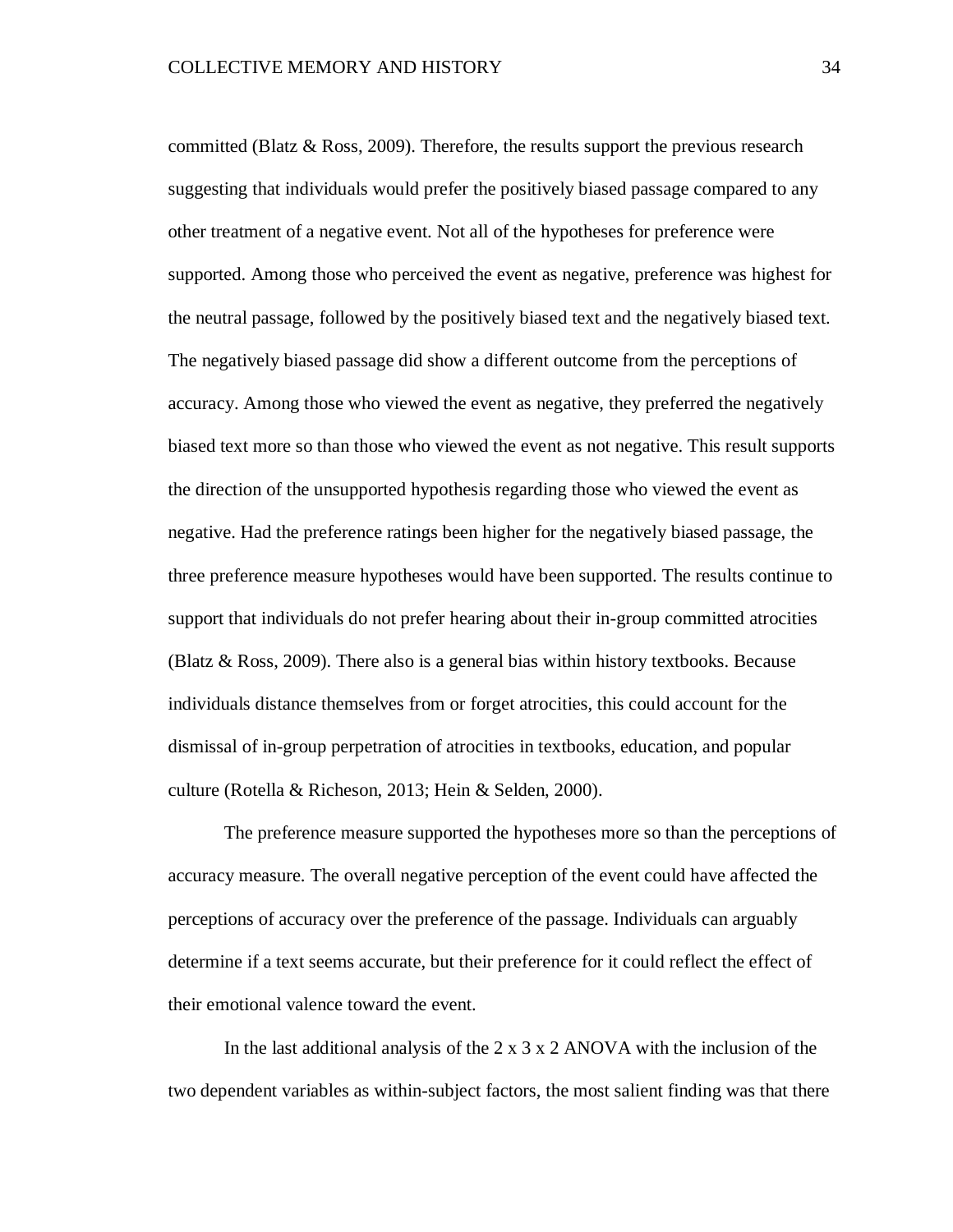was a significant interaction between the scale type and the emotional valence. The significant interaction determined that the accuracy scale had overall higher scores than the preference scale across both conditions of emotional valence; however, the negative emotional valence score was higher on the accuracy scale than the not negative emotional valence, and the opposite was true for the preference scale. Among those who perceived the event as negative, their ratings on the accuracy questionnaire were higher than those who did not perceive the event as negative. A possible explanation for this difference could be that those in the negative emotional valence group were more accepting of the atrocity within the text. The details of the event could seem more accurate to those who have repeatedly read and retrieved this information. The matching negative directional bias with the negative emotional valence could support why it was rated more accurate. If individuals have already accepted the event as negative based on their emotional valence, perhaps they also believe the text to be more accurate than those who do not view the event as negative. The preference scale could be lower than perceptions of accuracy because individuals might accept that a text is accurate but still not prefer to read or remember the event (Blatz  $\&$  Ross, 2009). The statistical analysis for the three-way interaction presented the opportunity to ensure that accuracy and preference were different measures in the present study. The results suggest that individuals do not necessarily prefer texts which they perceive as accurate. Alternatively, they do not have to prefer a text to determine it as accurate. These results could have further implications on accurate texts that depict an in-group as having committed mass atrocities. Based on the results, individuals could still view the texts as accurate even if they do not prefer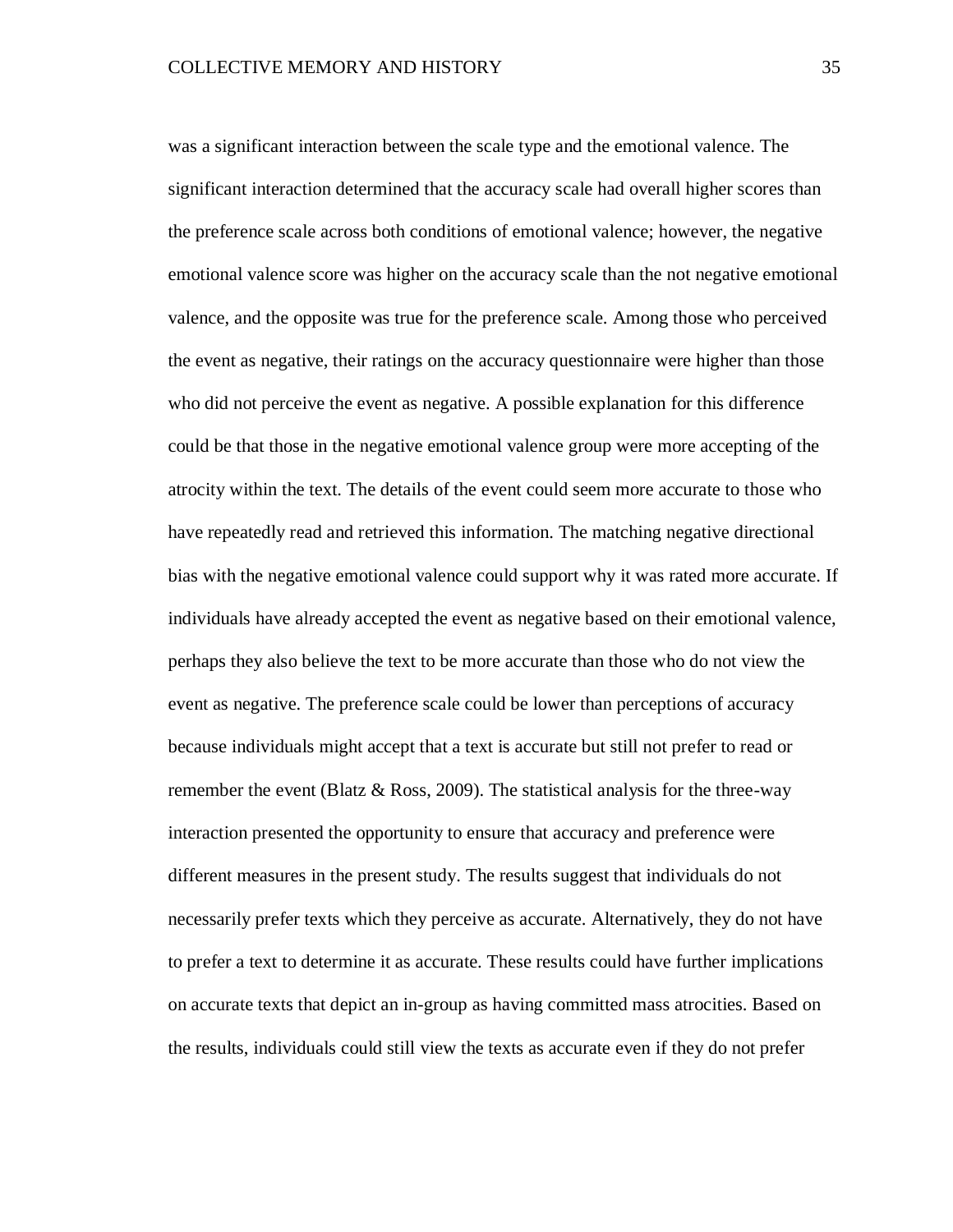reading the text. Overall, however, the negatively biased passage was rated lowest across the two emotional valences and across scale types.

The finding that the negatively biased passage was perceived as the least accurate and least preferable across conditions is both interesting and important. Even among individuals who perceived the emotional valence of the event to be negative, those individuals still perceived accuracy and preference to be lower than the other passages. This begs the question of whether individuals do not prefer reading negative texts or see them as accurate, or if the chosen passage could account for the low ratings. The negatively biased passage, taken from Howard Zinn's *A People's History of the United States*, affected individuals' perceptions significantly. Howard Zinn is described as a historian who writes "history from the perspective of marginalized and disadvantaged communities" (Menkart, 2016). In fact, the text is so negative that Arkansas legislature wrote a bill to ban Zinn's books from appearing in classrooms (Menkart, 2016). The same bill, HB 1834, would also require students from kindergarten to high school to recite the Pledge of Allegiance daily (Menkart, 2016). There is a general bias against mainstream America and against the collective narrative told by the majority. Individuals in the present study not only did not prefer the passage, but they also perceived it to be more inaccurate than the neutral and positive passages. The positive passage resulted in comparatively higher ratings of accuracy and preference. For those who did not view the event as negative, these individuals both found the text to be most accurate and most preferred of the passages. Thus, it can be hypothesized that a more positively biased account of the event perhaps resonated more with the individuals who did not perceive the event as negative. They perhaps perceived the event as not negative because of a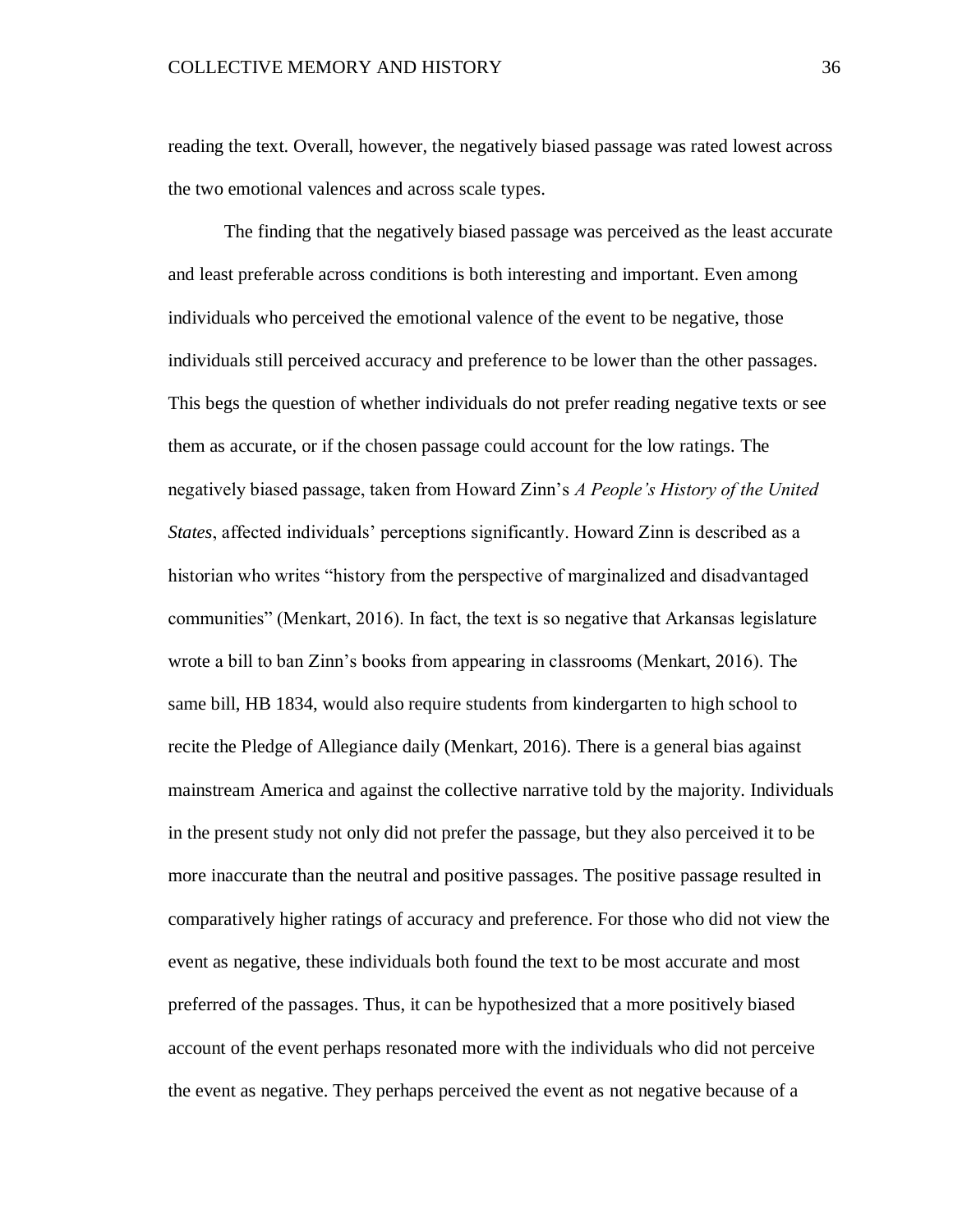previous collective memory account that provided a more positive account of the bombings of Hiroshima and Nagasaki. This could relate to why they preferred the text and perceived it as more accurate because their previous experiences with the event were consistent with what they read in the present study. The neutral text perhaps provides a more nuanced account of the event that individuals who perceived the event as negative found to be accurate and more preferable than any of the other passages. The neutral passage could also be more negatively biased than positively biased which could account for why the individuals who perceived the event as negative found it to be more accurate and more preferable.

Researchers recommend that to teach students history curriculum, educators should focus on how memory is constructed. Educators who give honest feedback to students and encourage the construction of their own memories instead of eager acceptance of the imposed interpretations help students learn and develop independently (Thelan, 1989). With an approach toward the construction of memories instead of accepting the history taught, students do not merely rely on authority figures to understand the past (Thelan, 1989). History textbooks as cultural tools allow history texts to become a part of memory (Obradović, 2016). The use of history textbooks can be positive, though, if they were to function as a means to teach an in-group's past, with the aim of instilling belonging, but also with the aim to teach youth how to critically examine the past of an in-group to manage present challenges (Obradović, 2016). In the case of Serbia, history textbooks focus on in-group belonging and rarely acknowledge the ingroup's committed wrongdoings (Obradović, 2016). Researchers argue that it is a disservice to individuals within the education system for educational material to not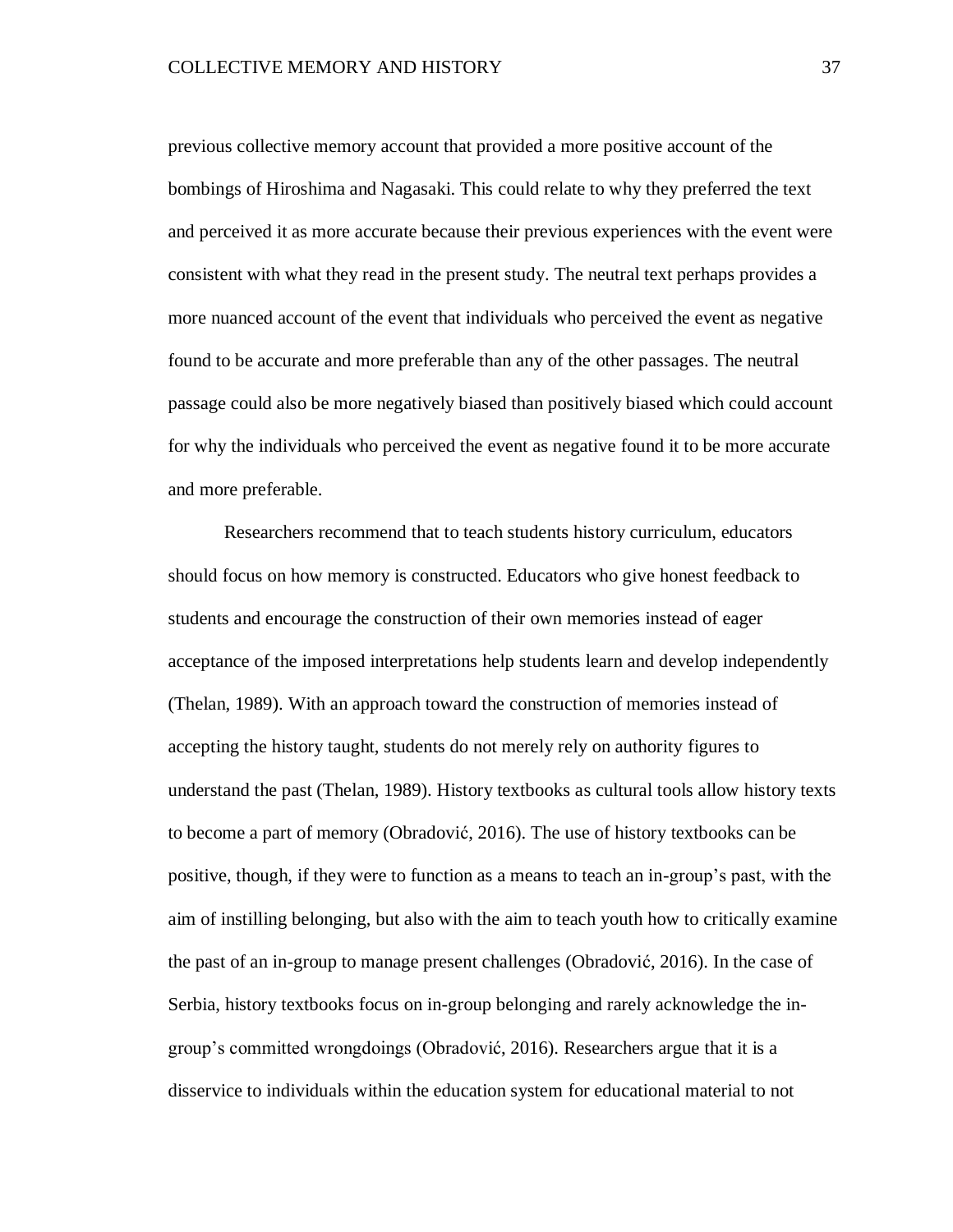examine different perspectives (Chapman, 2007; Lazare, 2004; Rotella & Richeson, 2013). Limiting perspectives is also harmful to victims in need of acknowledgment, apologies, and reparations (Chapman, 2007; Lazare, 2004; Rotella & Richeson, 2013).

Within the present study, a few methodological limitations could have affected the outcome of the data. First, individuals overwhelmingly perceived the event as negative. Most of the data followed normal distributions; however, the emotional valence of the event did not appear normally distributed because of the large majority of individuals that perceived it as negative. The groups were separated into a negative group and a group that did not perceive the event as negative because it provided a better breakdown of the sample into two groups to yield more statistical power. The second group could have perceived the event as positive or neutral; however, an individual within the group, more importantly, did not perceive the event as negative. The group that perceived the event as not negative was a large enough group to compare the two when the neutral condition was included in the analysis.

A possible explanation for the large majority of the sample perceiving the event as negative may stem from the collective memory told about the event. Previously, older adults perceived the event as a positive historical event due to the context of their relationship with the war (Zaromb, Butler, Agarwal, & Roediger, 2013). Zaromb, Butler, Agarwal, and Roediger (2013) found that older adults in their study perceived the dropping of the atomic bombs as positive because of how positively it was portrayed in public media and history textbooks. The difference between the older adults and younger adults' perceptions could be explained by Wertsch's concept of the schematic narrative templates that can be constructed in multiple ways (2002). The consumption of popular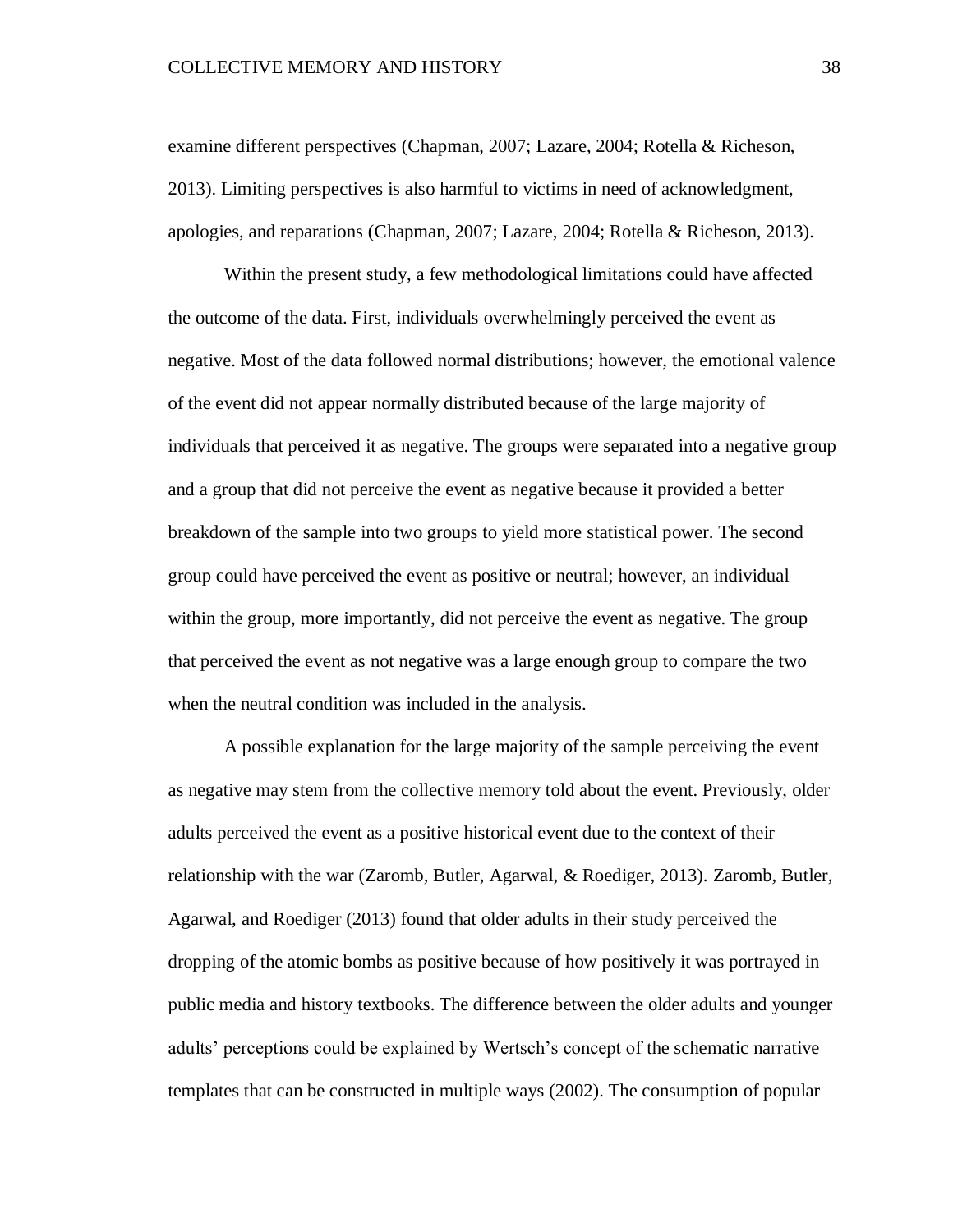media changes the perception of historical events, especially now that we are consuming more and more external and public information (Hunt, 2002). Additionally, collective memory, when replaced in society with a new narrative, becomes distributed across society and stabilizes once more as a product of its dynamic properties (Hakoköngäs  $\&$ Sakki, 2016; Jovchelovitch, 2012; Markova, 2003). Collective memory also continuously replaces itself to represent the group's present needs (Hakoköngäs & Sakki, 2016; Halbwachs, 1925/1980).

A possible explanation for the uneven divide between older and younger adults in the present study could be because of the sample and distribution of ages, as well. The sample, collected completely from Amazon's Mechanical Turk website, had a large frequency of mid-twenty to late thirties aged individuals. The individuals who could have grown up during World War II would have to be at least 75 years old to have the possibility of remembering the atomic bombs. There were not many people included in this age range, as the oldest participant was 81 years old. Additionally, though they may have been taught about the atomic bombs in school as a positive event that positively impacted the war, they could have read updated information in the media that provided an explanation for how the event could have been negative. Because the collective memory for the event has changed, it is possible that the older individuals have been exposed to the new collective memory and also find it to be more historically accurate.

The present study looked at just one event from one country. Using just one event measures one particular collective memory, but it does not allow an overarching study of collective memory across different contexts and historical periods. This particular event's treatment within history textbooks has changed over time to reflect the shifting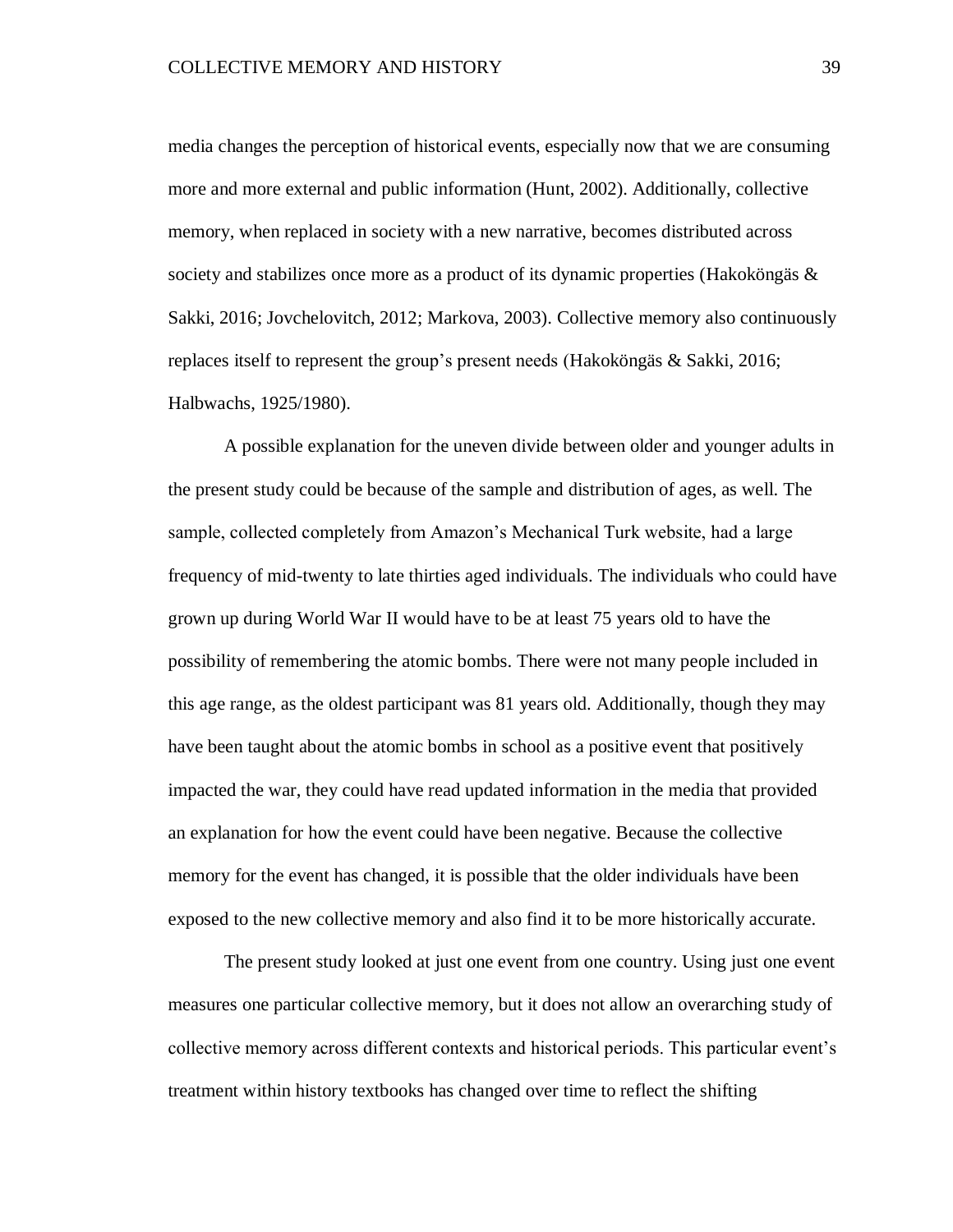sentiments toward it. There are other events that have also changed throughout history and remain controversial. Looking deeper into the different "history wars" could be an interesting future direction. Other countries could also be used to understand how different events are perceived internationally. By using just one country, as well, the study does not look at how different countries remember events and perceive collective memory. Different countries may teach history from various perspectives that aligns more with analytical history.

Future studies could look at a different historical event, such as slavery. In a lot of textbooks, the treatment of the event within texts has been perceived as not as negative as it potentially should be (Grochowski, 2016). Slavery has a very controversial nature within history texts that might be interesting in a future study including the emotional valence ratings and perceptions of accuracy and preference. Looking at different historical events and their treatment within different texts could be an interesting future study. Additionally, it would be interesting to ask a demographic question asking about people's level of interaction with history. Presumably, the more someone reads history, the more comfortable they are with different versions and articulations of the same history displayed in different texts. A future study could also look at different regions within the U.S. to determine if different areas perceive history texts differently. Essentially, rural and urban areas may have differences between their curriculums. The differences could also be in large part due to the different political leanings within different regions. I would expect different political ideologies to perceive different events through a particular lens. Future studies could attempt to identify different in-groups and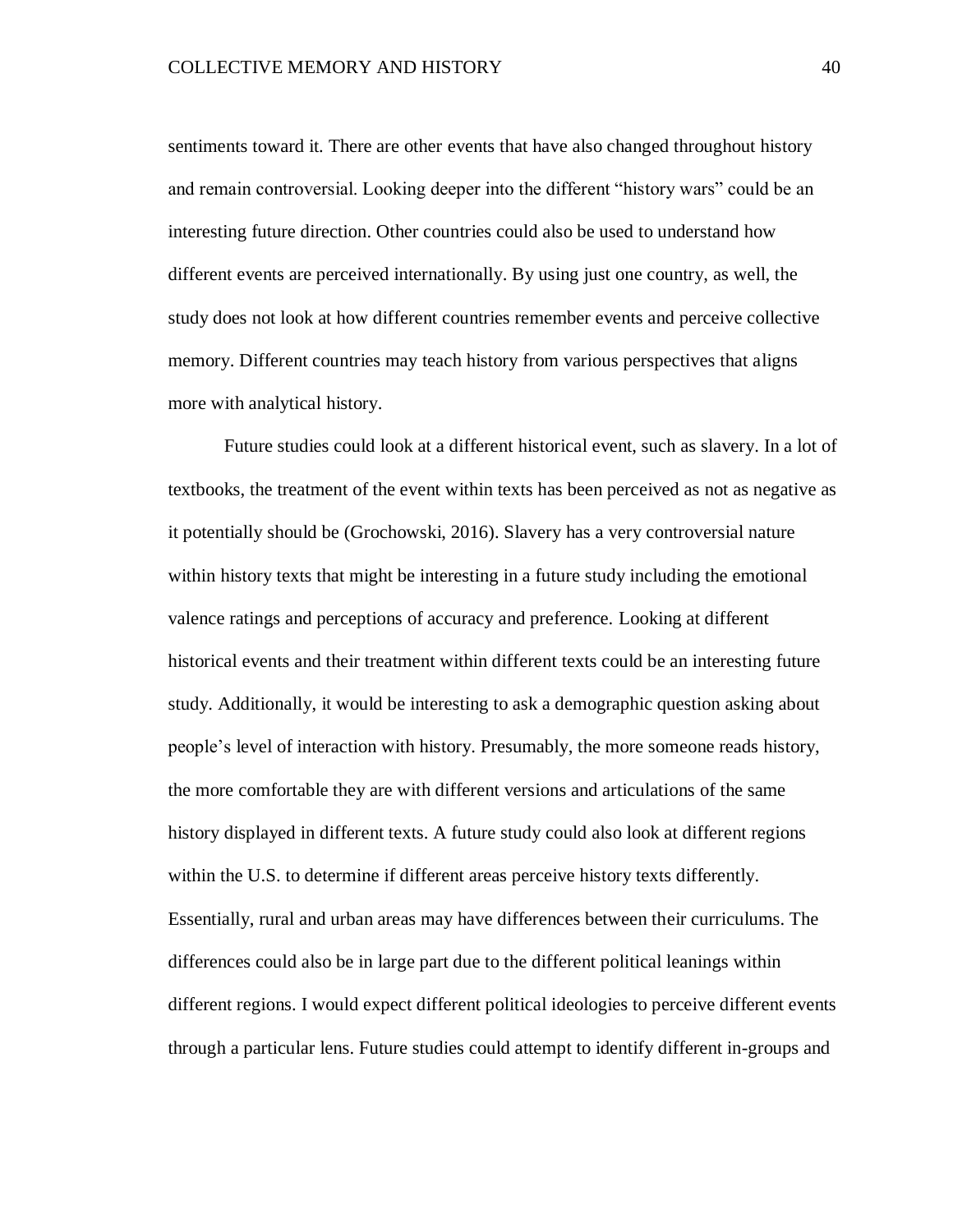test which demographics are the strongest determinants for affecting perceptions of history texts.

### **Discussion: Human Rights Section**

The intersection of research of psychology and human rights has a short history (Twose & Cohrs, 2015; Velez, 2016). The emergence of human rights discourse happened to coincide with the pervasiveness of maturing theories within psychology, and the two developed under the context of the adoption of the Universal Declaration of Human Rights (UDHR) in 1948 (Velez, 2016). Even with their coinciding historical context, human rights and psychology research did not intersect until much more recently (Twose & Cohrs, 2015; Velez, 2016). Psychology relates to the social psychological basis of human rights (Velez, 2016). It specifically interacts with group membership, identity, and interactions across collectives (Velez, 2016). Psychology can also empirically support and methodologically study human rights violations (Velez, 2016). Additionally, psychology can aid in refining human rights definitions and supporting advocacy measures for preventing human rights violations (Velez, 2016). Psychology and human rights positively intersect, and many concepts within psychology can also intersect to support a psychological approach to human rights. Collective memory is one such concept. Collective memory can play a central role in the presence or dismissal of human rights abuses by in-groups. The present study's results can be interpreted from a human rights' lens and applied specifically to the collective memories of human rights violations.

The present research study could support the claim that individuals do not prefer reading about human rights violations. The results of the study showed that individuals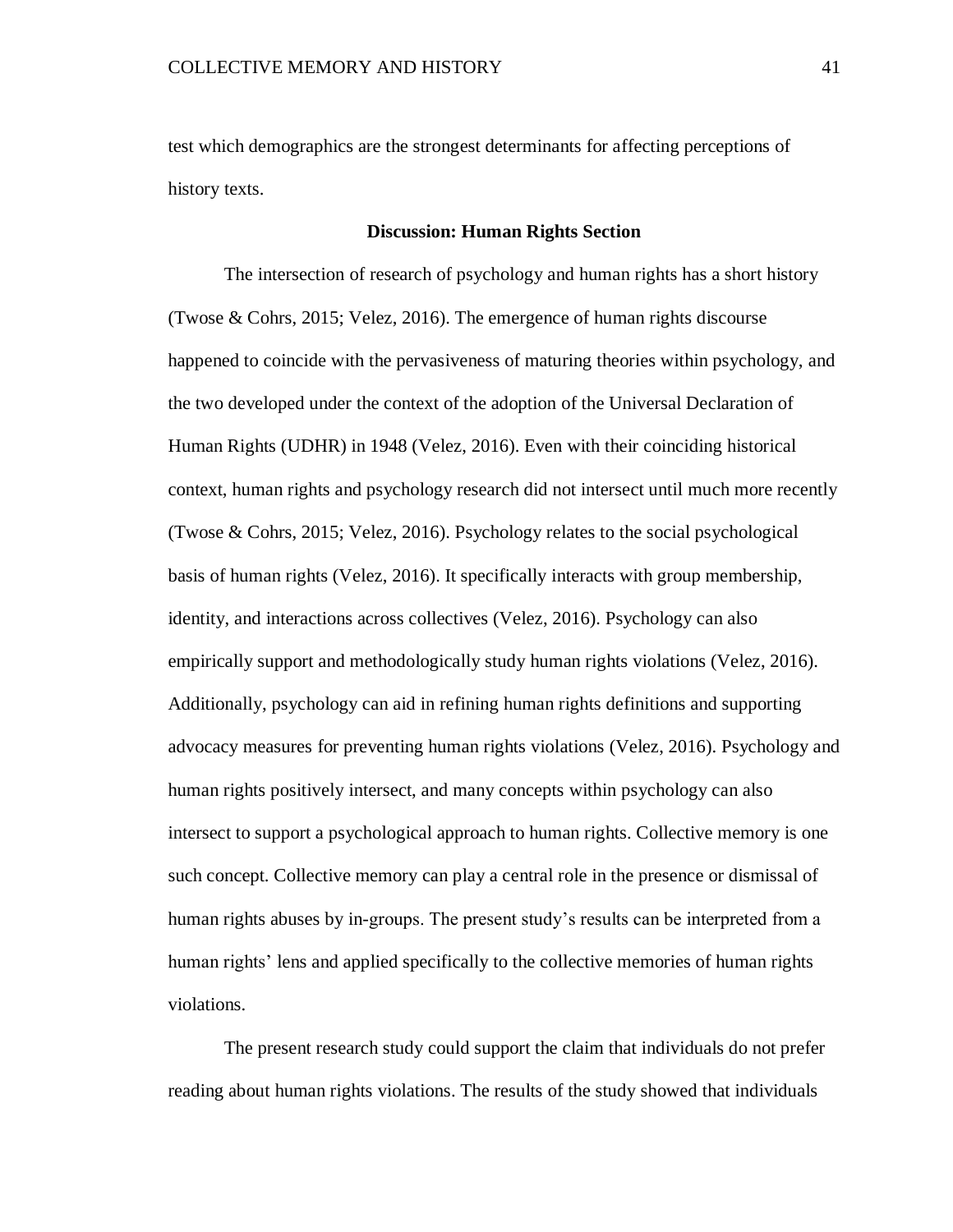did not prefer reading negative accounts of a negative event compared to a positive account of the same negative event. Individual's preference to avoid reading negative accounts about injustices committed by their in-group is one possible explanation for the results of the study (Blatz & Ross, 2009). Individuals preferred more positive texts compared to the negative texts, and they perceived the negative texts as less accurate. Even when individual's emotional valence was negative, and matched the directional bias of the passage they read, they still interpreted the passage as less accurate and less preferable. This implies that individuals, regardless of the type of severity of the atrocity or injustice committed by their in-group, will perceive a perhaps truthful but negative text as less accurate and less preferable. The results imply that individuals negatively interact with gross human rights violations within written accounts of their in-group's past.

Within the individual, memory affects attitudes and actions in a powerful way (Griffin & Bollen, 2009). Griffin and Bollen (2009) studied the effect of memory on race and racial attitudes and impressions under the context of the civil rights movement, an integral movement for broadening the civil and political rights, intertwined with human rights, of marginalized racial groups ("Civil Rights Movement", 2009). A collective memory can be shaped by historical events, but only to the extent that the event is emotional, well talked about, collective by nature, and is part of a person's life in the long-term (Griffin & Bollen, 2009). The researchers felt that the civil rights movement in the 1950s and 1960s met the criteria for shaping a collective memory, and they found that it had left an important mark on most Americans (Griffin & Bollen, 2009). It, however, left an unremarkable memory in that it was made up of depoliticized and easily digestible facts (Griffin & Bollen, 2009). Common to the shallowness of other historical events of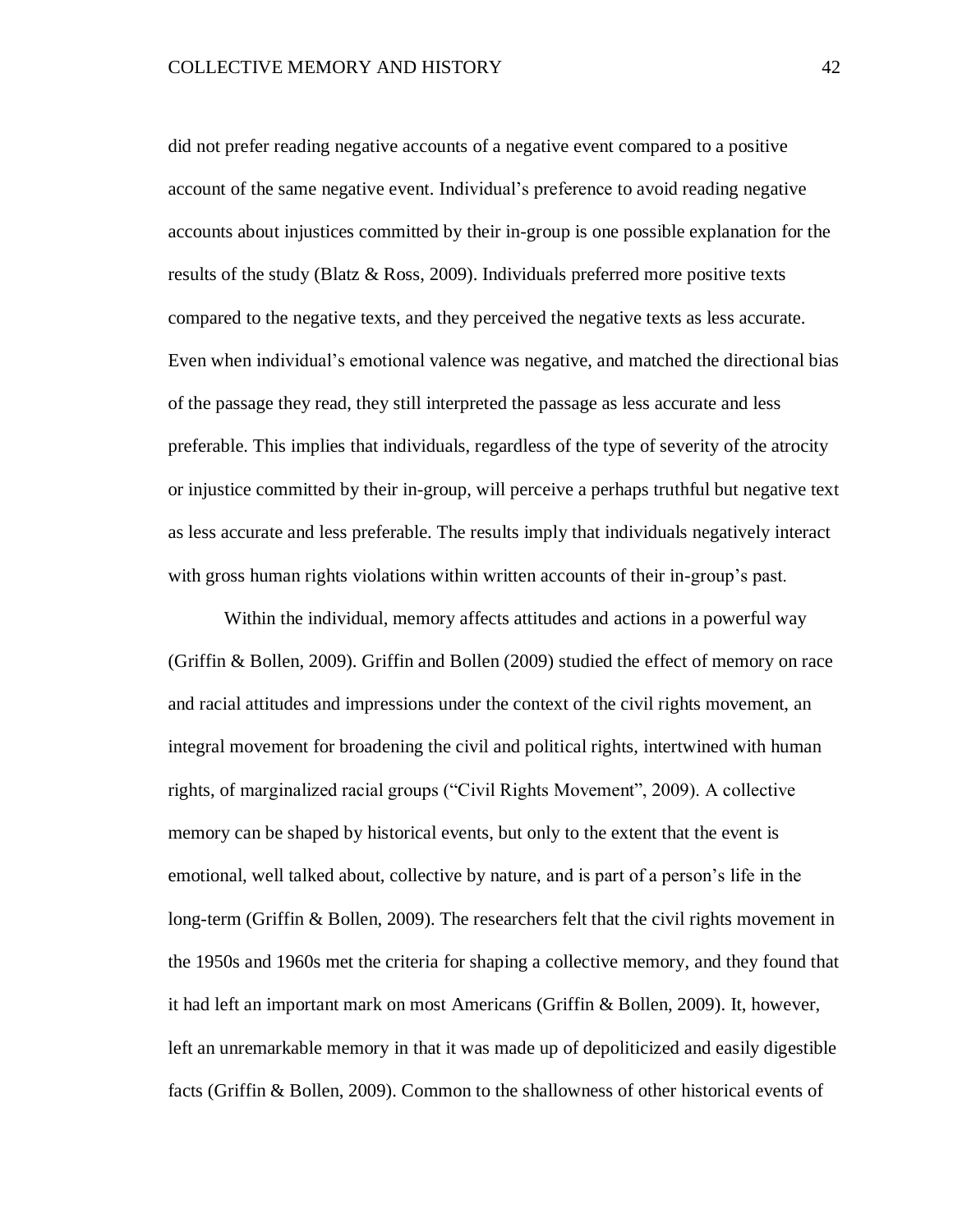the same nature, the memory of this particular event did not create as much of a deep impression on the individuals as once thought (Griffin & Bollen, 2009). The shallowness can be associated with the attitude that equality is embraceable, but the implementation of such legal equality is, ironically, not as embraceable or palatable to the average individual (Griffin & Bollen, 2009). Interacting with the civil rights movement impacted individuals to the extent that it changed their attitudes of race and race relations; however, the effect of the collective memory was not strong enough to induce the actual practice of equality. It merely encouraged the notion that the idea of equality was good.

Griffin and Bollen's (2009) research extends previous literature on collective memory by understanding how past memories correlate with how people perceive national issues in the present. In terms of racial attitudes in the present, the collective memory of the civil rights movement impacted the beliefs and attitudes held by individuals (Griffin & Bollen, 2009). The impact was shallow for this particular event, but the study shows the effectiveness of even diluted collective memories of the past to shape mainstream ideas about national issues. It further supports the notion that individual memories can be shaped to fit a certain national ethos. The national ethos typically exudes just one perspective, and it may not include the importance of the event within its perspective. This supports the notions that individuals, whether conscious of it or not, as members of the collective, are partly responsible for the thin presence of human rights violations within collective memory.

Political actors and cultural figures also play an important role in the partial or full dismissal of human rights violations. Oftentimes, those responsible for distributing an ingroup's history will stray from the complete history or erase the entire history from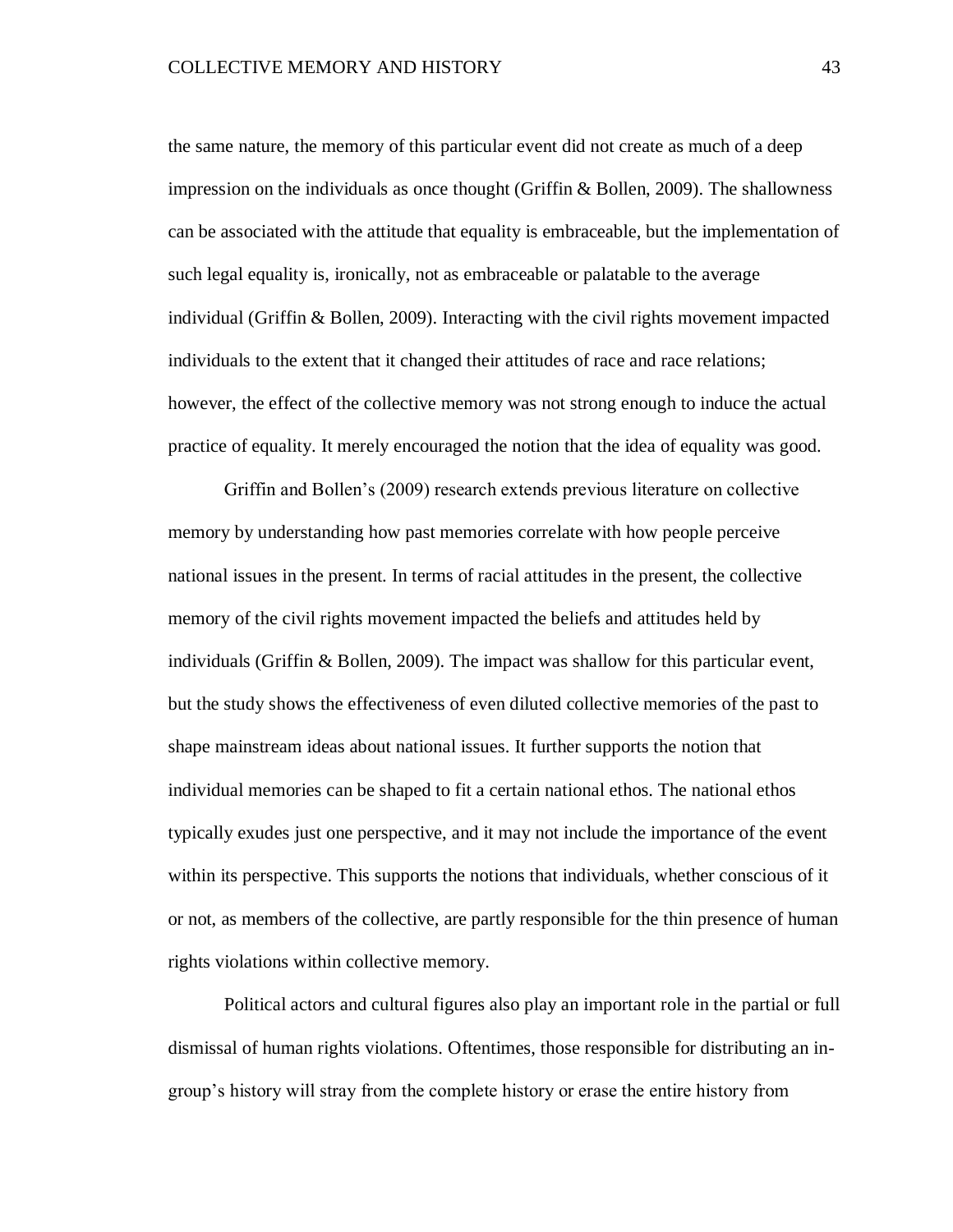memory sites if it negatively portrays the in-group (Rotella & Richeson, 2013). Examples of intergroup conflict resulting from ignored atrocities committed by an in-group include Japanese textbooks' erasure of the complete list of wartime atrocities committed against China (Hein & Selden, 2000; Lind, 2008; Rotella & Richeson, 2013) and Turkey and their allies' refusal to name the Ottoman Empire's killing of over a million ethnic Armenians a genocide (Balakian, 2003; Rotella & Richeson, 2013).

With respect to the former erasure of atrocities within Japanese textbooks, the systematic results of World War II could be at the root of the information disparities. In comparison to the literature regarding German committed human rights violations, namely the Holocaust, after World War II, the Japanese erased most of the history of their in-group human rights violations (Hein & Selden, 2000). Part of the problem extends back to the destruction of Germany's government post-World War II (Hein & Selden, 2000). The Japanese government survived the post-World War II settlements that destroyed Germany's political system (Hein & Selden, 2000). Germany, post-World War II, was required to make a variety of reparations, including: compensation to victims and, in the interest of collective memory research intersecting with human rights violations, the development of high school curriculum to critically disapprove of wartime atrocities and racism (Hein & Selden, 2000). Alternatively, the Japanese were not forced to make the same reparations (Hein & Selden, 2000). As a result, Japanese popular media and academic textbooks instead disregarded the wartime atrocities they had committed (Hein & Selden, 2000). The Japanese Ministry of Education even approved the "Society for the Creation of New Textbooks" to write a middle school textbook that erased the military brothel system from the history within the textbook (Hein & Selden, 2000). The historical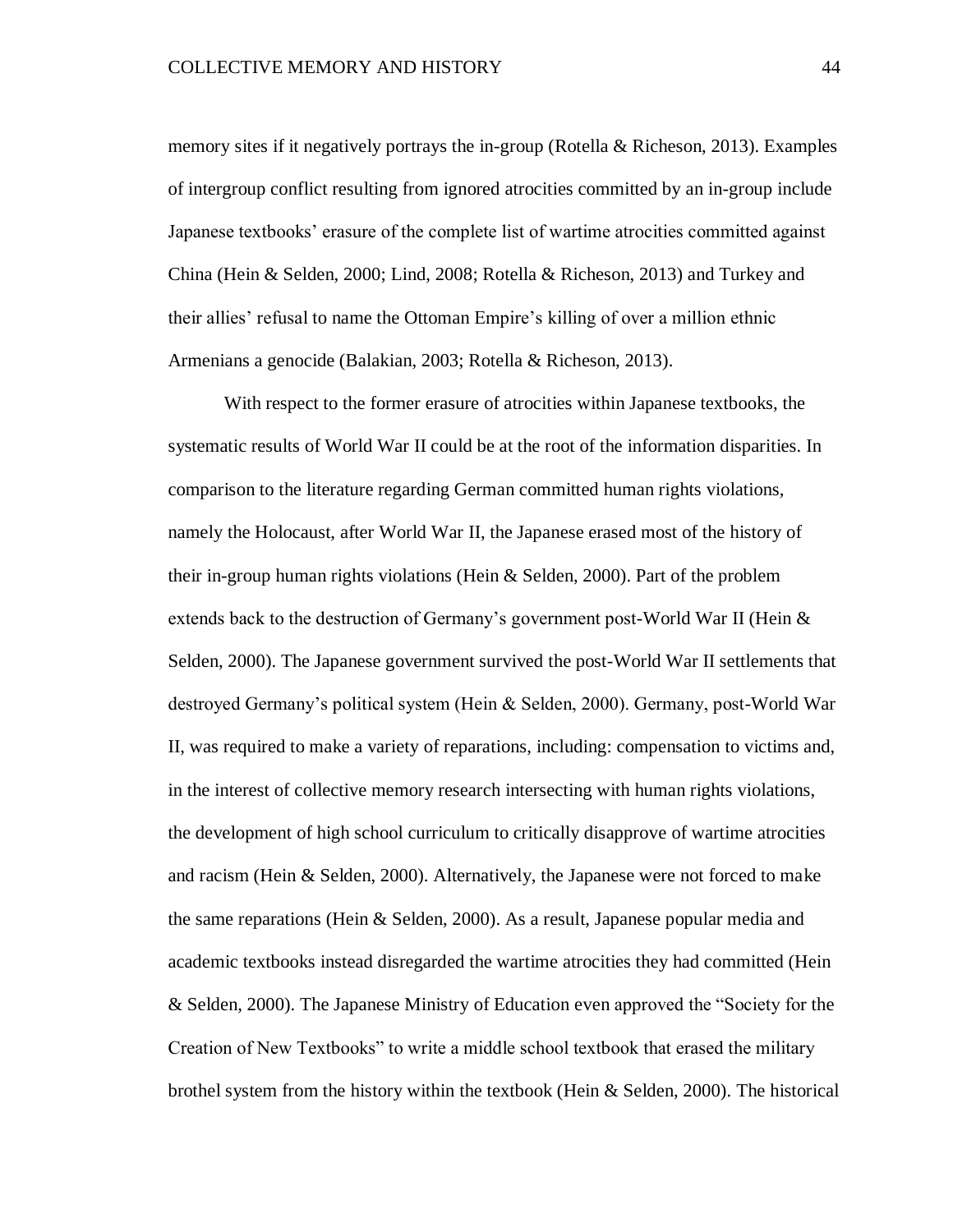and political context at the end of World War II led to the erasure of the human rights violations within the textbooks. Without the inclusion of in-group atrocities, individuals, especially in their formative years, strengthen a positive collective memory of their ingroup's past without acknowledging the negative aspects.

In terms of the latter example of intergroup conflict resulting in ignored atrocities, Turkey and its allies have denied the mass killings of the Armenians as a genocide (Balakian, 2003; Rotella & Richeson, 2013). Scholars have studied the intentional silencing of mass violence by regimes who hide their crimes and intimidate the public in order to control information's possession and reach [\(Üngör,](http://www.tandfonline.com/author/%C3%9Cng%C3%B6r%2C+U%C4%9Fur+%C3%9Cmit) 2014). The regimes distribute propaganda to encourage a different narrative of denial for their crimes [\(Üngör,](http://www.tandfonline.com/author/%C3%9Cng%C3%B6r%2C+U%C4%9Fur+%C3%9Cmit) 2014). In the case of Turkey and the Armenian genocide, the Turkish government denies the genocide as such and instead misrepresents and manipulates the public memory of the event [\(Üngör,](http://www.tandfonline.com/author/%C3%9Cng%C3%B6r%2C+U%C4%9Fur+%C3%9Cmit) 2014). The event still has a collective memory passed on within communities rather than through collective memories distributed by the Turkish government who denies the genocide [\(Üngör,](http://www.tandfonline.com/author/%C3%9Cng%C3%B6r%2C+U%C4%9Fur+%C3%9Cmit) 2014). The public is not allowed to voice their disagreement with the government's denial because of the peer pressure surrounding academic settings [\(Üngör,](http://www.tandfonline.com/author/%C3%9Cng%C3%B6r%2C+U%C4%9Fur+%C3%9Cmit) 2014). Out of fear of solitude for holding a view against the government, few individuals denounce anti-Armenian publications [\(Üngör,](http://www.tandfonline.com/author/%C3%9Cng%C3%B6r%2C+U%C4%9Fur+%C3%9Cmit) 2014). There are many factors that play into the public's and government's denial. Revealing the truth would induce guilt and a reparative period of compensation and acknowledgement of the victims [\(Üngör,](http://www.tandfonline.com/author/%C3%9Cng%C3%B6r%2C+U%C4%9Fur+%C3%9Cmit) 2014). Additionally, in revealing the atrocity, the Turkish would have to reevaluate their collective identity [\(Üngör,](http://www.tandfonline.com/author/%C3%9Cng%C3%B6r%2C+U%C4%9Fur+%C3%9Cmit) 2014). Their collective identity has never acknowledged the genocide, and those who do deny it have their identity taken from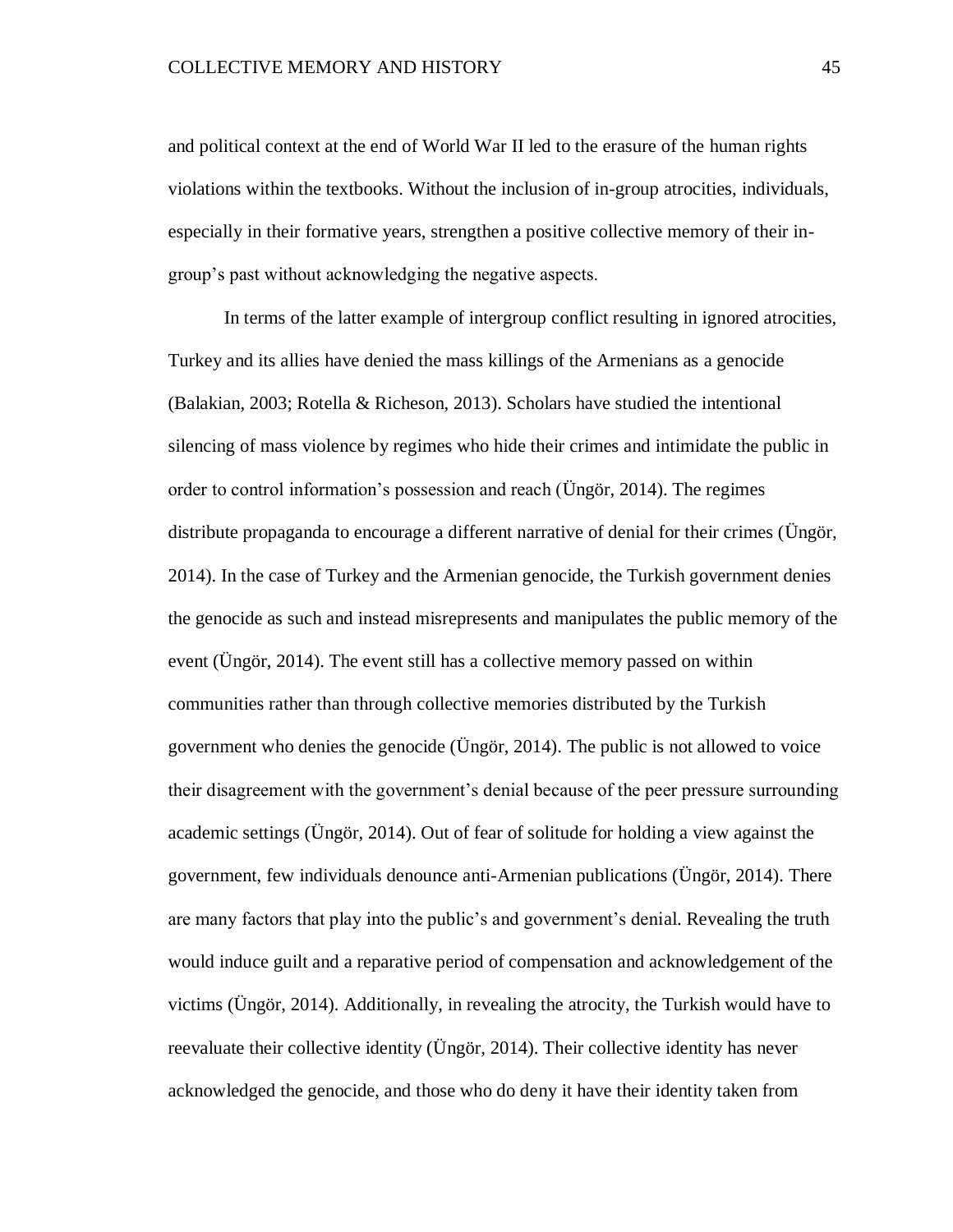them [\(Üngör,](http://www.tandfonline.com/author/%C3%9Cng%C3%B6r%2C+U%C4%9Fur+%C3%9Cmit) 2014). They are essentially accused of being Armenian if they speak out against the denial [\(Üngör,](http://www.tandfonline.com/author/%C3%9Cng%C3%B6r%2C+U%C4%9Fur+%C3%9Cmit) 2014). The Turkish created a new identity after the atrocities and the construction of a public memory followed [\(Üngör,](http://www.tandfonline.com/author/%C3%9Cng%C3%B6r%2C+U%C4%9Fur+%C3%9Cmit) 2014). The new, official textbooks reported on history of the in-group, completely ignoring the history of ethnic minorities and the mention of the atrocities [\(Üngör,](http://www.tandfonline.com/author/%C3%9Cng%C3%B6r%2C+U%C4%9Fur+%C3%9Cmit) 2014). The new identity created in tandem to the history shaped an identity without any violence [\(Üngör,](http://www.tandfonline.com/author/%C3%9Cng%C3%B6r%2C+U%C4%9Fur+%C3%9Cmit) 2014).

When governments allow textbook authors to erase parts or all of the human rights violations they have committed or intentionally silence the violence of a mass killing considered a genocide, in-group members are not able to remember the human rights violations to their full extent. Instead, they remember the parts of history that portrays their in-group in a positive light, further motivating their preference for positively biased texts. It also illuminates differences between the in-group and outgroups. The out-groups could include the very people who had their human rights violated. As such, intergroup reconciliation is hindered when groups do not accept their own wrongdoings (Doosje, Brandscombe, Spears, & Manstead, 1998; Kofta & Slawuta, 2013). Understandably, engaging in the remembrance of committed atrocities is bad for an in-group's positive image (Doosje, Brandscombe, Spears, & Manstead, 1998; Kofta & Slawuta, 2013).

Aligned with the results of the present study, positive passages are thus more conducive to an in-group's positive image, but the effect of which could lead to forgetting or the dismissal of the event from memory. The effects of an in-group's failure to remember atrocities could lead to the suppression of the victim's group (Kofta & Slawuta, 2013; Branscombe, Schmitt, & Schiffhauer, 2007). In-groups' collective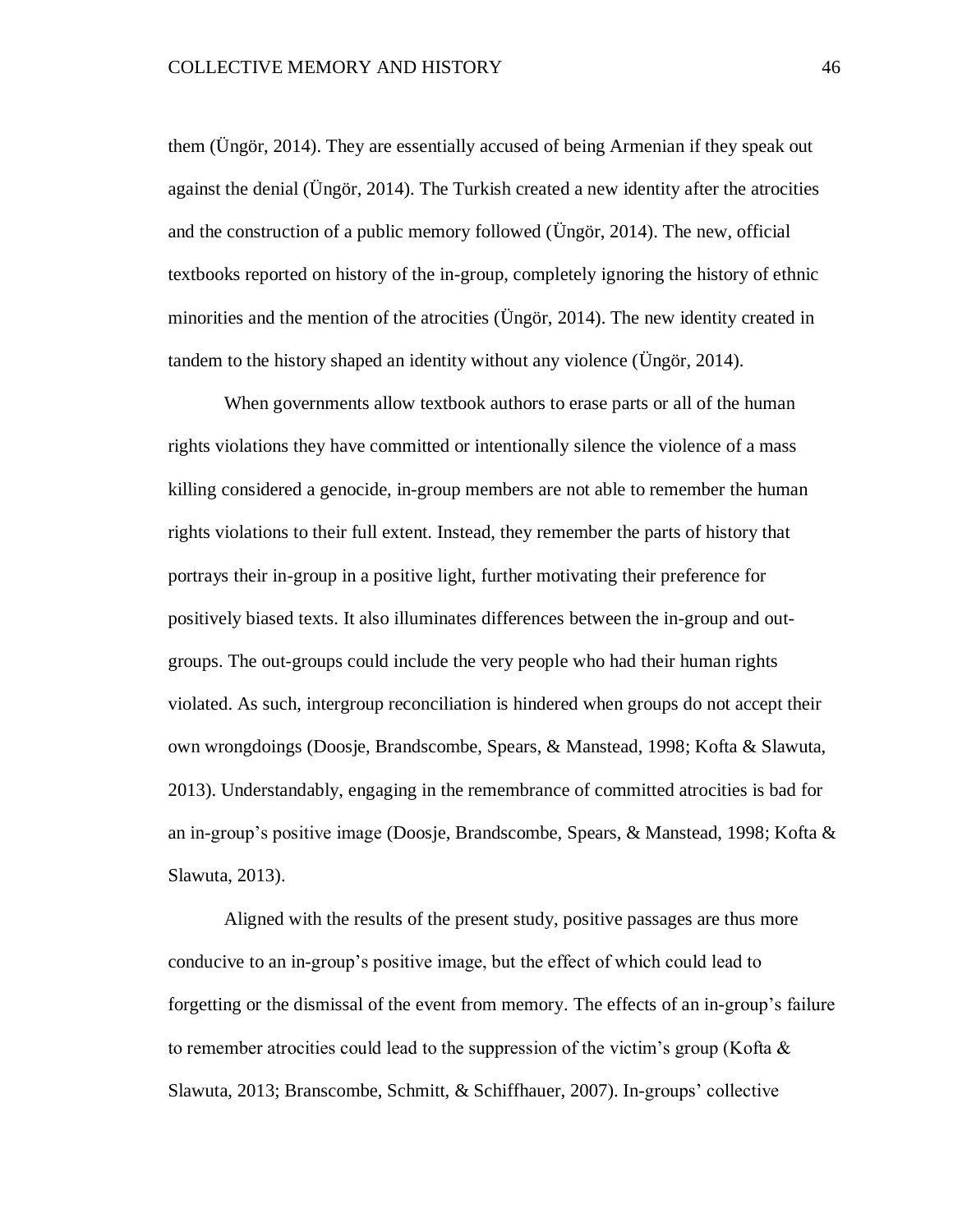memory for genocides and mass killings can form in one of two ways: an in-group can deny the atrocity and form prejudices against the victim's group, or the in-group can employ empathy in their remembrance and become motivated to reconcile their past with the victims (Kofta  $\&$  Slawuta, 2013). The perceptions of cultural closeness to the victim's group determines how in-groups will remember the event (Kofta & Slawuta, 2013). Perpetrators can also respond to their own human rights violations by denying the existence of it all together (Cohen, 2001; Kofta & Slawuta, 2013), justifying their actions (Dresler-Hawke, 2005; Kofta & Slawuta, 2013; Wohl, Branscombe, & Klar, 2006), or dehumanizing the victims (Bandura, 1999; Castano & Giner-Sorolla, 2006; Kofta & Slawuta, 2013). In each of these instances, the memory of the event is not remembered accurately.

Reasonably, victims expect perpetrators to remember the atrocities they have committed against them (Pennebaker, Paez, & Rimé, 1997; Rotella & Richeson, 2013). The ability for perpetrators to remember and accept responsibility for violations is necessary for full apologies and reconciliation attempts (Lazare, 2004; Rotella & Richeson, 2013). When this occurs, perpetrators and victims are able to overcome intergroup tension because it is the very refusal to admit a human rights violation by an in-group that creates intergroup tension (Rotella & Richeson, 2013).

Education plays an important role in mediating the reconciliation and prevention of future conflict after atrocities are committed (Kofta & Slawuta, 2013). Education can be used to build peaceful societies (Salomon, 2011). The United Nations supports building cultures of peace through dialogue to resolve conflict (Salomon, 2011). The issues involved in creating a peaceful culture involve the development of the youth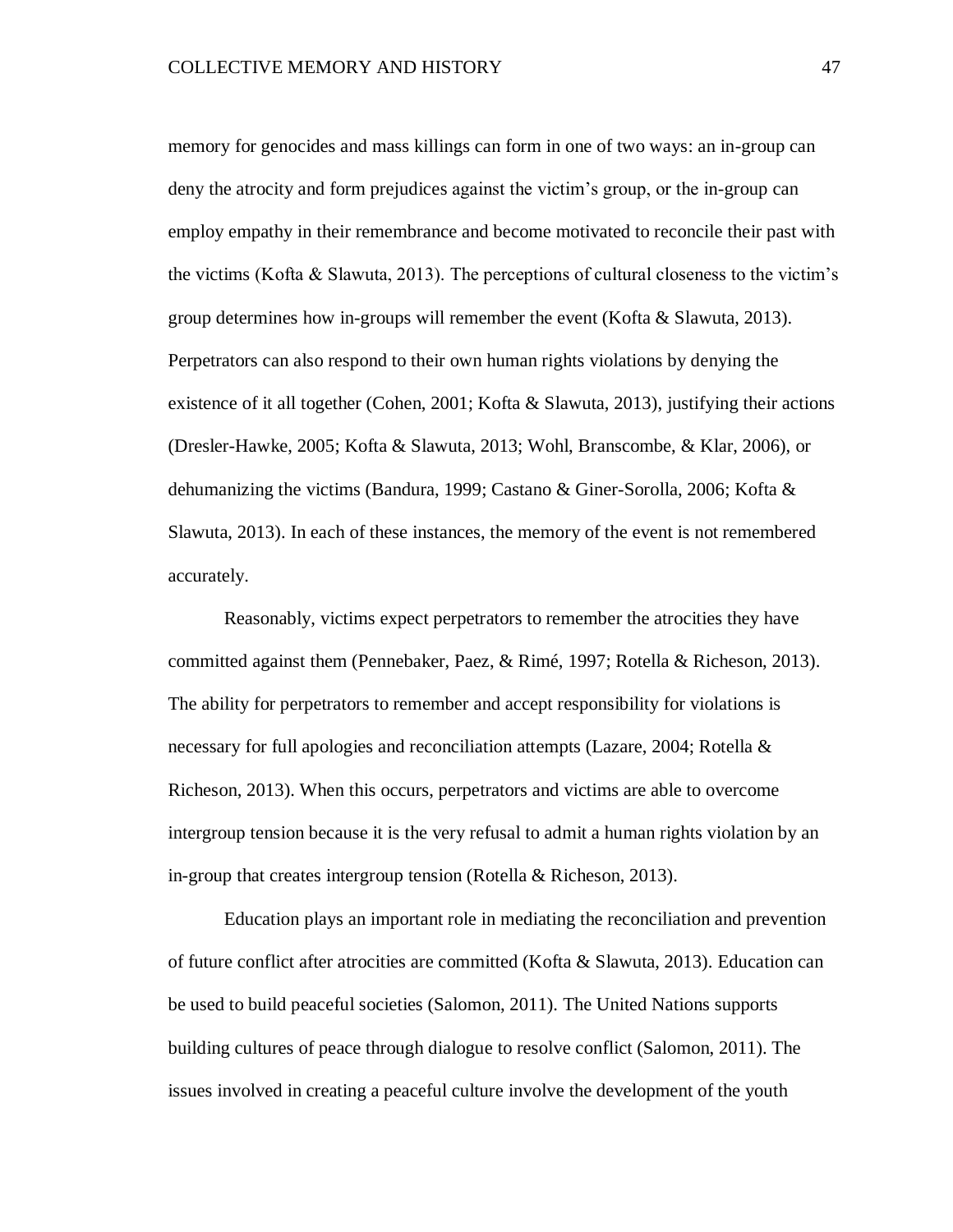within society and the actual creation of a society that is peaceful (Oppenheimer, 2009; Salomon, 2011). The ripple effect is necessary to create a society where peace education programs affect not only the people who receive the programming but all others in the vast regions of society (Salomon, 2011). A peaceful society cannot first exist without creating a collective narrative that then positively impacts the society's ethos (Salomon, 2011). Therefore, educational programs established to build peaceful societies must affect the social ethos (Salomon, 2011). Educational peace programs are typically targeted at children and youth; however, these groups may not be the most efficient groups to encourage the peace process (Salomon, 2011). It is unclear what the most effective way to change the society's ethos is, but peace education, like education for human rights, antiracism, and tolerance, has the unifying goal of changing society to support peace (Salomon, 2011). The need for education in mediating the effects of conflict and positively impacting a society's ethos relates to creating collective memories that acknowledge human rights violations but also encourages peace moving forward. Individuals in societies can learn how to change their ethos through educational peace programs. It is especially important for citizens to interact with the country's collective memory because it can effectively change the individual citizen's values (Gibson, 2004). A citizen's values changing, however, is highly dependent on the perspective and motivation of the collective memory.

Collective memory can be an effective, but often ignored, means for victims to understand the past that includes human rights violations. In the context of the conflict in the Western Sahara with the violations committed by the Kingdom of Morocco on the Sahrawi people, Arnoso-Martínez, Beristain, and González-Hidalgo (2014) study the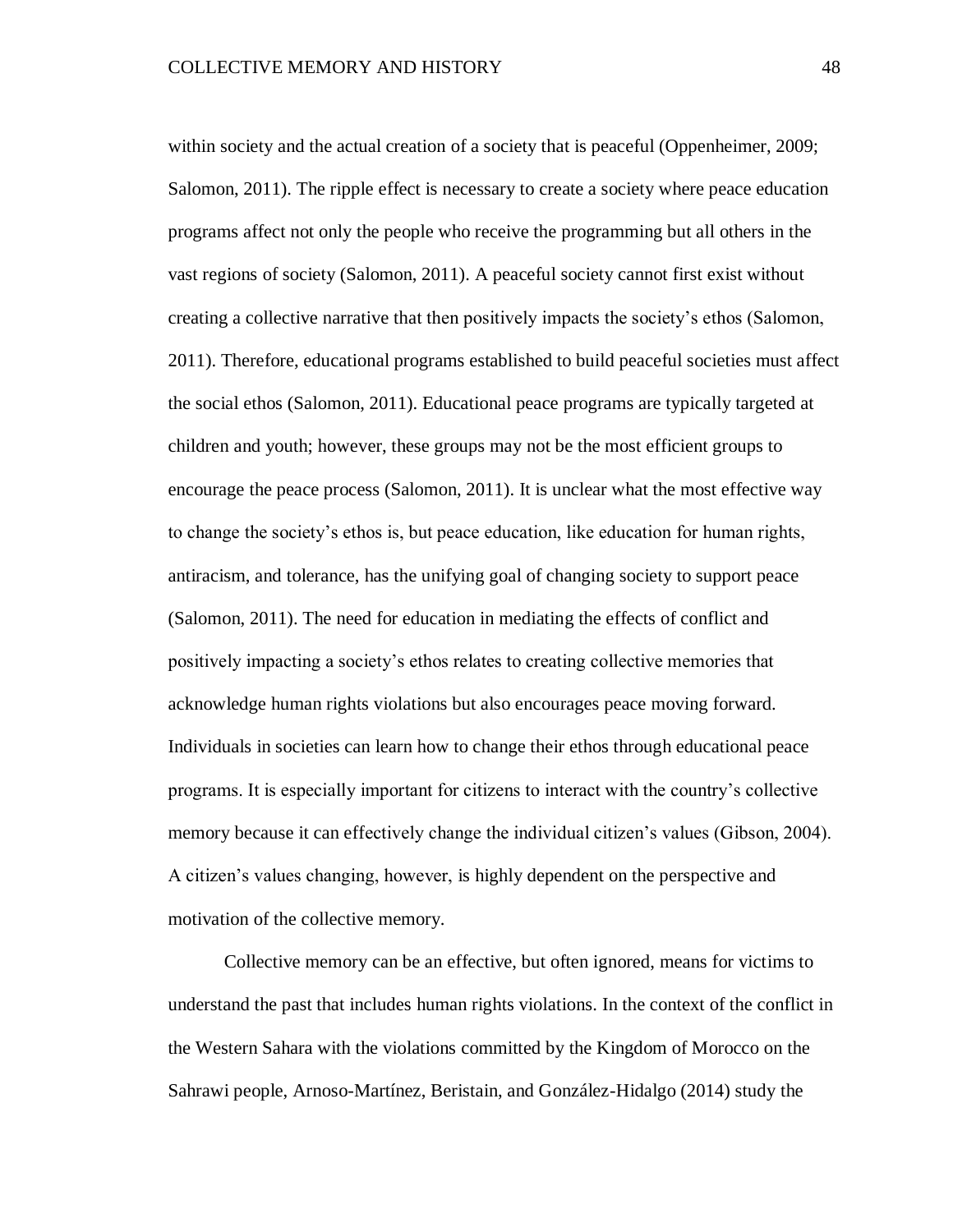implications of the human rights violations and the impact of them at multiple levels of society. Because there are limited studies about the Sahrawi and a lack of narratives about human rights violations, the need for a collective memory from the victims' perspective is important (Arnoso-Martínez, Beristain, & González-Hidalgo, 2014). The women play a large part in the collective memory for the Sahrawi people, and the researchers argue that their collective memory could play a role in preventing future violence (Arnoso-Martínez, Beristain, & González-Hidalgo, 2014). Essentially, when the truth is acknowledged by those in power, and they engage in specific dialogue regarding the event, those in power can facilitate a more effective peace process amongst the Sahwari people and others in the Western Sahara (Arnoso-Martínez, Beristain, & González-Hidalgo, 2014). Collective memories that include human rights violations are important for the victims and civilians because they play a major role in the attitudes of remembering the past.

Collective memory has many implications on human rights violations. Collective memories can effectively impact individual's goals and beliefs about national issues; however, even in the case of highly memorable and important historical events, like the civil rights movement, individuals can still show a lack of understanding for the full breadth of the event and its importance. Collective memories can be lacking in their ability to move individuals to act on their beliefs and attitudes. Political actors play a role in how and which collective memories are encoded in individuals. Political actors are motivated to portray their country in a positive light; thus, collective memory dispersed to individuals about past atrocities committed by the country could be missing parts or whole pieces of an event. Political actors are highly motivated by social, political,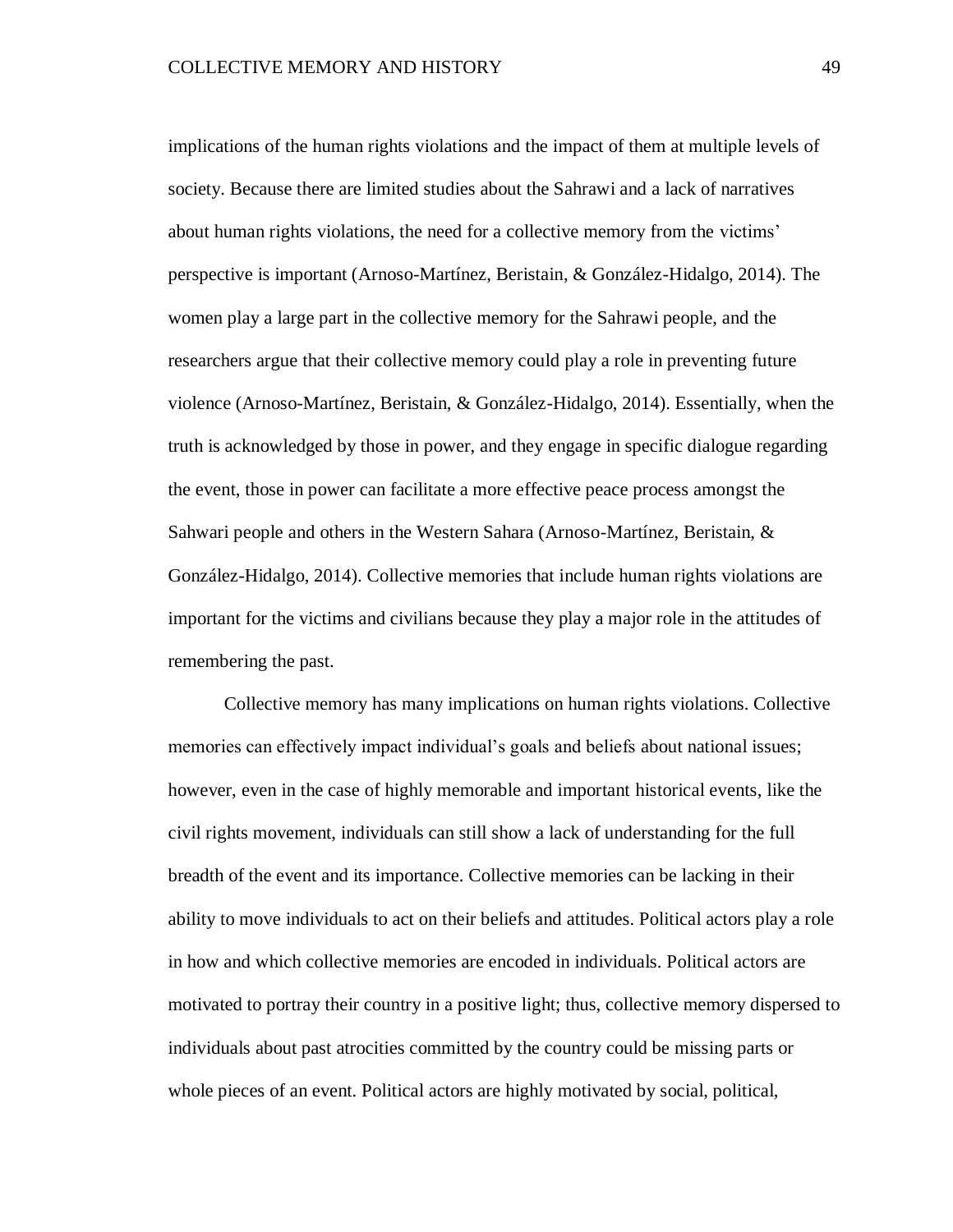psychological, and economic reasons that then translate into how the public identity and collective memory are created and maintained in the society. Past atrocities are silenced by the motivating factors, and an identity distinct from the human rights violations is created to ensure feelings of exclusion are heavily linked to exposing a violation committed by the in-group. The dynamics between the in-group and out-groups increase the in-group's motivations to hide certain aspects of the event and control the collective memory for the period of time for which the event occurred. For out-groups, or those who have had their human rights violated, they are in need of acknowledgement and recognition from the in-groups. Education can mediate the effects of silencing human rights violations. Peace programs geared toward changing the national ethos through education can affect how human rights violations are understood, but they also can ensure that countries do not repeat human rights violations in the future. Collective memories can have a powerful role in facilitating dialogue and preventing future injustices. The positive impact of collective memories on human rights violations is dependent on whether or not countries and in-groups report, acknowledge, and educate their citizens and group members about past human rights violations. Largely, though, collective memory aids in the dismissal of human rights violations because of the link to positive in-group identification.

### **Conclusion**

The present study examined the perceptions of accuracy and preference for biased "history" passages across individuals who viewed the event of the atomic bombing of Hiroshima and Nagasaki during World War II as negative or not negative. The results suggested that individuals do not prefer and do not perceive high accuracy in negatively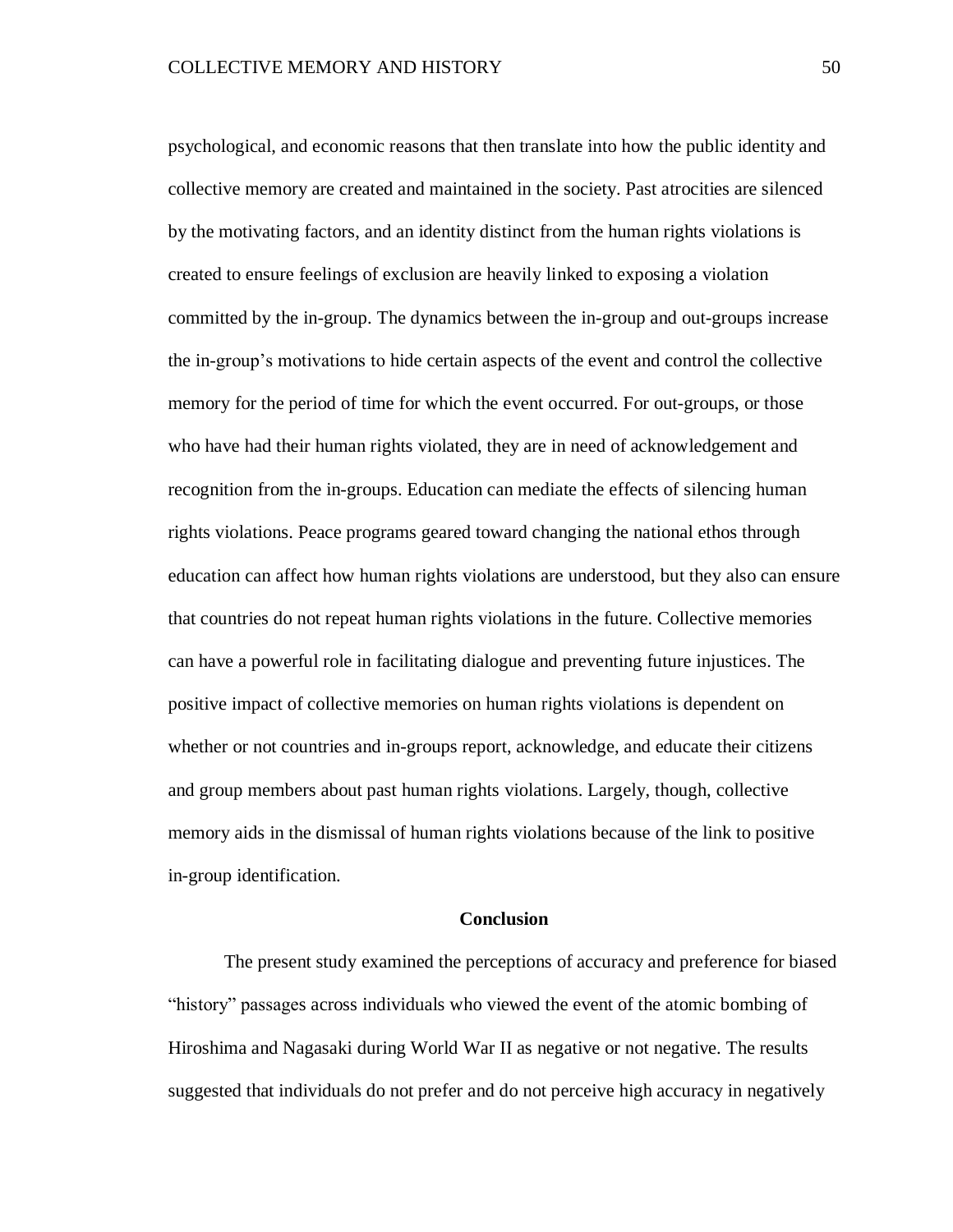biased texts. Individuals preferred and rated higher accuracy in the positively biased and neutral texts across both emotional valence conditions. The present study has various implications on the role of collective memory in remembering or ignoring human rights violations. Collective memory studies are important because of their very real implications on individual memory, in-group identity, and human rights. There are plenty of directions for future collective memory and history studies.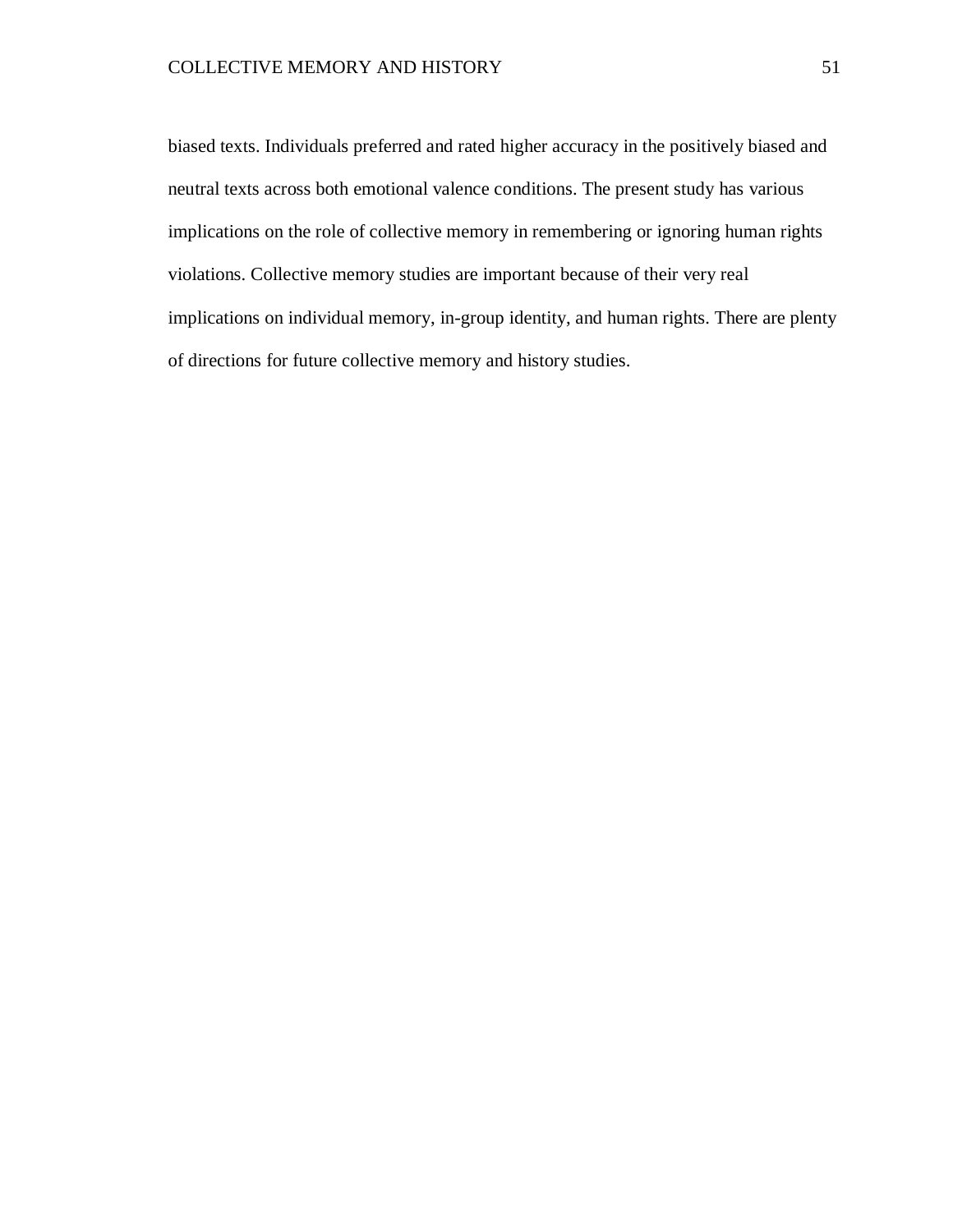## **References**

- Anderson, S. (2001). Chapter 1: History TV and Popular Memory. In *Television Histories: Shaping Collective Memory in the Media Age* (pp. 19-37). University Press of Kentucky.
- AP United States History: Including the Curriculum Framework. (2015). Retrieved from [https://secure-media.collegeboard.org/digitalServices/pdf/ap/ap-us-history-course](https://secure-media.collegeboard.org/digitalServices/pdf/ap/ap-us-history-course-and-)[and-e](https://secure-media.collegeboard.org/digitalServices/pdf/ap/ap-us-history-course-and-)xam-description.pdf
- Arnoso- Martínez, M., Beristain, C. M., & González-Hidalgo, E. (2014). Collective memory and human rights violations in the Western Sahara: Impact, coping, and demands for reparation. *Peace and Conflict: Journal of Peace Psychology, 20*(4), 552-573.
- Balakian, P. (2003). *The burning Tigris: The Armenian genocide and America's response.* New York, NY: HarperCollins.
- Bandura, A. (1999). Moral disengagement in the perpetration of inhumanities. *Personality and Social Psychology Review*, 3, 193–209.
- Bellehumeur, C.R., Laplante, J., Lagacé M., & Rodrigue, V. (2011). Ingroup contact, collective memory and social identity of Catholic youth ministers: the importance of remembering past events. *Journal of Psychology and Christianity*, 30(3), 196- 212.
- Bikmen, N. (2013). Collective memory as identity content after ethnic conflict: An exploratory study. *Peace and Conflict: Journal of Peace Psychology, 19*(1), 23- 33.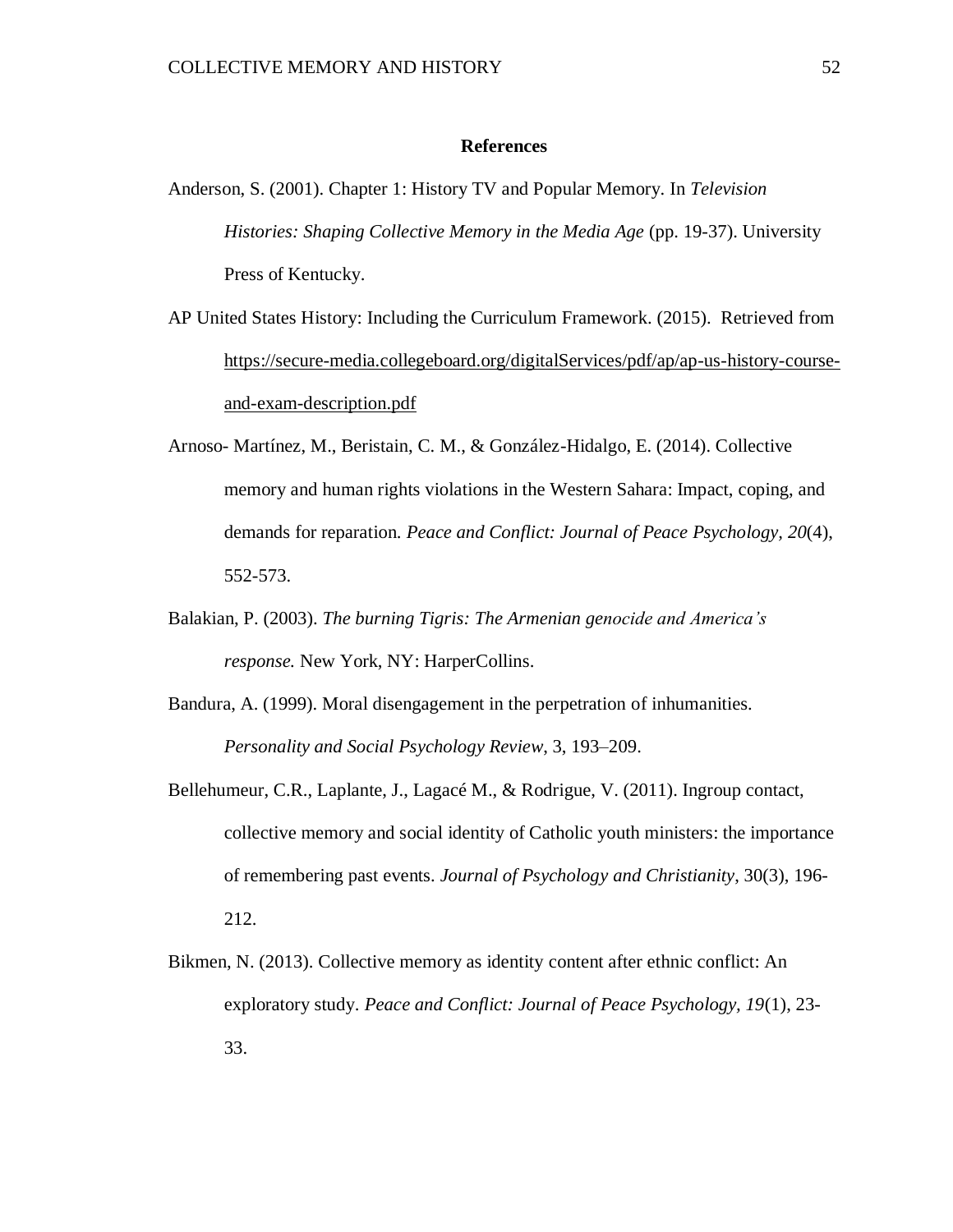- Blatz, C. W., & Ross, M. (2009). Historical memories. In *Memory in Mind and Culture* (pp. 223- 237). New York, NY: Cambridge University Press.
- Branscombe, N. R., Schmitt, M. T., & Schiffhauer, K. (2007). Racial attitudes in response to thoughts of White privilege. *European Journal of Social Psychology*, 37, 203–215.
- Castano, E., & Giner-Sorolla, R. (2006). Not quite human: Infrahumanization in response to collective responsibility for intergroup killing. *Journal of Personality and Social Psychology*, 90, 804– 818.
- Chapman, A. R. (2007). Truth commissions and intergroup forgiveness: The case of the South African truth and reconciliation commission. *Peace and Conflict: Journal of Peace Psychology*, 13, 51–69.
- Chopas, M.B., et al. (2016). World War II, Joseph Locke, ed., *The American Yawp*, Joseph Locke and Ben Wright, eds., Retrieved from [http://www.AmericanYawp.com](http://www.americanyawp.com/)
- Civil Rights Movement (2009). Retrieved from [http://www.history.com/topics/black](http://www.history.com/topics/black-)history/civil-rights-movement
- Cohen, S. (2001). States of denial. Cambridge, U.K.: Blackwell.
- Danzer, G. A. (2009). *The Americans: Reconstruction to the 21st century*. Evanston, IL: McDougal Littell.
- Doosje, B., Branscombe, N. R., Spears, R., & Manstead, A. S. R. (1998). Guilty by association: When one's group has a negative history. *Journal of Personality and Social Psychology*, 75, 872–886.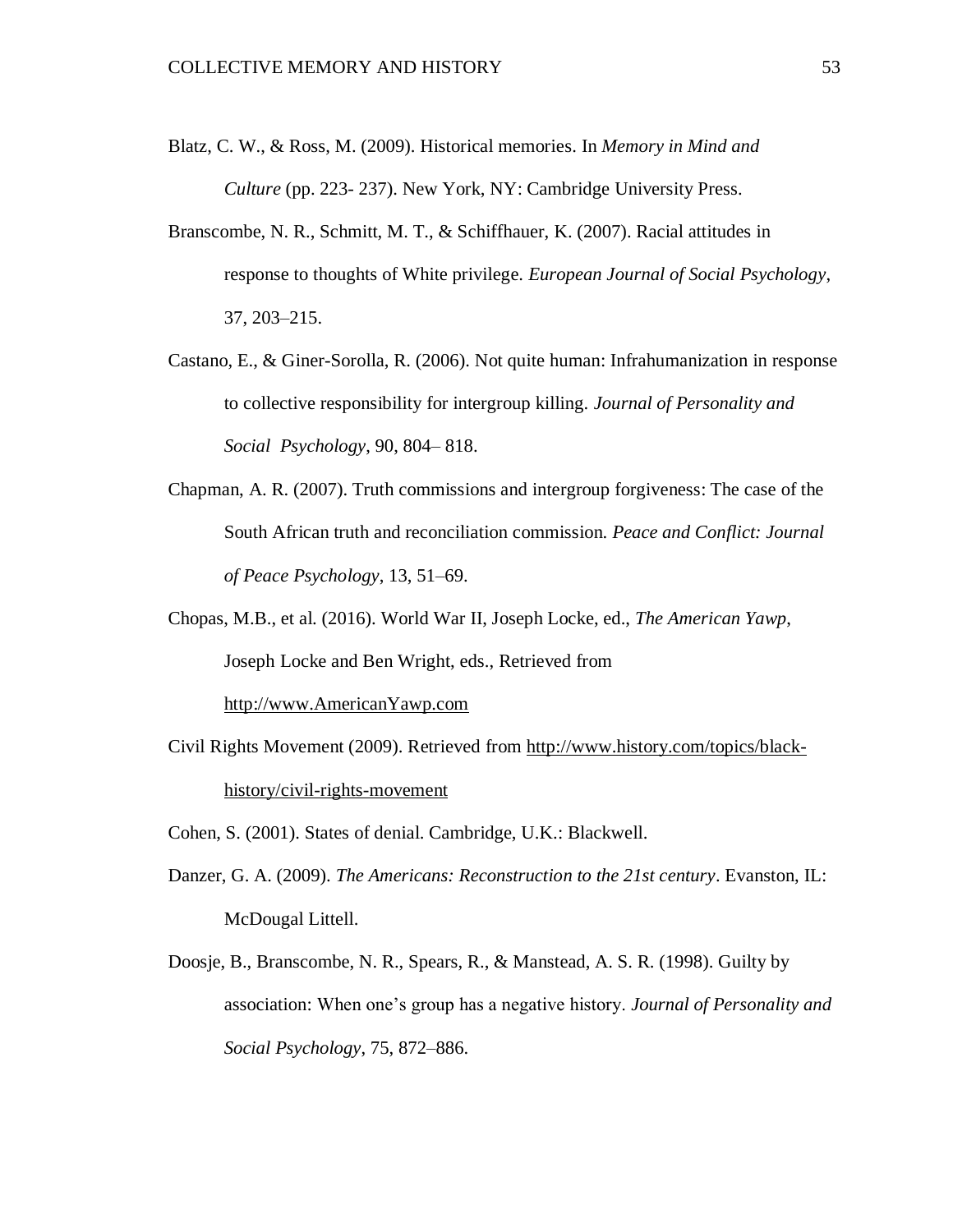- Dresler-Hawke, E. (2005). Reconstructing the past and attributing of responsibility for the Holocaust. *Social Behavior and Personality: International Journal*, 33, 133– 147.
- Gibson, J. L. (2004). Truth, Reconciliation, and the Creation of a Human Rights Culture in South Africa. *Law & Society Review*, *38*(1), 5-40.
- Griffin, L.J., Bollen, K.A. (2009). What do these memories do? Civil Rights remembrance and racial attitudes. *American Sociological Review, 74*(4), 594-614.
- Grochowski, S. (2016). Book saying slaves treated like 'family' pulled from Conn. school. Retrieved from [http://www.nydailynews.com/news/national/textbook-pulled](http://www.nydailynews.com/news/national/textbook-pulled-%09complaint-slaves-)[complaint-slaves-f](http://www.nydailynews.com/news/national/textbook-pulled-%09complaint-slaves-)amily-article-1.2902177
- Hakoköngäs, E., & Sakki, I. (2016). Visualized collective memories: Social representations of history in images found in Finnish History textbooks. *Journal of Community and Applied Social Psychology*, 26(6), 496-517.
- Halbwachs, M. (1925/1992). *On collective memory.* [L. A. Coser, Ed. & Trans.] Chicago: University of Chicago Press.
- Halbwachs, M. (1950/1980). *The collective memory.* [M. Douglas, Ed.] New York: Harper & Row.
- Hamby, A. L. (2007). Chapter 11: The New Deal and World War II. In *Outline of U.S. History* (pp. 225-226). Nova.

Hartmann, M. (2015, February 18). Why Oklahoma Lawmakers Voted to Ban AP U.S. History. Retrieved from [http://nymag.com/daily/intelligencer/2015/02/why](http://nymag.com/daily/intelligencer/2015/02/why-oklahoma-)[oklahoma-l](http://nymag.com/daily/intelligencer/2015/02/why-oklahoma-)awmakers-want-to-ban-ap-us-history.html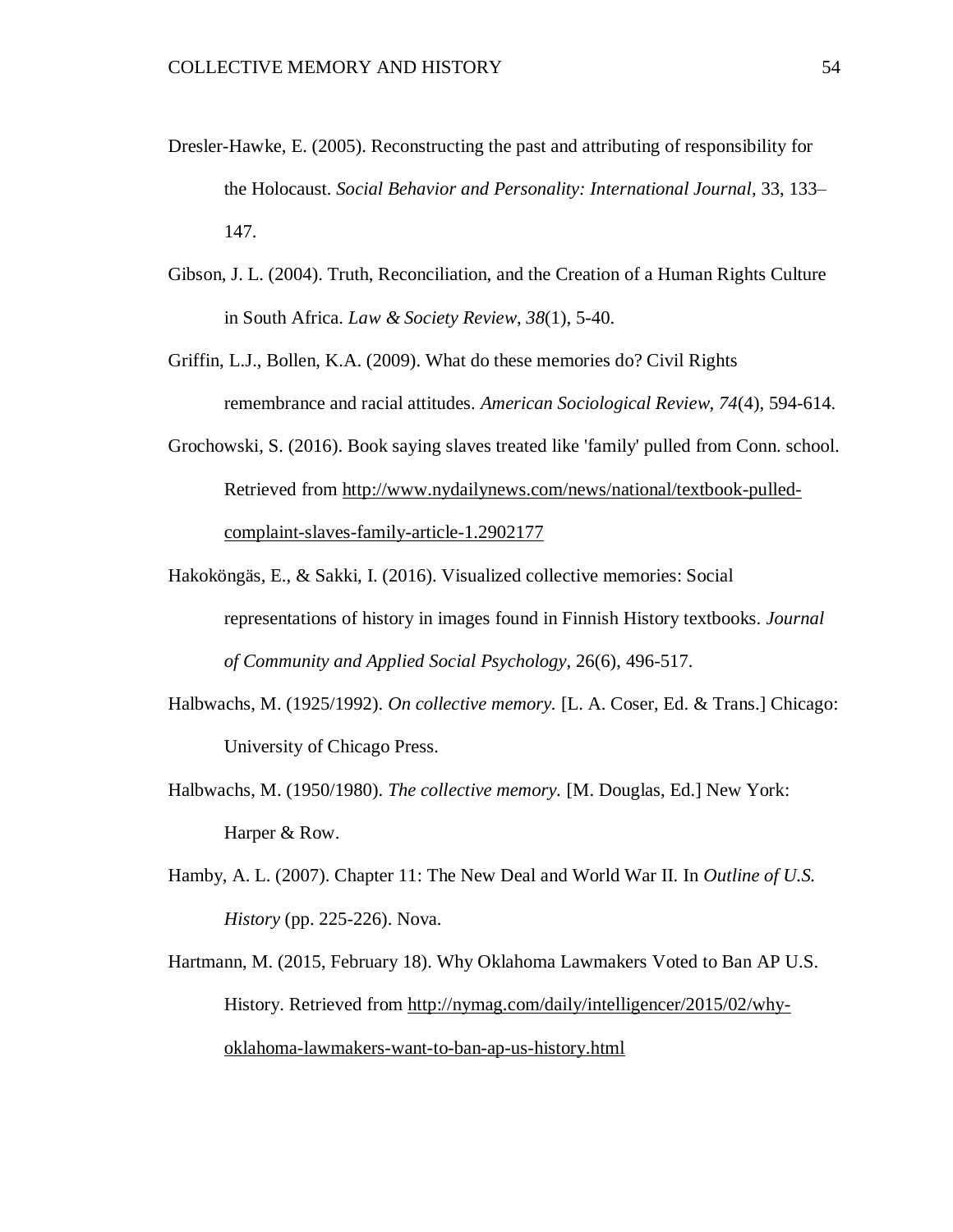- Hein, L., & Selden, M. (2000). Censoring history: Citizenship and memory in Japan, Germany, and the United States. New York, NY: East Gate Books
- Hirst, W., Cuc, A., & Wohl, D. (2012). Of sins and virtues: memory and collective identity. *Understanding Autobiographical Memory,* 141-159.
- Hirst, W., & Manier, D. (2008). Towards a psychology of collective memory. *Memory,16*(3), 183-200.
- Hunt, N. (2002). Review of *Voices of Collective Remembering* by James Wertsch. *Human Nature Review*. 2: 528-530.
- Irwin-Zarecka, I. (1994). *Frames of remembrance: The dynamics of collective memory.*  New Brunswick: Transaction.
- Jovchelovitch, S. (2012). Narrative, memory and social representations: A conversation between history and social psychology. *Integrative Psychological and Behavioral Science,* 46, 440-456.
- Kamenetz, A., & Turner, C. (2015, August 05). The New, New Framework For AP U.S. History. Retrieved from [http://www.npr.org/sections/ed/2015/08/05/429361628/the-new-new-](http://www.npr.org/sections/ed/2015/08/05/429361628/the-new-new-framework-for-)

[framework-for-a](http://www.npr.org/sections/ed/2015/08/05/429361628/the-new-new-framework-for-)p-u-s-history

Kensinger, E.A., & Schacter, D.L. (2006). When the Red Sox shocked the Yankees: Comparing negative and positive memories. *Psychonomic Bulletin and Review, 13,* 757- 763.

Kofta, M., & Slawuta, P. (2013). Thou Shall Not Kill…Your Brother:

Victim−Perpetrator Cultural Closeness and Moral Disapproval of Polish Atrocities against Jews after the Holocaust. *Journal of Social Issues,* 69(1), 54-73.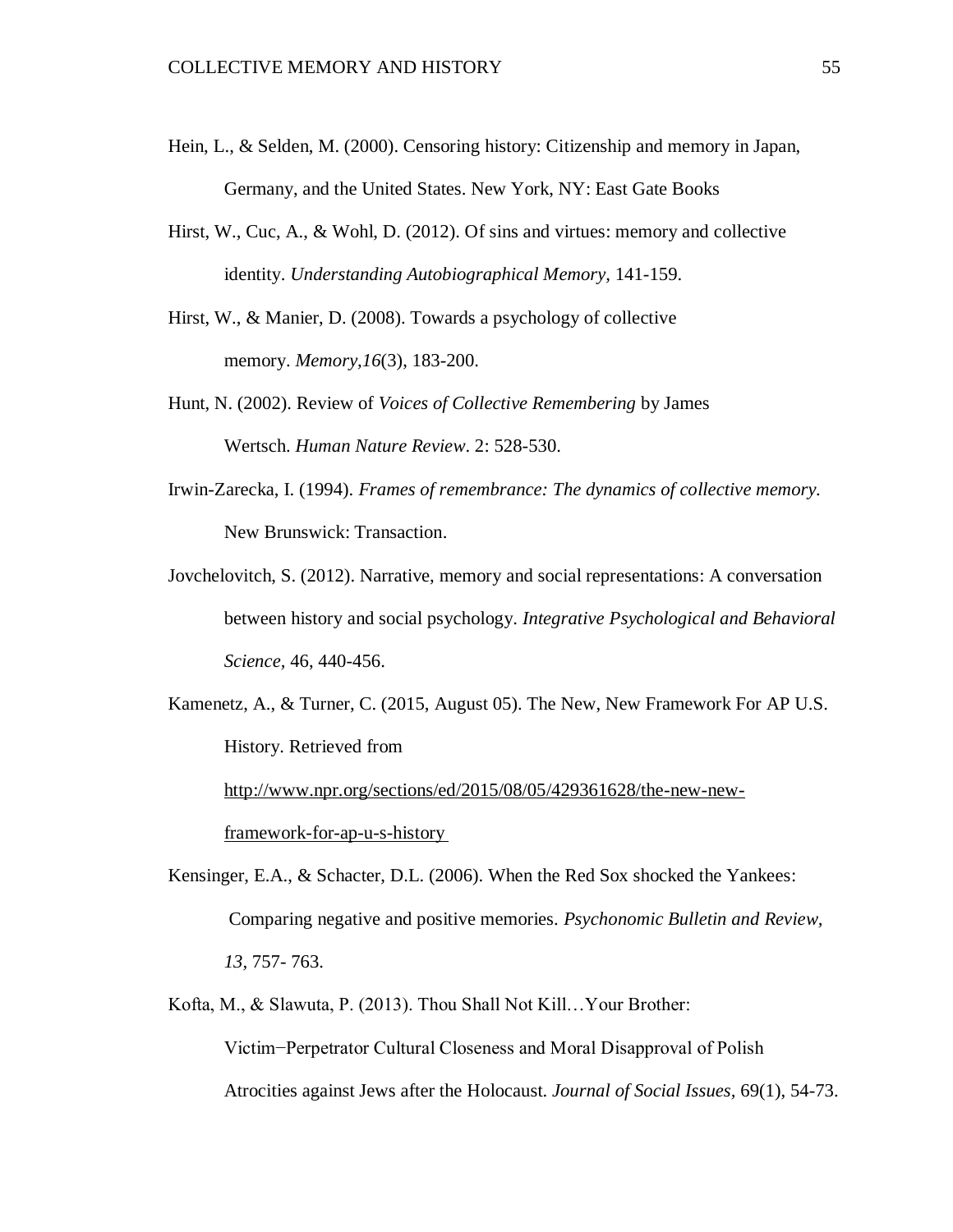Laurens, S., & Roussiau, N. (2002). La mémoire sociale. *Identités et représentations sociales*. Rennes: Press Universitaires de Renees.

Lazare, A. (2004). On apology. Oxford, England: Oxford University Press

- Lerner, A. B. (2015, February 21). History class becomes a debate on America. Retrieved from [http://www.politico.com/story/2015/02/ap-us-history-controversy-becomes](http://www.politico.com/story/2015/02/ap-us-history-controversy-becomes-%09a-debate-)[a-debate-o](http://www.politico.com/story/2015/02/ap-us-history-controversy-becomes-%09a-debate-)n-america-115381
- Lind, J. (2008). *Sorry states: Apologies in international politics*. Ithaca, NY: Cornell University Press.
- Loewen, J. (1995). *Lies my teacher told me: Everything your American history textbook got wrong*. New York: W. W. Norton and Company.
- Marková, I. (2003). *Dialogicality and social representations: The dynamics of mind.*  Cambridge: University Press.
- Mather, M., & Carstensen, L. L. (2005). Aging and motivated cognition: The positivity effect in attention and memory. *Trends in Cognitive Sciences*, 9, 496–502.

Menkart, D. (2017). Arkansas bill would ban Howard Zinn's writings from classroom. Retrieved from [https://fsrn.org/2017/03/arkansas-bill-would-ban](https://fsrn.org/2017/03/arkansas-bill-would-ban-%09howard-zinns-writings-from-classrooms/)[howard-zinns-writings-from-classrooms/](https://fsrn.org/2017/03/arkansas-bill-would-ban-%09howard-zinns-writings-from-classrooms/)

Novick, P. (1999). *The Holocaust in American life.* Boston: Houghton Mifflin Company.

Obradović, S. (2016) Don't forget to remember: Collective Memory of the Yugoslav Wars in present-day Serbia. *Peace and Conflict: Journal of Peace Psychology, 22(1),* 12- 18.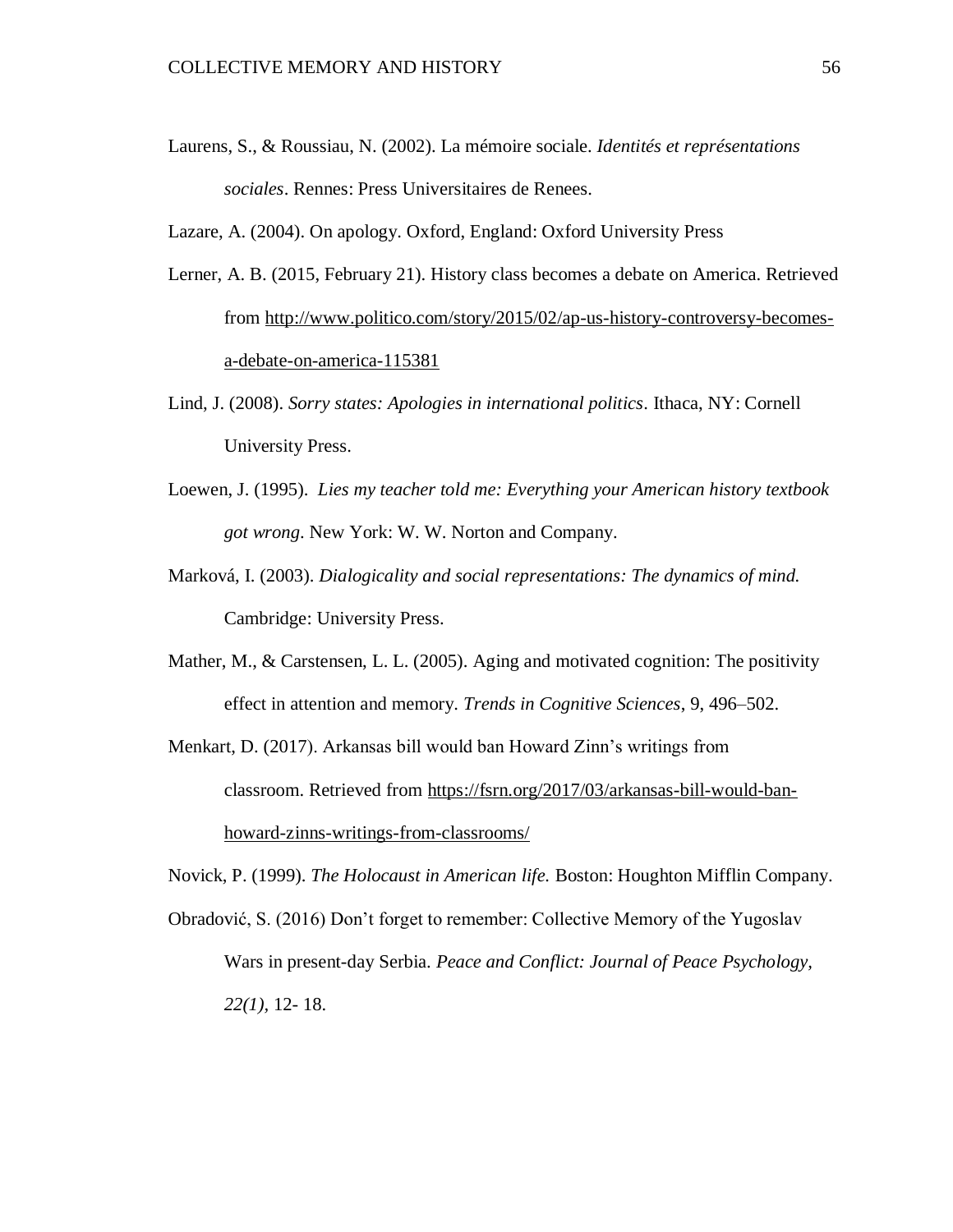- Oppenheimer, L. (2009). Contribution of developmental psychology to peace education. In G. Salomon & E. Cairns (Eds.), *Handbook of peace education* (pp. 103-121). New Yok, NY: Taylor and Francis.
- Pennebaker, J.W., & Gonzalez, A.L. (2009). Making history: Social and psychological processes underlying collective memory. In *Memory in Mind and Culture* (pp. 171-183). New York, NY: Cambridge University Press.
- Pennebaker, J. W., Paez, D., & Rimé, B. (1997). *Collective Memory of Political Events: Social Psychological Perspectives.* New York: Psychology Press.
- Podeh, E. (2000). History and memory in the Israeli educational system: The portrayal of the Arab-Israeli conflict in history textbooks (1948- 2000). *History & Memory, 12*, 65- 100.
- Reese, E., & Fivush, R. (2008). The development of collective remembering. *Memory, 16(3)*, 201- 212.
- Reicher, S., & Hopkins, N. (2001). Psychology and the end of history: A critique and a proposal for the psychology of social categorization. *Political Psychology, 22*(2), 383- 407.
- Roediger, H.L., & Abel, M. (2015). Collective memory: a new arena of cognitive study. *Trends in Cognitive Sciences,19*(7), 359-361.

Roediger, H., & Wertsch, J. (2015). Past imperfect. *New Scientist, 228*(3043), 30-31.

Roediger, H.L., III, Zaromb, F.M., & Butler, A. C. (2009). The Role of Repeated Retrieval in Shaping Collective Memory. In *Memory in Mind and Culture* (pp. 138-170). New York, NY: Cambridge University Press.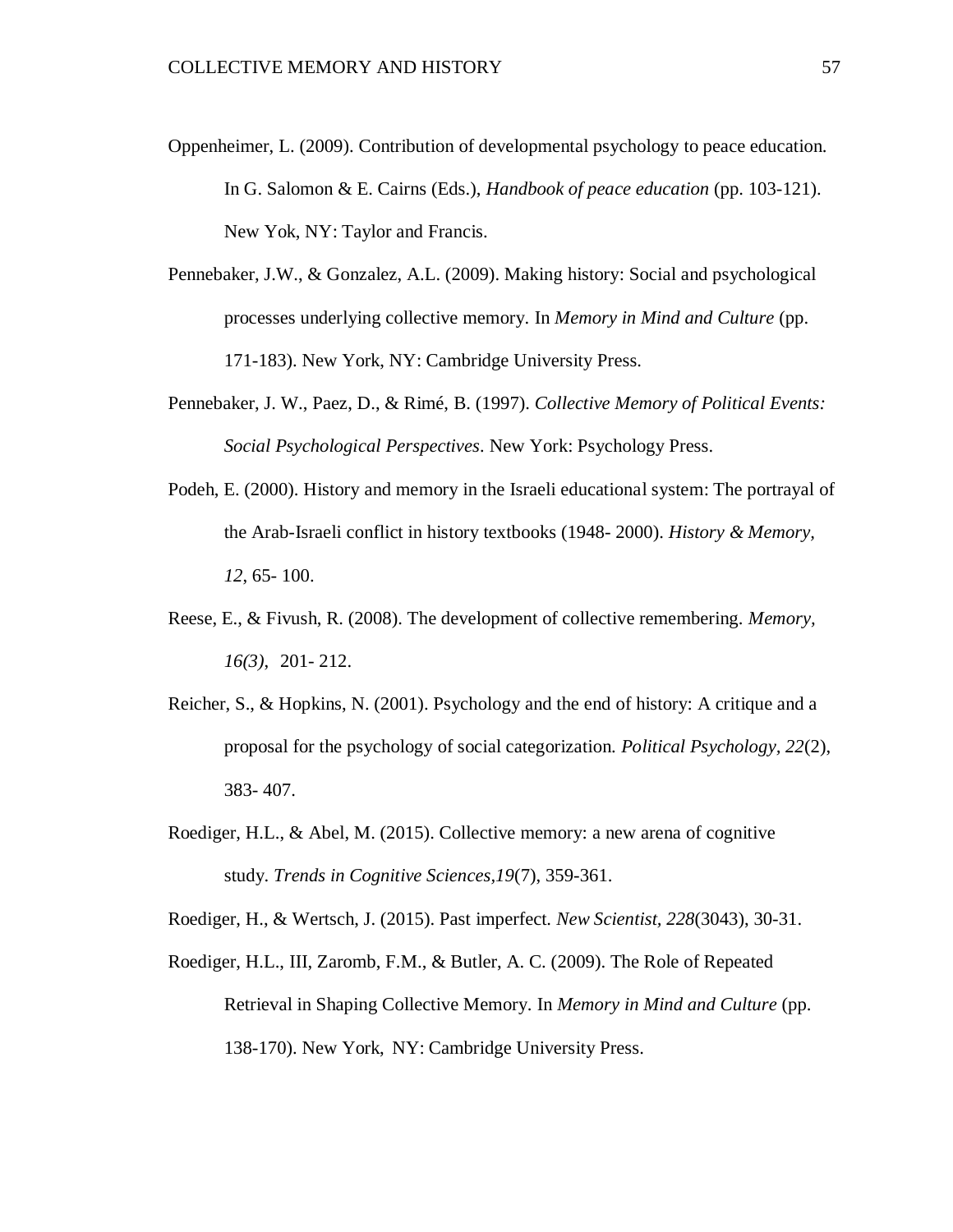- Rotella, K.N., & Richeson, J.A. (2013). Motivated to "Forget": The Effects of In-Group Wrongdoing on Memory and Collective Guilt. *Social Psychology and Personality Science, 4*(6), 730-737.
- Salomon, G. (2011). Four major challenges facing peace education in regions of intractable conflict. *Peace and Conflict, 17*. 46-59.
- Schacter, D.L., Gutchess, A.H., & Kensinger, E.A. (2009). Specificity of Memory: Implications for Individual and Collective Remembering. In *Memory in Mind and Culture* (pp. 83- 111). New York, NY: Cambridge University Press.
- Shin, G., & Sneider, D.C. (2012). *History textbooks and the wars in Asia: divided memories*. London: Routledge.
- Spigel, L. (2005). *Make room for TV: television and the family ideal in postwar America*. Chicago: University of Chicago Press.
- The Decision to Drop the Bomb. In *U.S. History: Pre-Columbian to the New Millennium*. (n.d.). Retrieved from<http://www.ushistory.org/us/index.asp>
- Thelan, D. (2015). Memory and American History. *Journal of American History, 75*(4), 1117- 1129.
- Twose, G., & Cohrs, J. C. (2015). Psychology and human rights: Introduction to the special issue*. Peace and Conflict: Journal of Peace Psychology, 21*(1), 3.
- [Üngör,](http://www.tandfonline.com/author/%C3%9Cng%C3%B6r%2C+U%C4%9Fur+%C3%9Cmit) U. U. (2014). Lost in commemoration: The Armenian genocide in memory and identity. *Patterns of Prejudice, 48*(2), 147- 166.
- Velez, G. (2016). Introduction to the special issue: The intersection of psychology and human rights. *Psychology and Science, 8*(2), 1-7.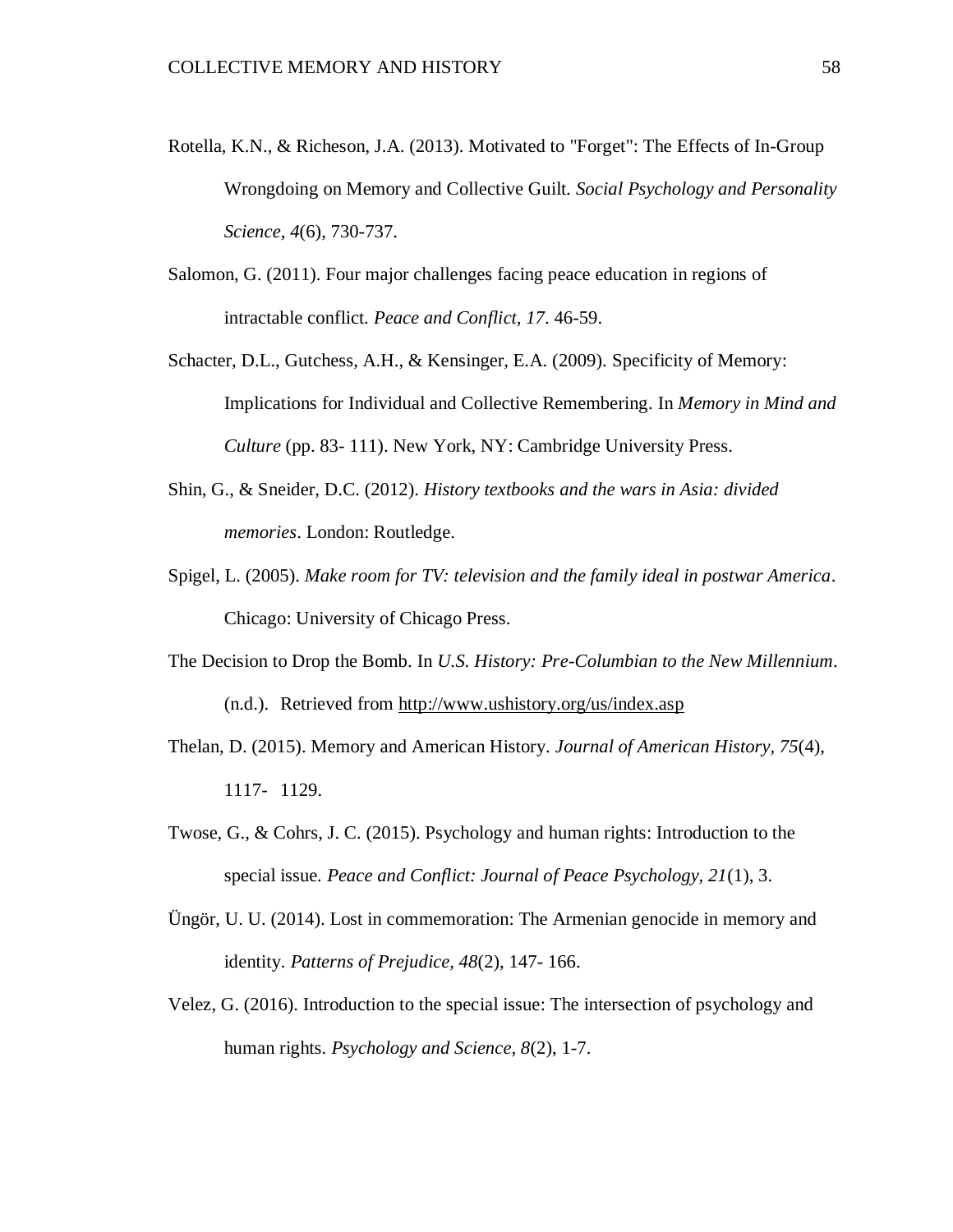- Ward, K. (2006). History in the making: An absorbing look at how American history has changed in the telling over the last 200 years. New York: The New Press.
- Wertsch, J. V. (2002). *Voices of Collective Remembering*. Cambridge, U.K.: Cambridge University Press.
- Wertsch, J. V. (2009). Collective Memory. In *Memory in Mind and Culture* (pp. 117- 137). New York, NY: Cambridge University Press.
- Wertsch, J.V., & Roediger, H.L. (2008). Collective memory: Conceptual foundations and theoretical approaches. *Memory,16*(3), 318-326.
- Wohl, M.J.A., Branscombe, N.R., & Klar, Y. (2006). Collective guilt: Emotional reactions when one's group has done wrong or been wronged. *European Review of Social Psychology*, 17, 1–37.
- Zaromb, F., Butler, A.C., Agarwal, P.K., & Roediger, H.L. (2013). Collective memories of three wars in United States history in younger and older adults. *Memory & Cognition,42*(3), 383-399.
- Zelig, A., & Nachson, I. (2012). Accurate, inaccurate and omitted details in collective emotional memories: The case of Itzhak Rabin's assassination. *Memory, 20*(7), 742-757.
- Zinn, H. (2001). Chapter 16: A People's War? In *A People's History of the United States: 1492-Present*. First Perennial Classics.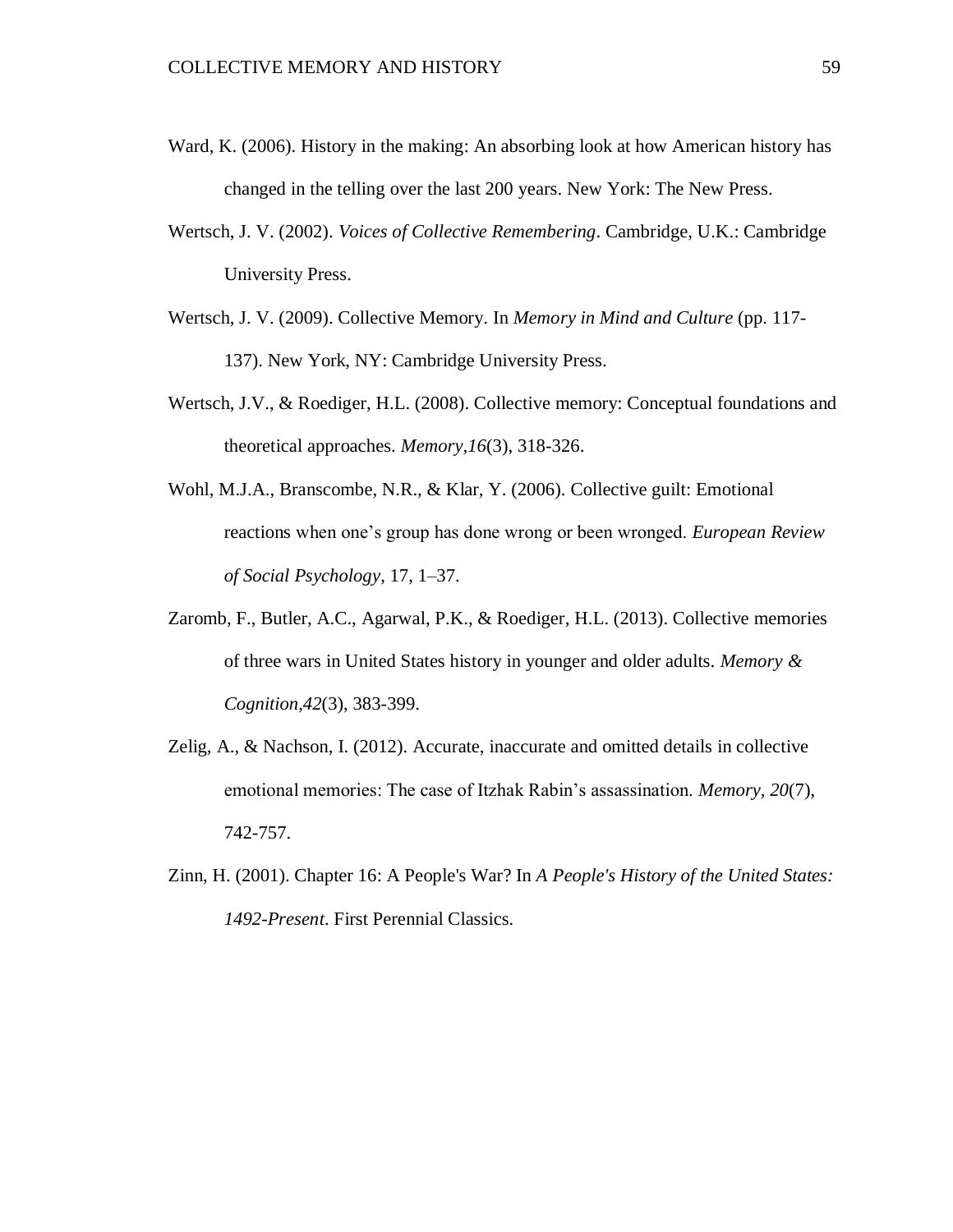# Table 1

Mean scores for perceptions of accuracy and favorability of the passages are shown in the table below.

| <b>Negative Emotional Valence</b> |                         | Not Negative Emotional |
|-----------------------------------|-------------------------|------------------------|
| Valence                           |                         |                        |
| Perceptions of Accuracy Ratings   |                         |                        |
| Positively biased passage         | 5.93(0.92)<br>$n = 115$ | 5.86(0.91)<br>$n=19$   |
| Negatively biased passage         | 5.00(1.22)<br>$n = 114$ | 4.61(1.35)<br>$n=21$   |
| Neutral passage                   | 5.94(0.88)<br>$n = 109$ | 5.56(1.13)<br>$n = 26$ |
| <b>Favorability Ratings</b>       |                         |                        |
| Positively biased passage         | 4.41(0.96)<br>$n = 115$ | 4.97(0.79)<br>$n=19$   |
| Negatively biased passage         | 3.80(1.09)<br>$n = 114$ | 3.51(0.82)<br>$n=21$   |
| Neutral passage                   | 4.54(0.85)<br>$n = 109$ | 4.74(1.05)<br>$n=26$   |

*Note*. Standard deviations are reported in parentheses.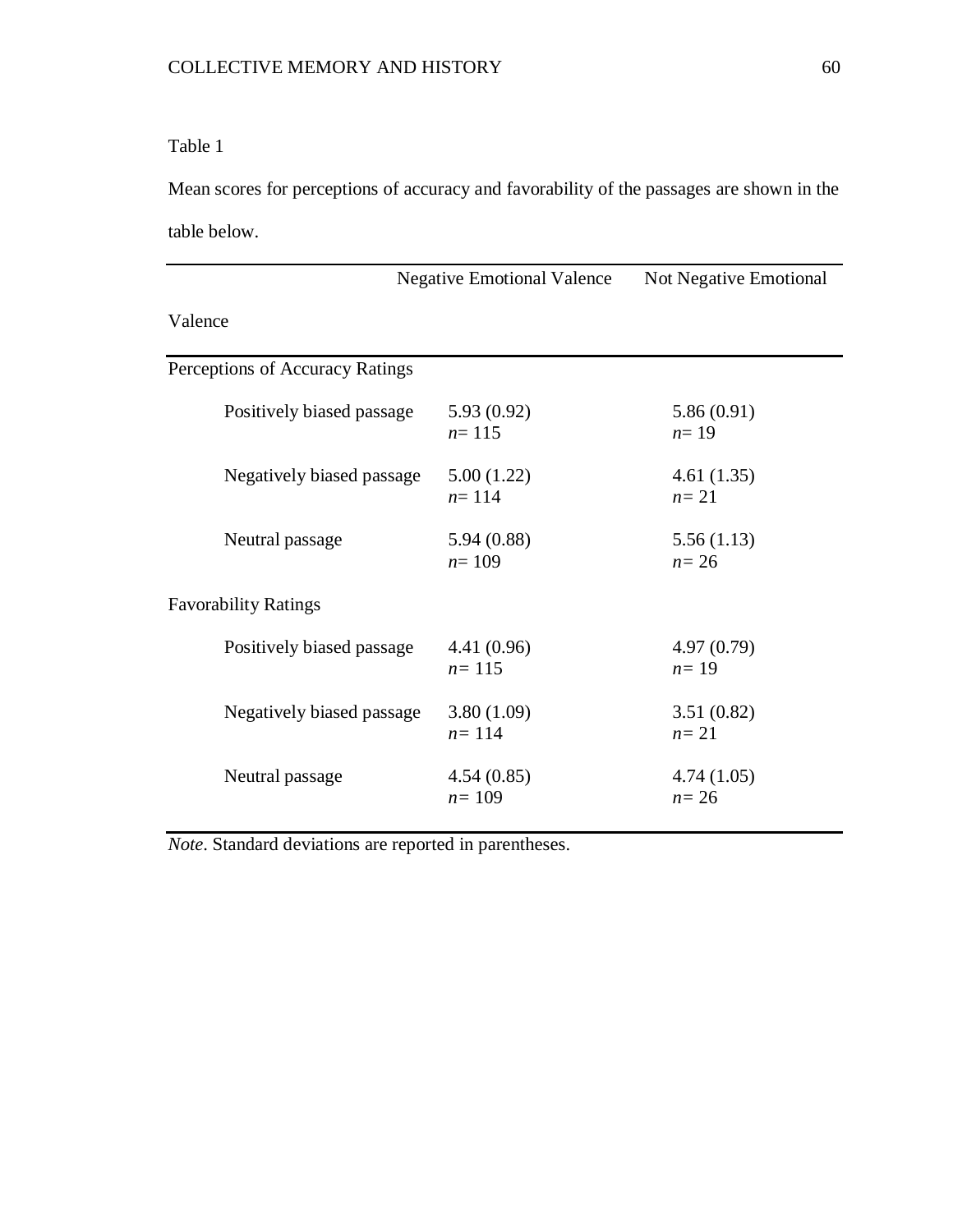# Table 2

Mean scores for perceptions of accuracy and favorability of the passages are shown in the table below for Negative Emotional Valence and Positive Emotional Valence.

| <b>Negative Emotional Valence</b> |                          | <b>Positive Emotional</b> |
|-----------------------------------|--------------------------|---------------------------|
| Valence                           |                          |                           |
| Perceptions of Accuracy Ratings   |                          |                           |
| Positively biased passage         | 5.93(0.92)<br>$n = 115$  | 5.92(0.98)<br>$n=13$      |
| Negatively biased passage         | 5.00(1.22)<br>$n = 114$  | 4.81(1.27)<br>$n=13$      |
| Neutral passage                   | 5.94(0.88)<br>$n=109$    | 5.44(0.94)<br>$n=16$      |
| <b>Favorability Ratings</b>       |                          |                           |
| Positively biased passage         | 4.41 (0.96)<br>$n = 115$ | 5.15(0.80)<br>$n=13$      |
| Negatively biased passage         | 3.80(1.09)<br>$n = 114$  | 3.65(0.78)<br>$n=13$      |
| Neutral passage                   | 4.54(0.85)<br>$n = 109$  | 4.74(1.00)<br>$n=16$      |

*Note*. Standard deviations are reported in parentheses.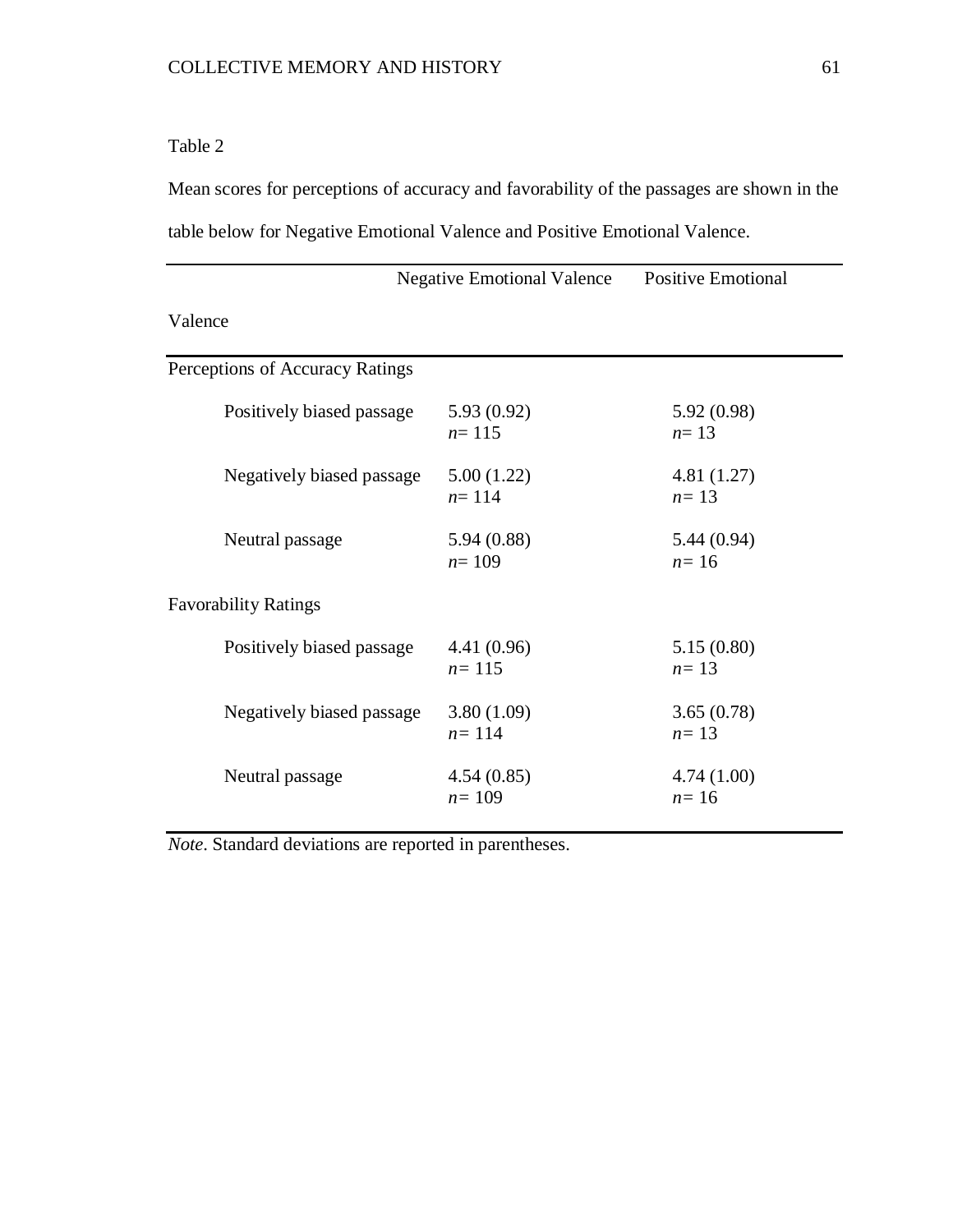# **Accuracy**

Negative Emotional Valence Not Negative Emotional Valence



*Figure 1*. The figure above depicts the mean differences on the accuracy ratings of the directional biased passages (neutral, negative, and positive) between those who viewed the event as negative and those who did not view the event as negative. Error bars of the confidence interval are represented in the graph.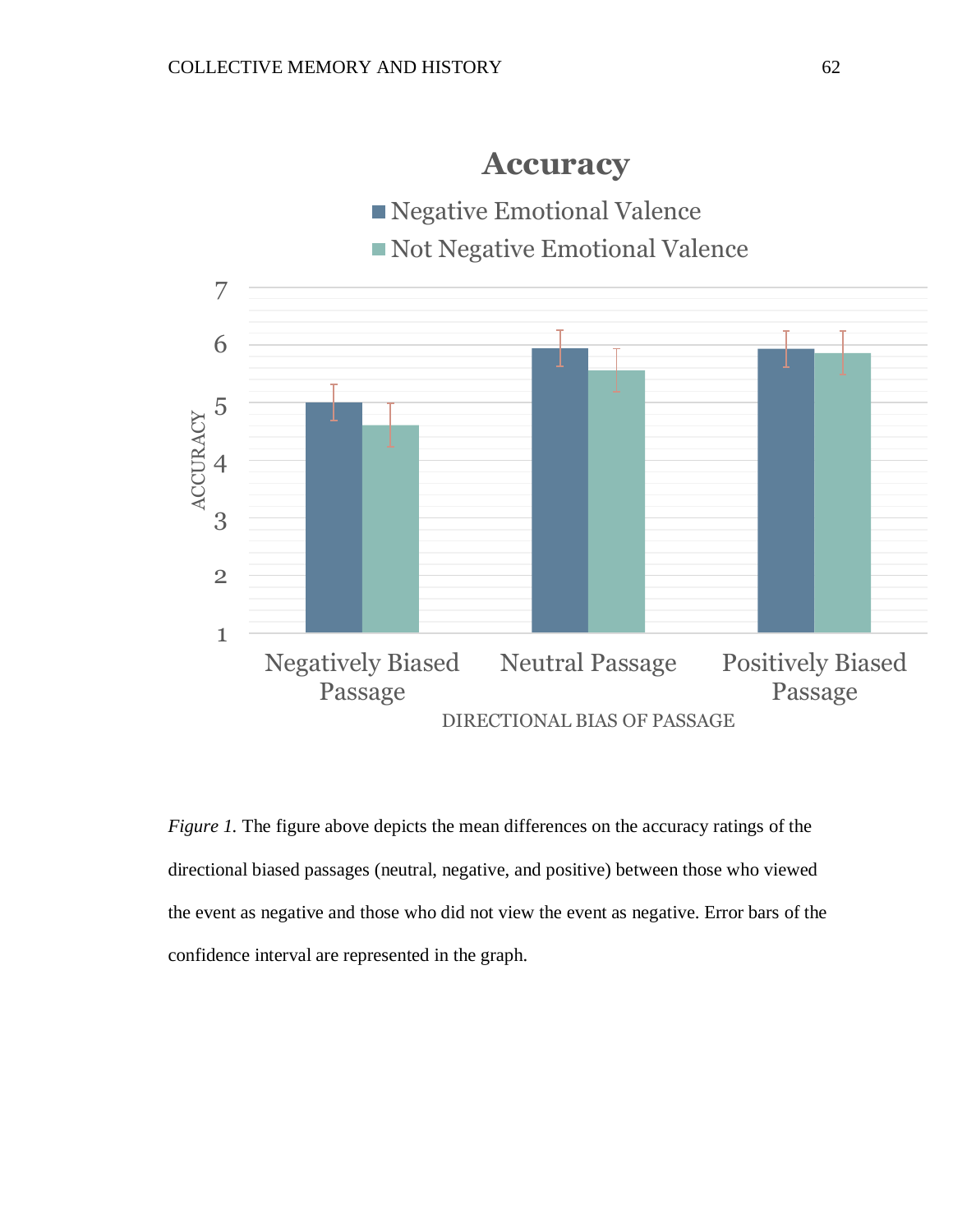# **Preference**

Negative Emotional Valence Not Negative Emotional Valence



*Figure 2.* The figure above depicts the mean differences on the preference ratings of the directional biased passages (neutral, negative, and positive) between those who viewed the event as negative and those who did not view the event as negative. Error bars of the confidence interval are represented in the graph.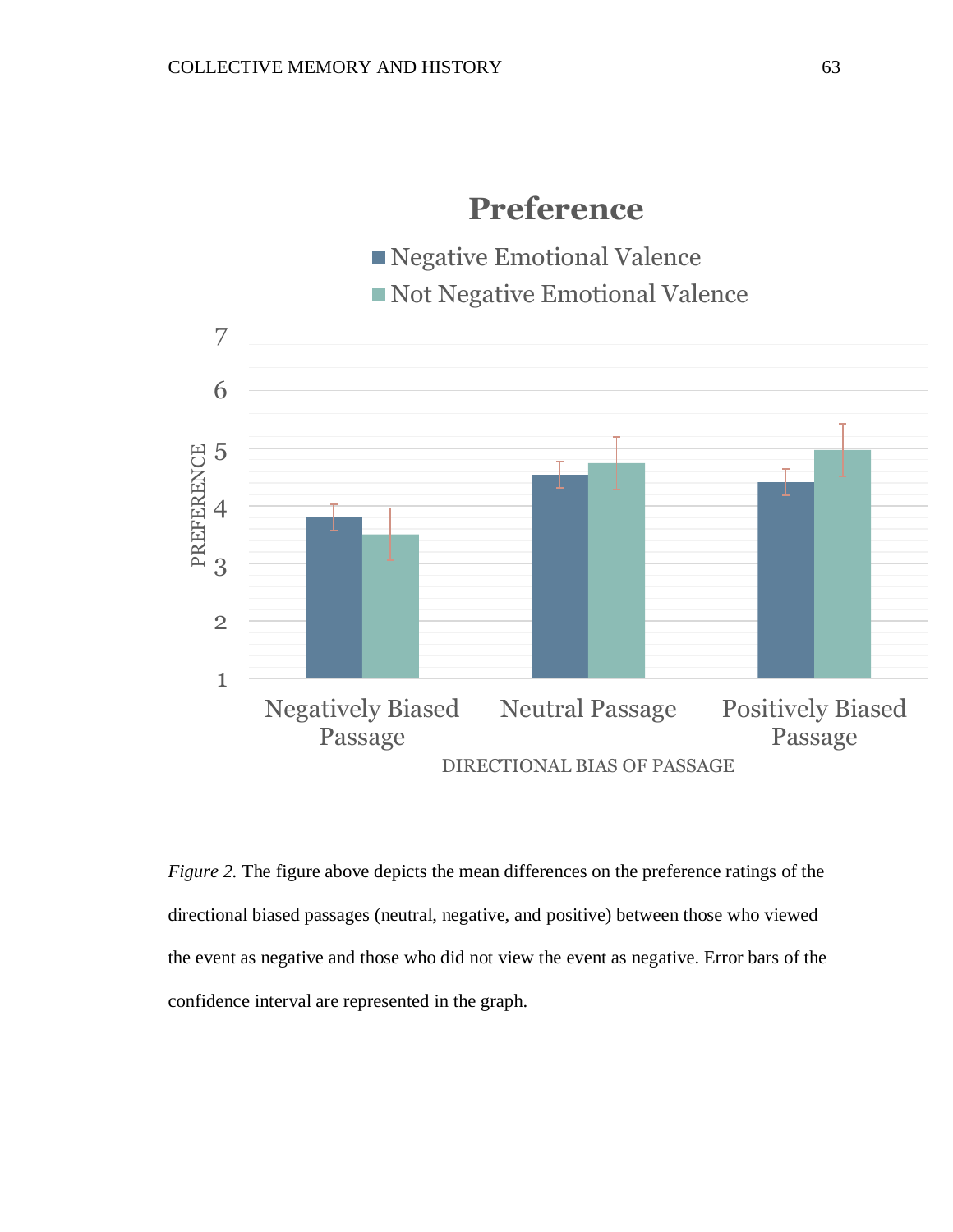

*Figure 3.* The figure above depicts the mean differences on the three-way ANOVA of the directional bias of the text (negative, neutral, and positive) between those who perceive the event as negative or not negative on the two scale types (accuracy and preference). Errors bars of the confidence interval are represented in the graph.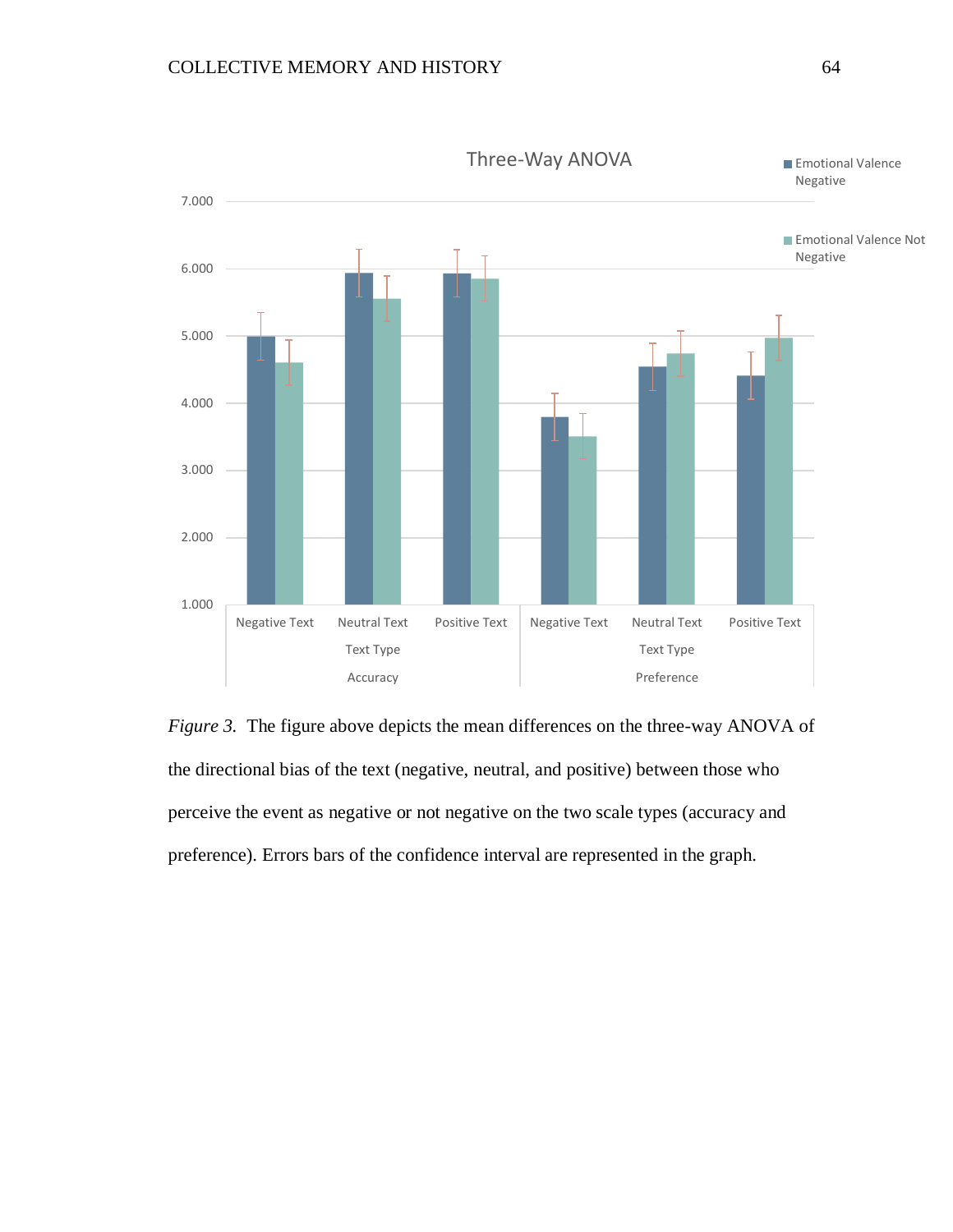

*Figure 4.* The figure above depicts the mean differences of the significant interaction between the emotional valence of the event (negative and not negative) and the scale types (accuracy and preference). Errors bars of the confidence interval are represented in the graph.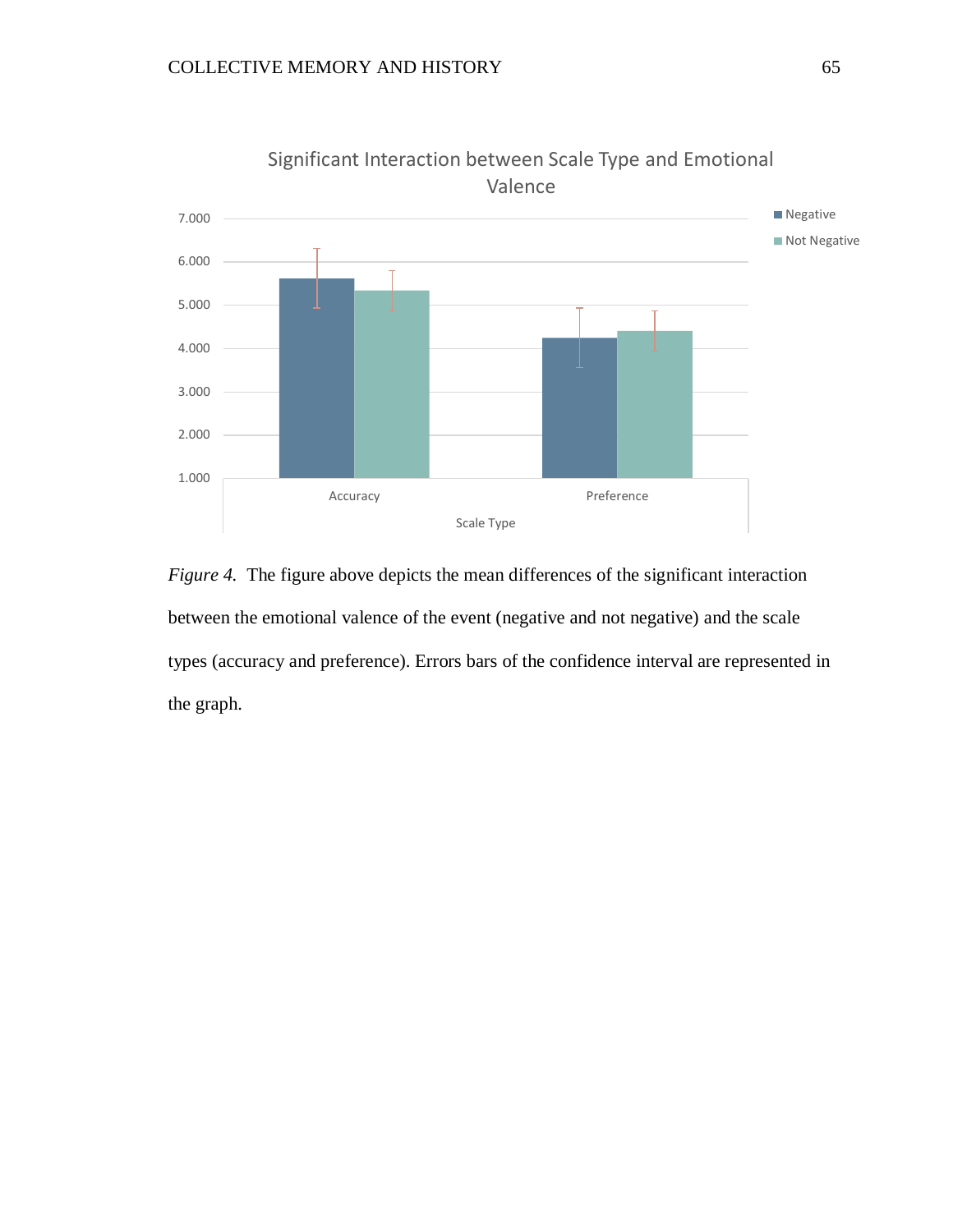## **APPENDIX A.**

Please rate the following for the event of America dropping the atomic bombs over Japan during World War II.

Please rate the emotional valence of the event. 1= *Extremely negative* to 7= *Extremely positive*

Please rate the importance of the event in the context of the war. 1= *Not important* to 4= *Extremely important*

Please rate your level of detail known about the event. 1= *Not detailed* to 4= *Extremely detailed*

Zaromb, F., Butler, A. C., Agarwal, P. K., & Roediger, H. L. (2013). Collective

memories of three wars in United States history in younger and older adults.

*Memory & Cognition, 42*(3), 383-399.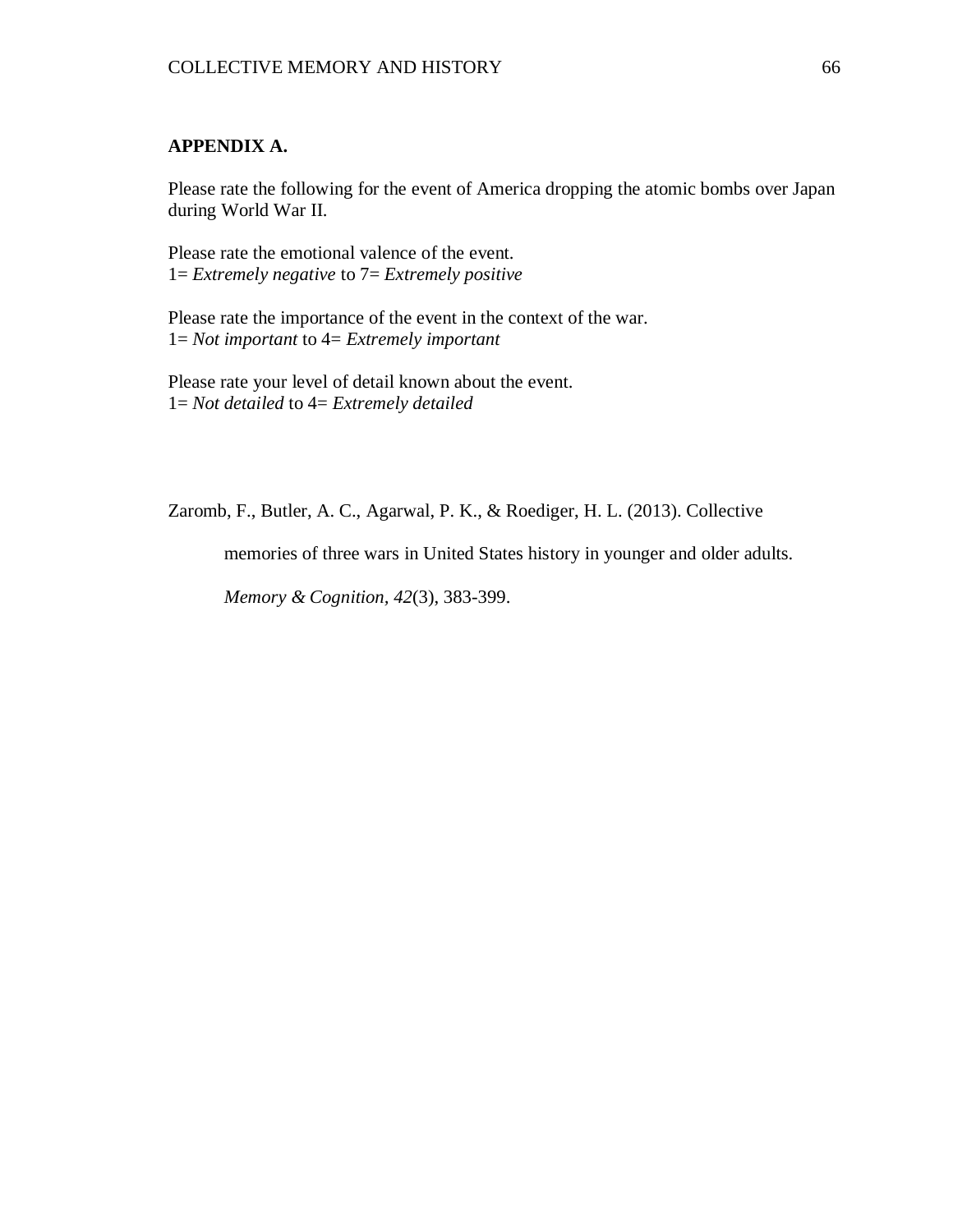### **APPENDIX B.**

**Instructions:** Please read the following passage carefully. You will be asked questions about the passage after you have read it. You may take as long as you need to read the passage.

#### Neutral Passage

America had the bomb. Now what?

When Harry Truman learned of the success of the Manhattan Project, he knew he was faced with a decision of unprecedented gravity. The capacity to end the war with Japan was in his hands, but it would involve unleashing the most terrible weapon ever known.

American soldiers and civilians were weary from four years of war, yet the Japanese military was refusing to give up their fight. American forces occupied Okinawa and Iwo Jima and were intensely firebombing Japanese cities. But Japan had an army of 2 million strong stationed in the home islands guarding against invasion.

For Truman, the choice whether or not to use the atomic bomb was the most difficult decision of his life.

First, an Allied demand for an immediate unconditional surrender was made to the leadership in Japan. Although the demand stated that refusal would result in total destruction, no mention of any new weapons of mass destruction was made. The Japanese military command rejected the request for unconditional surrender, but there were indications that a conditional surrender was possible.

Regardless, on August 6, 1945, a plane called the Enola Gay dropped an atomic bomb on the city of Hiroshima. Instantly, 70,000 Japanese citizens were vaporized. In the months and years that followed, an additional 100,000 perished from burns and radiation sickness.

Two days later, the Soviet Union declared war on Japan. On August 9, a second atomic bomb was dropped on Nagasaki, where 80,000 Japanese people perished.

On August 14, 1945, the Japanese surrendered.

Critics have charged that Truman's decision was a barbaric act that brought negative long-term consequences to the United States. A new age of nuclear terror led to a dangerous arms race.

Some military analysts insist that Japan was on its knees and the bombings were simply unnecessary. The American government was accused of racism on the grounds that such a device would never have been used against white civilians.

Other critics argued that American diplomats had ulterior motives. The Soviet Union had entered the war against Japan, and the atomic bomb could be read as a strong message for the Soviets to tread lightly. In this respect, Hiroshima and Nagasaki may have been the first shots of the Cold War as well as the final shots of World War II. Regardless, the United States remains the only nation in the world to have used a nuclear weapon on another nation.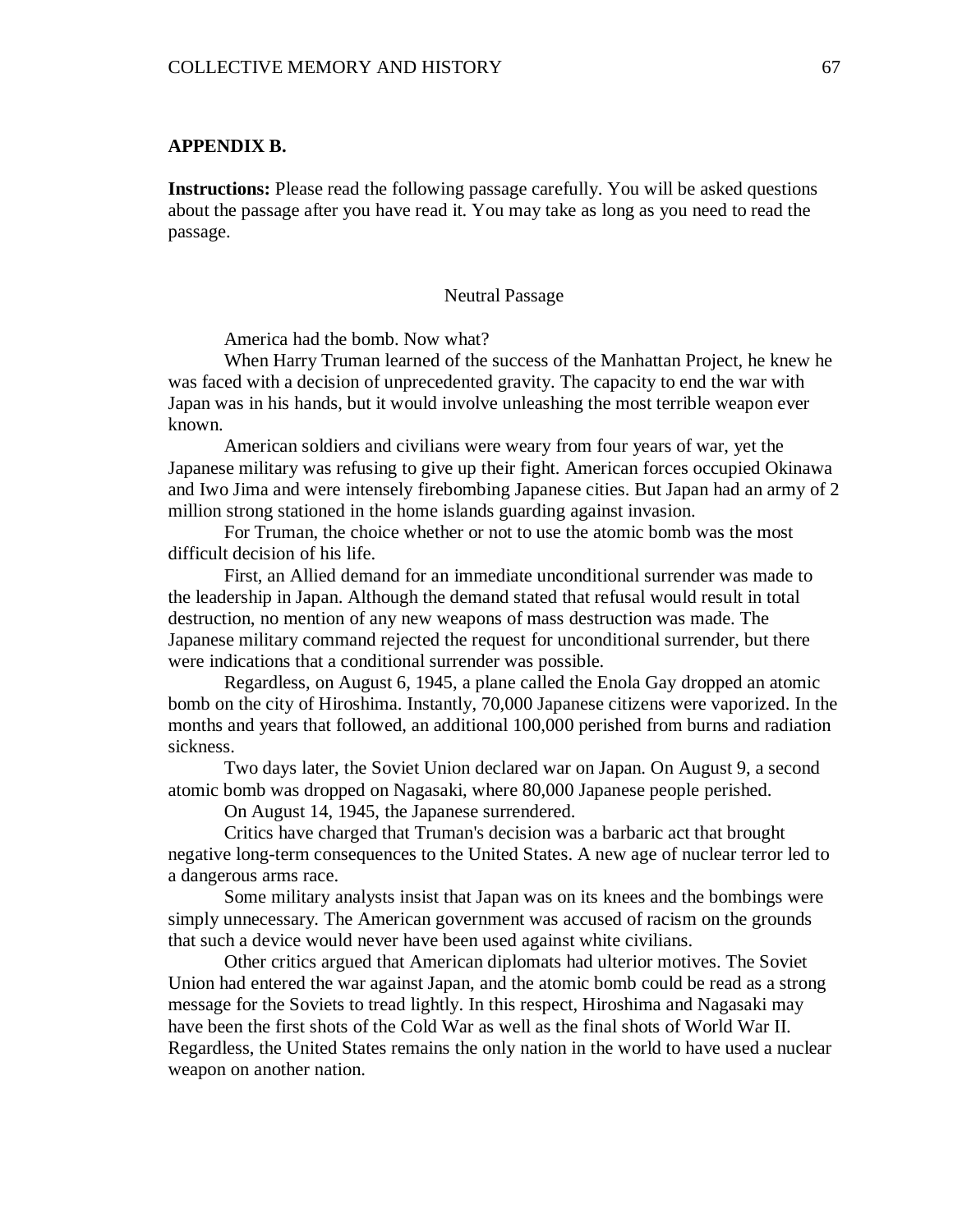Truman stated that his decision to drop the bomb was purely military. A Normandy-type amphibious landing would have cost an estimated million casualties. Truman believed that the bombs saved Japanese lives as well. Prolonging the war was not an option for the President. Over 3,500 Japanese kamikaze raids had already wrought great destruction and loss of American lives.

The President rejected a demonstration of the atomic bomb to the Japanese leadership. He knew there was no guarantee the Japanese would surrender if the test succeeded, and he felt that a failed demonstration would be worse than none at all. Even the scientific community failed to foresee the awful effects of radiation sickness. Truman saw little difference between atomic bombing Hiroshima and firebombing Dresden or Tokyo.

The ethical debate over the decision to drop the atomic bomb will never be resolved. The bombs did, however, bring an end to the most destructive war in history. The Manhattan Project that produced it demonstrated the possibility of how a nation's resources could be mobilized.

Pandora's box was now open. The question that came flying out was, "How will the world use its nuclear capability?" It is a question still being addressed on a daily basis.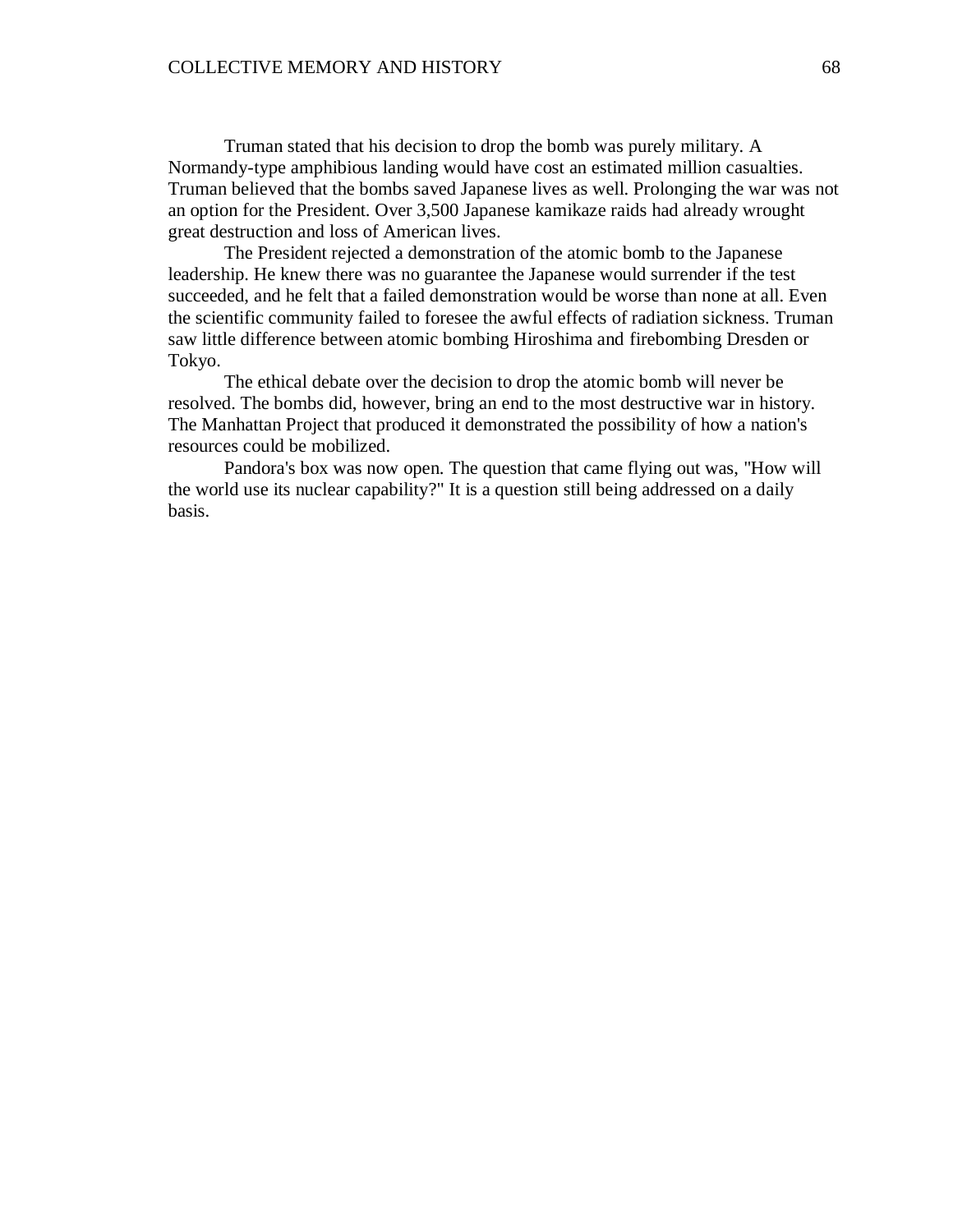**Instructions:** Please read the following passage carefully. You will be asked questions about the passage after you have read it. You may take as long as you need to read the passage.

Negative Passage:

And then, on August 6, 1945, came the lone American plane in the sky over Hiroshima, dropping the first atomic bomb, leaving perhaps 100,000 Japanese dead, and tens of thousands more slowly dying from radiation poisoning. Twelve U.S. navy fliers in the Hiroshima city jail were killed in the bombing, a fact that the U.S. government has never officially acknowledged, according to historian Martin Sherwin (A World Destroyed). Three days later, a second atomic bomb was dropped on the city of Nagasaki, with perhaps 50,000 killed. The justification for these atrocities was that this would end the war quickly, making unnecessary an invasion of Japan. Such an invasion would cost a huge number of lives, the government said-a million, according to Secretary of State Byrnes; half a million, Truman claimed was the figure given him by General George Marshall. (When the papers of the Manhattan Project-the project to build the atom bombwere released years later, they showed that Marshall urged a warning to the Japanese about the bomb, so people could be removed and only military targets hit.) These estimates of invasion losses were not realistic, and seem to have been pulled out of the air to justify bombings which, as their effects became known, horrified more and more people. Japan, by August 1945, was in desperate shape and ready to surrender. New York Times military analyst Hanson Baldwin wrote, shortly after the war: The enemy, in a military sense, was in a hopeless strategic position by the time the Potsdam demand for unconditional surrender was made on July 26. Such then, was the situation when we wiped out Hiroshima and Nagasaki.

Need we have done it? No one can, of course, be positive, but the answer is almost certainly negative. The United States Strategic Bombing Survey, set up by the War Department in 1944 to study the results of aerial attacks in the war, interviewed hundreds of Japanese civilian and military leaders after Japan surrendered, and reported just after the war: Based on a detailed investigation of all the facts and supported by the testimony of the surviving Japanese leaders involved, it is the Survey's opinion that certainly prior to 31 December 1945, and in all probability prior to 1 November 1945, Japan would have surrendered even if the atomic bombs had not been dropped, even if Russia had not entered the war, and even if no invasion had been planned or contemplated. But could American leaders have known this in August 1945? The answer is, clearly, yes. The Japanese code had been broken, and Japan's messages were being intercepted. It was known the Japanese had instructed their ambassador in Moscow to work on peace negotiations with the Allies. Japanese leaders had begun talking of surrender a year before this, and the Emperor himself had begun to suggest, in June 1945, that alternatives to fighting to the end be considered. On July 13, Foreign Minister Shigenori Togo wired his ambassador in Moscow: "Unconditional surrender is the only obstacle to peace..." Martin Sherwin, after an exhaustive study of the relevant historical documents, concludes: "Having broken the Japanese code before the war, American Intelligence was able to-and did-relay this message to the President, but it had no effect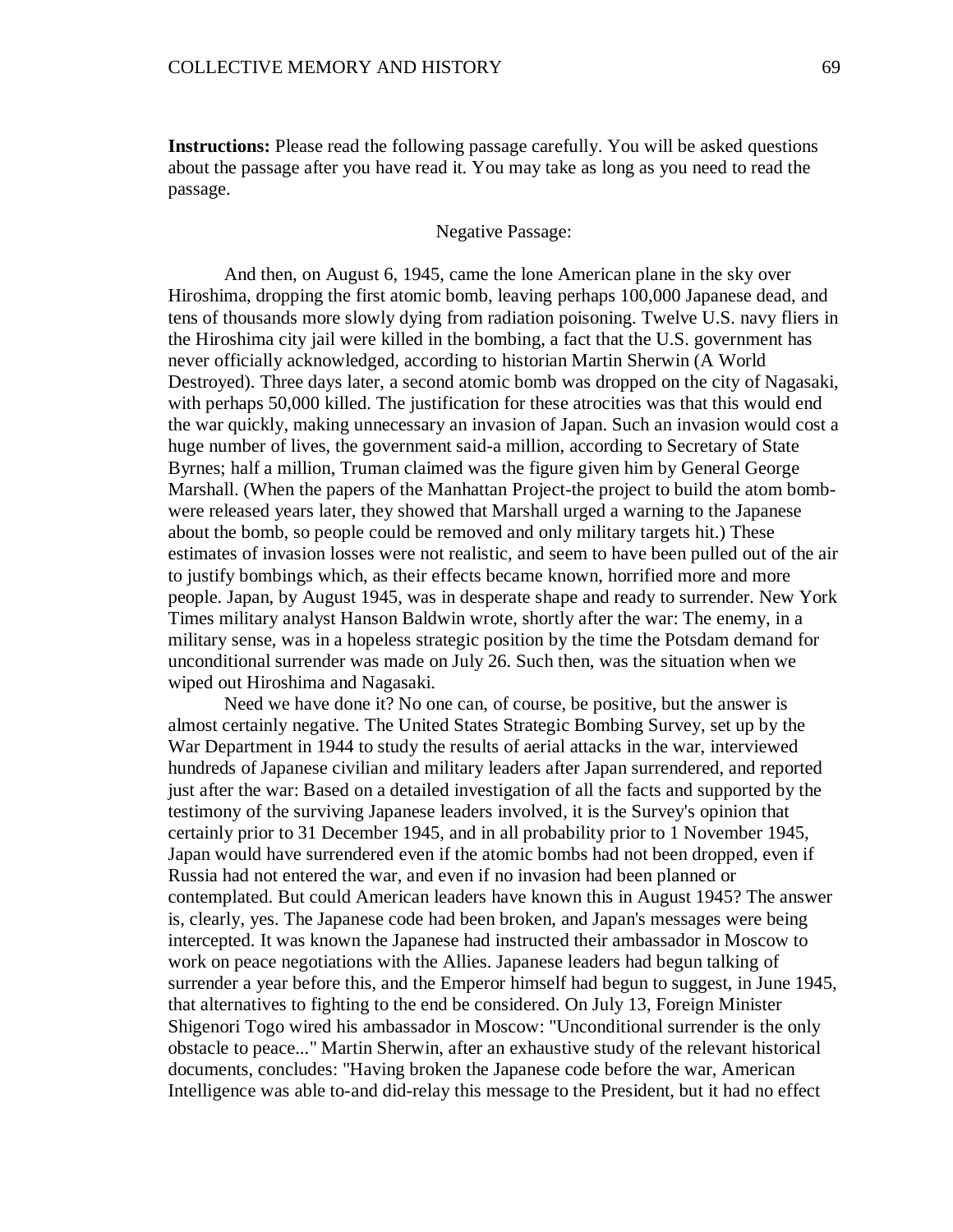whatever on efforts to bring the war to a conclusion." If only the Americans had not

insisted on unconditional surrender- that is, if they were willing to accept one condition to the surrender, that the Emperor, a holy figure to the Japanese, remain in place-the Japanese would have agreed to stop the war. Why did the United States not take that small step to save both American and Japanese lives? Was it because too much money and effort had been invested in the atomic bomb not to drop it? General Leslie Groves, head of the Manhattan Project, described Truman as a man on a toboggan, the momentum too great to stop it. Or was it, as British scientist P. M. S. BlackeIt suggested (Fear, War, and the Bomb), that the United States was anxious to drop the bomb before the Russians entered the war against Japan? The Russians had secretly agreed (they were officially not at war with Japan) they would come into the war ninety days after the end of the European war. That turned out to be May 8, and so, on August 8, the Russians were due to declare war on Japan, but by then the big bomb had been dropped, and the next day a second one would be dropped on Nagasaki; the Japanese would surrender to the United States, not the Russians, and the United States would be the occupier of postwar Japan. In other words, BlaekeIt says, the dropping of the bomb was "the first major operation of the cold diplomatic war with Russia..." BlackeIt is supported by American historian Gar Alperovitz (Atomic Diplomacy), who notes a diary entry for July 28, 1945, by Secretary of the Navy James Forrestal, describing Secretary of State James F. Byrnes as "most anxious to get the Japanese affair over with before the Russians got in." Truman had said, "The world will note that the first atomic bomb was dropped on Hiroshima, a military base. That was because we wished in this first attack to avoid, insofar as possible, the killing of civilians." It was a preposterous statement. Those 100,000 killed in Hiroshima were almost all civilians. The U.S. Strategic Bombing Survey said in its official report: "Hiroshima and Nagasaki were chosen as targets because of their concentration of activities and population." The dropping of the second bomb on Nagasaki seems to have been scheduled in advance, and no one has ever been able to explain why it was dropped. Was it because this was a plutonium bomb whereas the Hiroshima bomb was a uranium bomb? Were the dead and irradiated of Nagasaki victims of a scientific experiment? Martin Shenvin says that among the Nagasaki dead were probably American prisoners of war. He notes a message of July 31 from Headquarters, U.S. Army Strategic Air Forces, Guam, to the War Department: Reports prisoner of war sources, not verified by photos, give location of Allied prisoner of war camp one-mile north of center of city of Nagasaki. Does this influence the choice of this target for initial Centerboard operation? Request immediate reply. The reply: "Targets previously assigned for Centerboard remain unchanged." True, the war then ended quickly. Italy had been defeated a year earlier. Germany had recently surrendered, crushed primarily by the armies of the Soviet Union on the Eastern Front, aided by the Allied armies on the West. Now Japan surrendered. The Fascist powers were destroyed. But what about fascism-as idea, as reality? Were its essential elements-militarism, racism, imperialism-now gone? Or were they absorbed into the already poisoned bones of the victors? A. J. Muste, the revolutionary pacifist, had predicted in 1941: "The problem after a war is with the victor. He thinks he has just proved that war and violence pay. Who will now teach him a lesson?" The victors were the Soviet Union and the United States (also England, France and Nationalist China, but they were weak). Both these countries now went to work-without swastikas, goose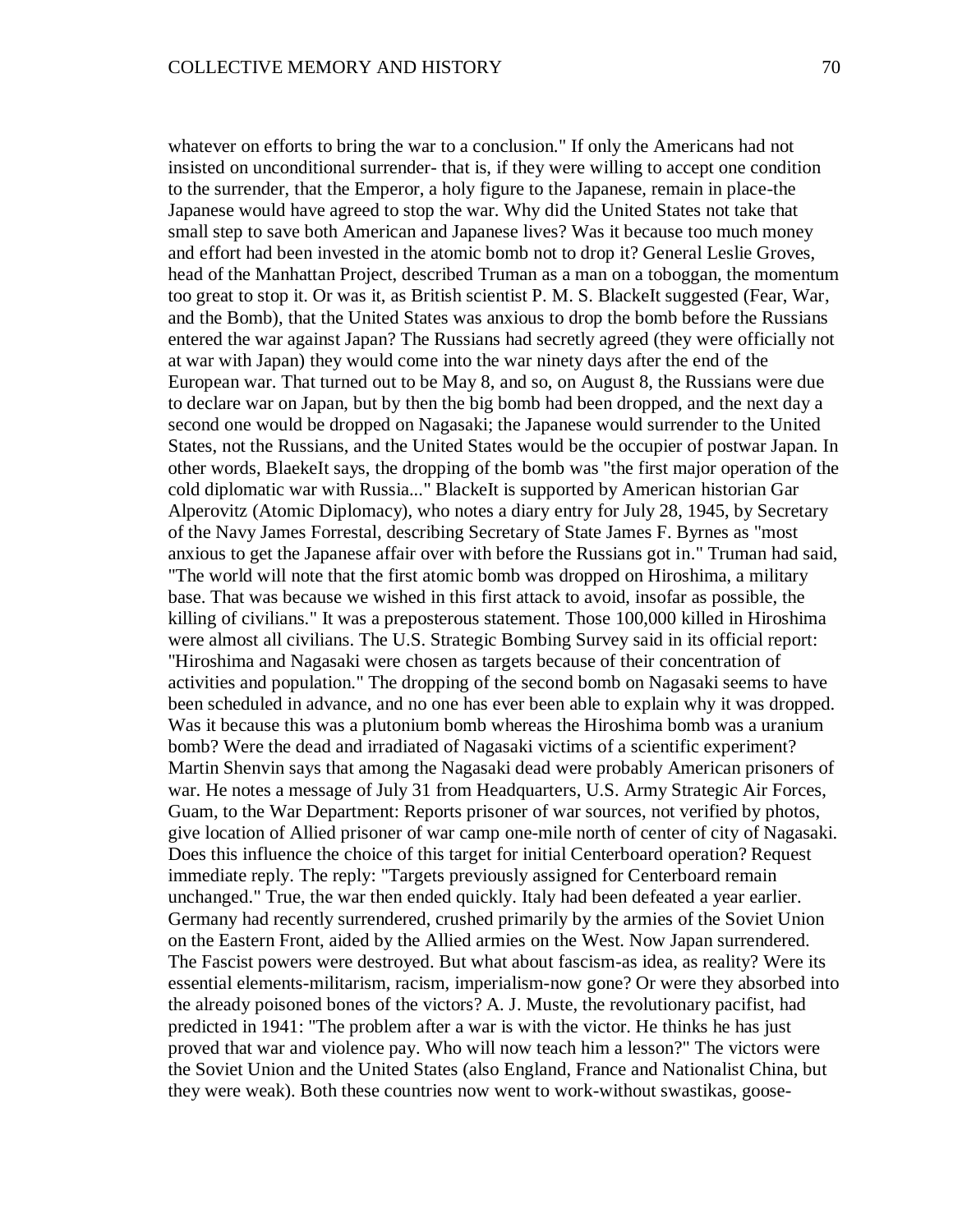stepping, or officially declared racism, but under the cover of "socialism" on one side, and "democracy" on the other, to carve out their own empires of influence. They proceeded to share and contest with one another the domination of the world, to build military machines far greater than the Fascist countries had built, to control the destinies of more countries than Hitler, Mussolini, and Japan had been able to do. They also acted to control their own populations, each country with its own techniques-crude in the Soviet Union, sophisticated in the United States-to make their rule secure.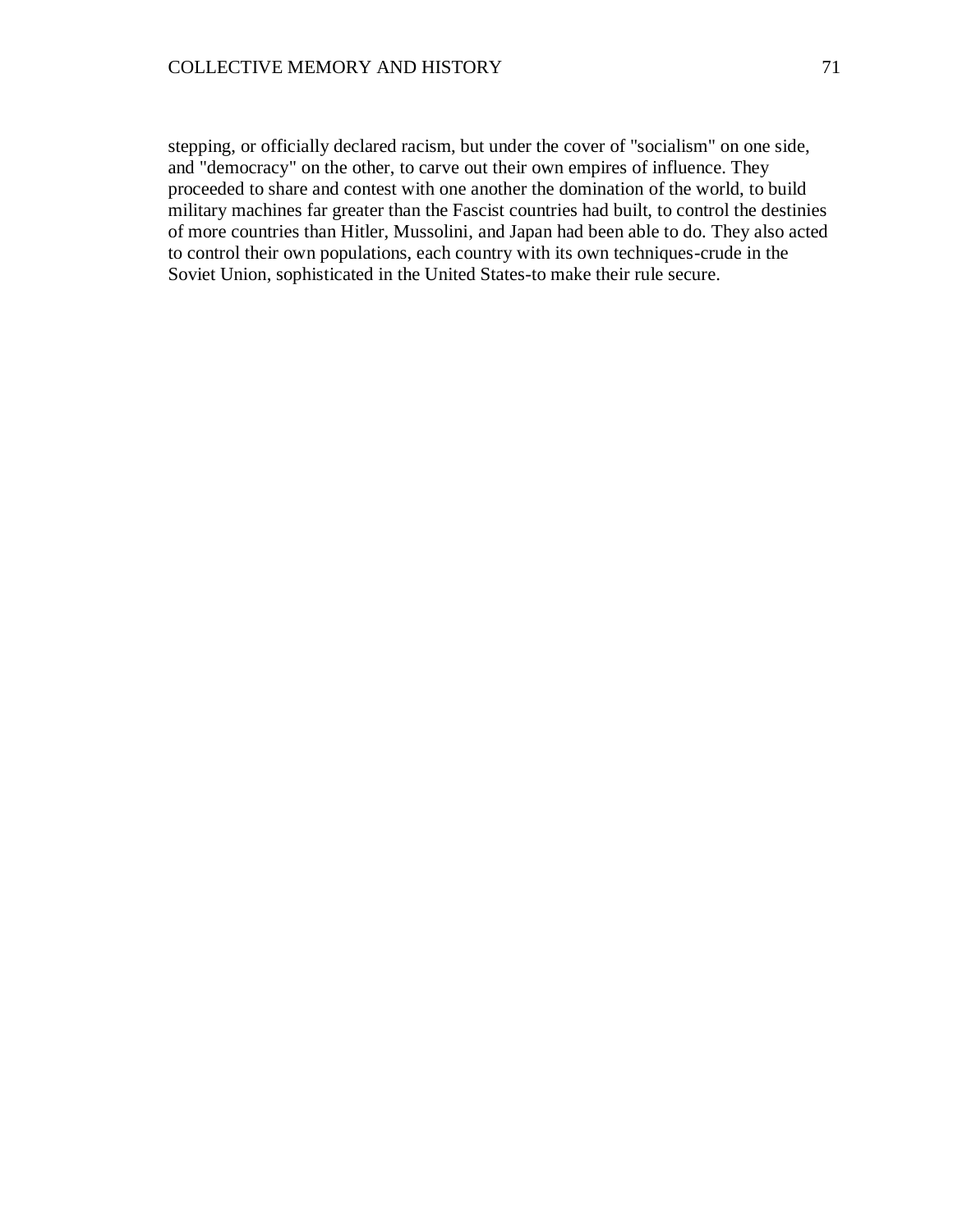**Instructions:** Please read the following passage carefully. You will be asked questions about the passage after you have read it. You may take as long as you need to read the passage.

Positive Passage:

The taking of Iwo Jima and Okinawa opened the way for an invasion of Japan. However, Allied leaders knew that such an invasion would become a desperate struggle. Japan still had a huge army that would defend every inch of homeland. President Truman saw only one way to avoid an invasion of Japan. He decided to use a powerful new weapon that had been developed by scientists working on the Manhattan Project—the atomic bomb. Led by General Leslie Groves with research directed by American scientist J. Robert Oppenheimer, the development of the atomic bomb was not only the most ambitious scientific enterprise in history, it was also the best-kept secret of the war. At its peak, more than 600,000 Americans were involved in the project, although few knew its purpose. Even Truman did not learn about it until he became president. The first test of the new bomb took place on the morning of July 16, 1945, in an empty expanse of desert near Alamogordo, New Mexico. A blinding flash, which was visible 180 miles away, was followed by a deafening roar as a tremendous shock wave rolled across the trembling desert. Otto Frisch, a scientist on the project, described the huge mushroom cloud that rose over the desert as "a redhot elephant standing balanced on its trunk." The bomb worked!

President Truman now faced a difficult decision. Should the Allies use the bomb to bring an end to the war? Truman did not hesitate. On July 25, 1945, he ordered the military to make final plans for dropping two atomic bombs on Japanese targets. A day later, the United States warned Japan that it faced "prompt and utter destruction" unless it surrendered at once. Japan refused. Truman later wrote, "The final decision of where and when to use the atomic bomb was up to me. Let there be no mistake about it. I regarded the bomb as a military weapon and never had any doubt that it should be used." On August 6, a B-29 bomber named Enola Gay released an atomic bomb, codenamed Little Boy, over Hiroshima, an important Japanese military center. Forty-three seconds later, almost every building in the city collapsed into dust from the force of the blast.

Hiroshima had ceased to exist. Still, Japan's leaders hesitated to surrender. Three days later, a second bomb, code-named Fat Man, was dropped on Nagasaki, leveling half the city. By the end of the year, an estimated 200,000 people had died as a result of injuries and radiation poisoning caused by the atomic blasts. Yamaoka Michiko was 15 years old and living near the center of Hiroshima when the first bomb hit.

Emperor Hirohito was horrified by the destruction wrought by the bomb. "I cannot bear to see my innocent people suffer any longer," he told Japan's leaders tearfully. Then he ordered them to draw up papers "to end the war." On September 2, formal surrender ceremonies took place on the U.S. battleship Missouri in Tokyo Bay. "Today the guns are silent," said General MacArthur in a speech marking this historic moment. "The skies no longer rain death—the seas bear only commerce—men everywhere walk upright in the sunlight. The entire world is quietly at peace."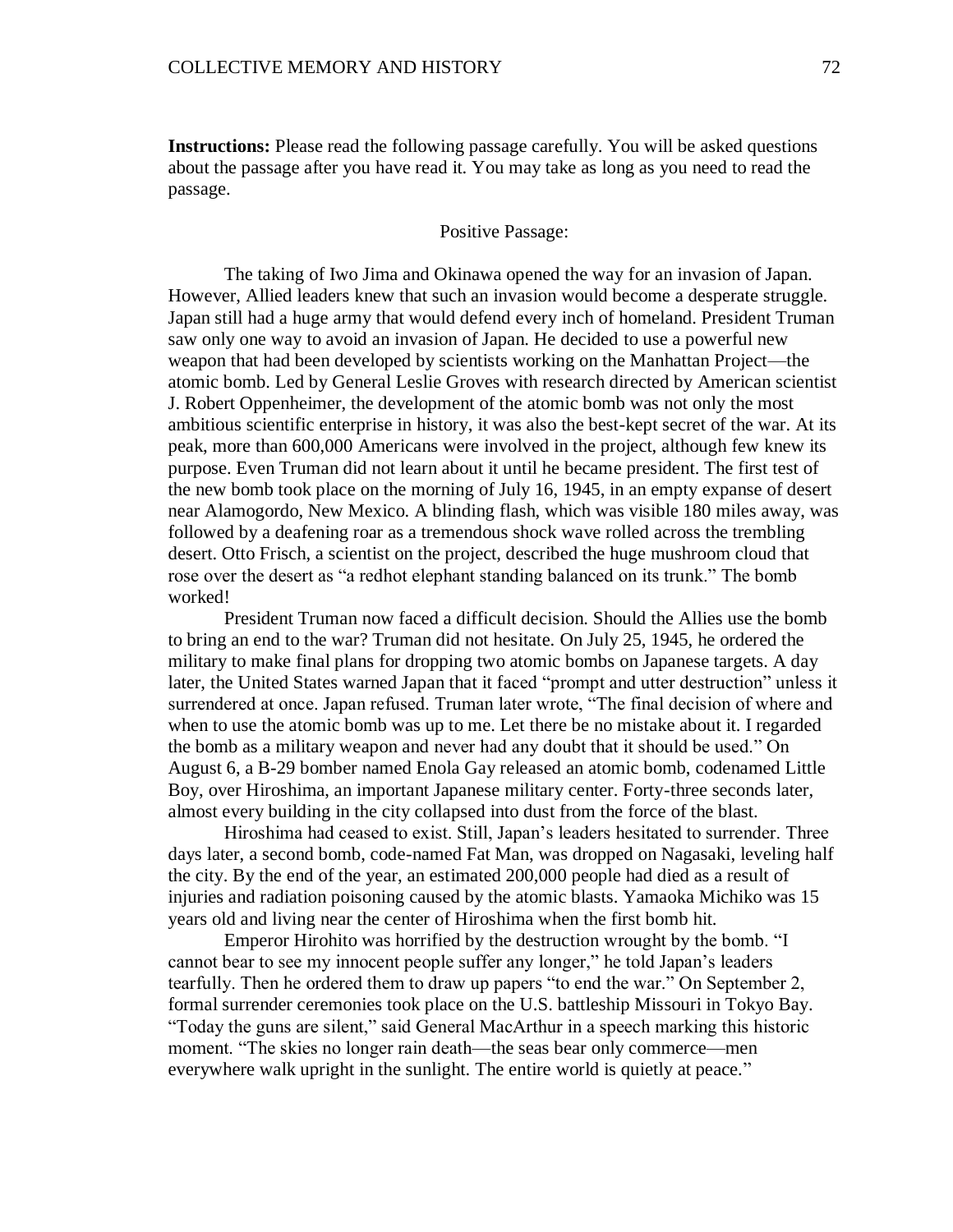## **APPENDIX C.**

Accuracy questionnaire (1 to 7 scaling with *strongly disagree* to *strongly agree*)

The passage seemed believable. The passage seemed truthful. The passage seemed accurate. \*The passage seemed biased.

\*Reverse-scored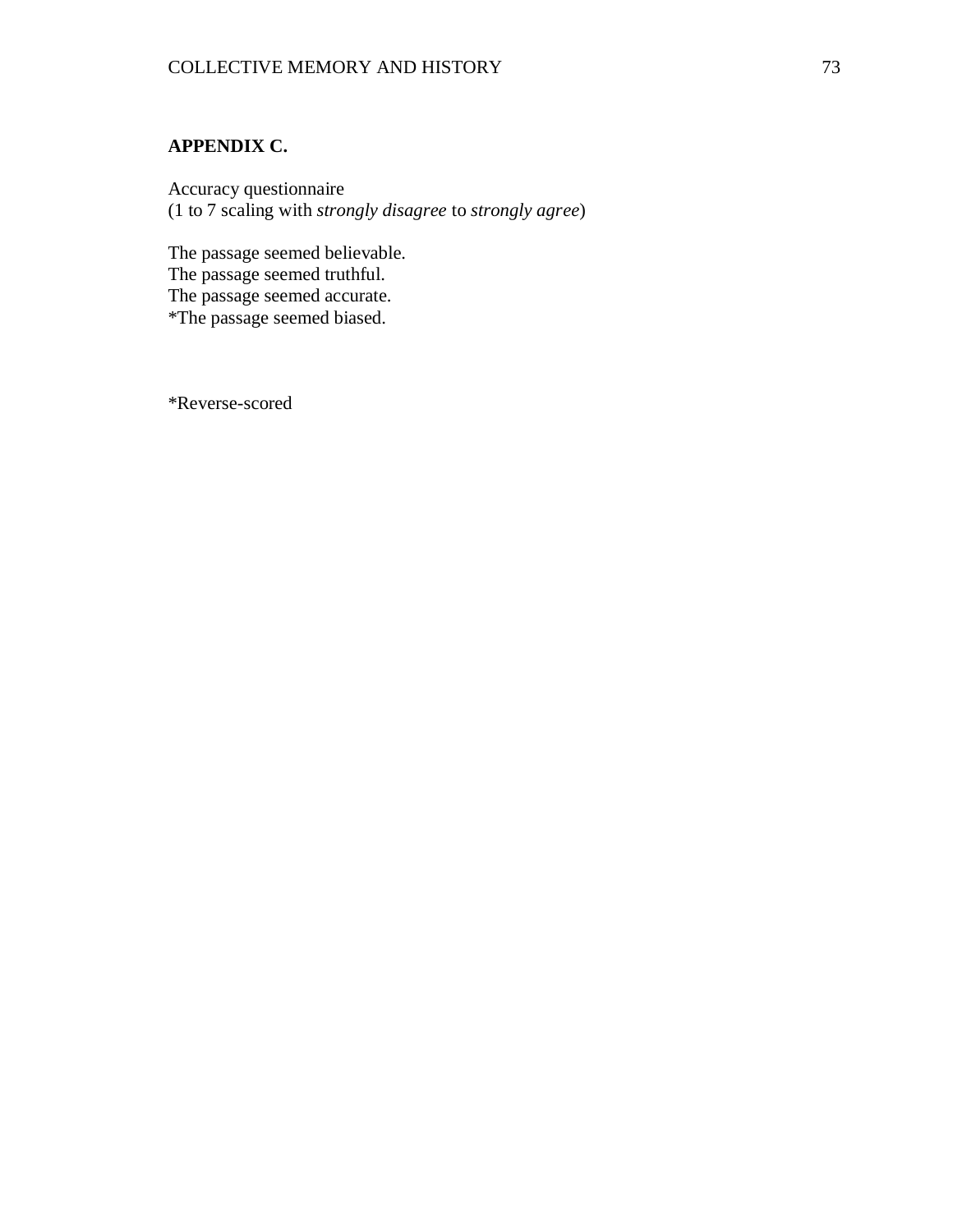## **APPENDIX D.**

Preference questionnaire (1 to 7 scaling with *strongly disagree* to *strongly agree*)

I agreed with most or all of what was said in the passage. \*The passage did not account for all perspectives.

\*The passage was different than any account I have read on the same subject material. I would prefer reading this passage as opposed to any other about this event.

\*Reverse-scored